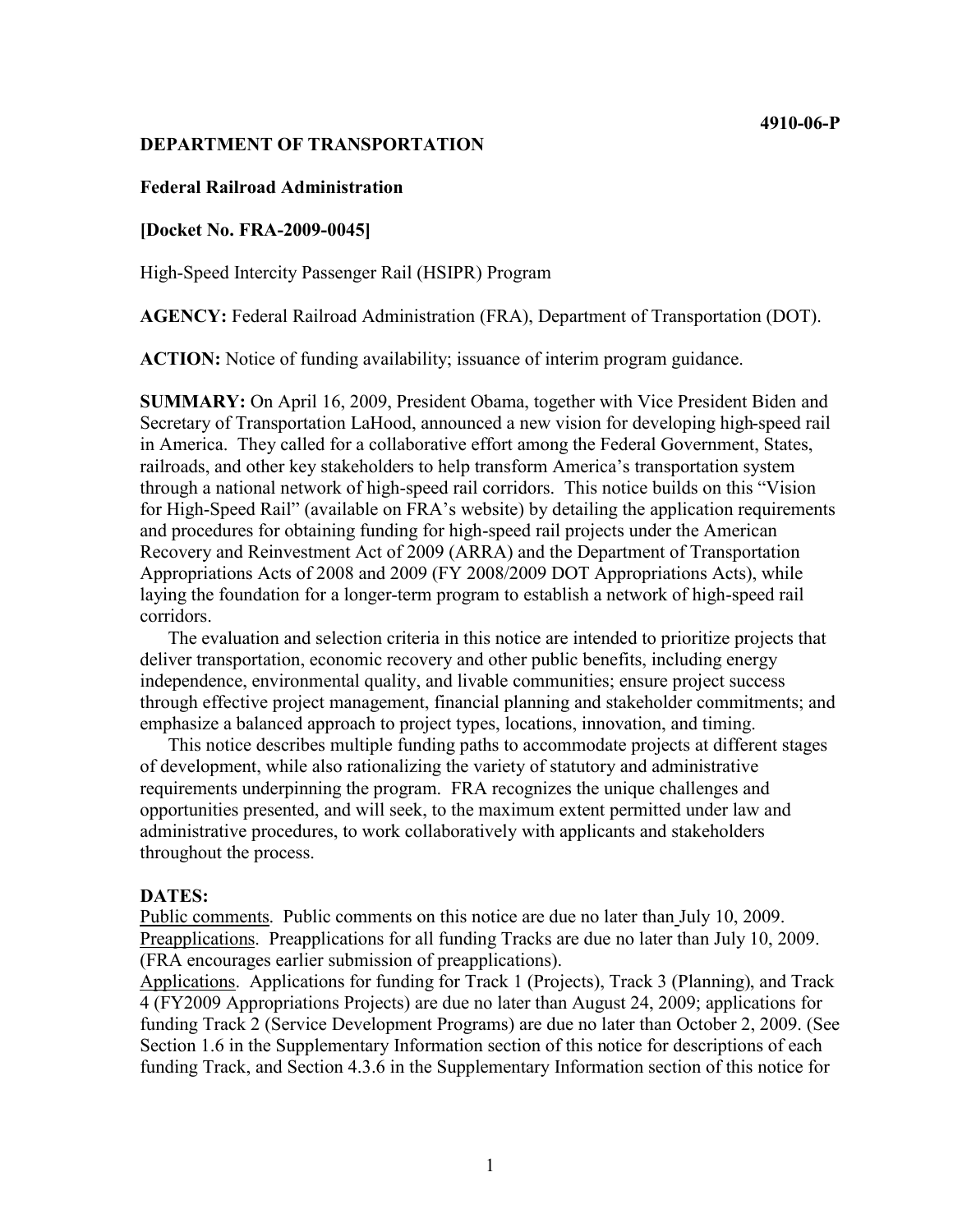additional information on deadlines for both preapplications and applications.) FRA reserves the right to modify these deadlines, based on comments received on this notice.

## **ADDRESSES:**

Public comments. To ensure that comments are not entered into the docket more than once, please submit comments, identified by docket number [FRA-2009-0045], by only one of the following methods:

- Website: The U.S. Government electronic docket site is [www.regulations.gov.](www.regulations.gov) Go to this website and follow the instructions for submitting comments into docket number [FRA-2009-0045];
- Mail: Mail comments to U.S. Department of Transportation, 1200 New Jersey Avenue, SE., Docket Operations, MS-30, Room W12-140, Washington, DC 20590;
- Hand delivery or courier: Bring comments to the U.S. Department of Transportation, 1200 New Jersey Avenue, SE., Docket Operations, West Building Ground Floor, Room W12-140, Washington, DC 20590, between 9 a.m. and 5 p.m., Monday through Friday, except Federal holidays; or
- Fax: Telefax comments to 202-493-6330

Instructions for submitting public comments: The agency name (Federal Railroad Administration) and the docket number [FRA-2009-0045] for this notice must be submitted with any comments. If comments are submitted by mail or by hand, please submit two copies of the comments. For confirmation that the Federal Railroad Administration has received the comments, a self-addressed stamped postcard must be included. Note that all comments received by any method will be posted without change to [www.regulations.gov,](www.regulations.gov) including any personal information provided, and will be available to Internet users. The Department's complete Privacy Act Statement is available for review in the Federal Register published April 11, 2000, (65 FR 19477), or by visiting [www.regulations.gov.](www.regulations.gov) Preapplications. Preapplications must be submitted to the HSIPR Program Manager electronically via e-mail at [HSIPR@dot.gov.](mailto:HSIPR@dot.gov.) Pre-applicants should receive a confirmation email, but are advised to request a return receipt to confirm transmission. Only preapplications received via e-mail as provided above shall be deemed properly filed. Applications. Applications and supporting documentation must be submitted through [www.grantsolutions.gov.](www.grantsolutions.gov) If problems with <www.grantsolutions.gov> are encountered, applications and supporting documentation may be submitted to the HSIPR Program Manager electronically via e-mail at  $HSIPR@dot.gov$ . Supporting materials that cannot be submitted electronically may be mailed or hand delivered to: U.S. Department of Transportation, Federal Railroad Administration, 1200 New Jersey Avenue, MS-20, Room W38-202, S.E., Washington, DC, 20590 Attn. HSIPR Program*.* Applicants are encouraged to use special courier services to avoid shipping delays. Pre-application and application forms are available at <http://www.fra.dot.gov/us/content/2243> .

## **FOR FURTHER INFORMATION CONTACT:**

For further information regarding this notice and the grants program, please contact the FRA HSIPR Program Manager via e-mail at [HSIPR@dot.gov,](mailto:HSIPR@dot.gov) or by mail: U.S. Department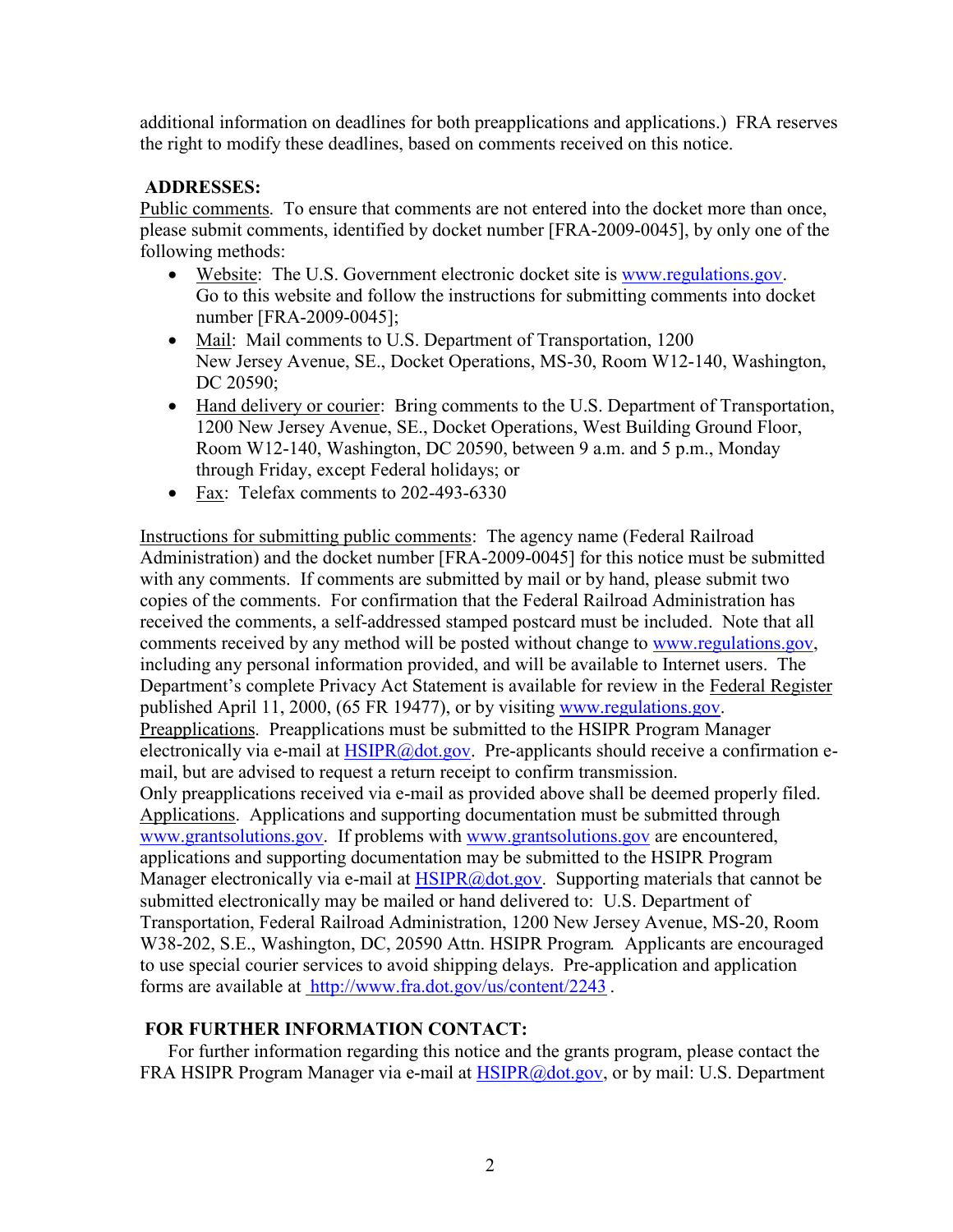of Transportation, Federal Railroad Administration, 1200 New Jersey Avenue, MS-20, S.E., Washington, DC, 20590 Attn. HSIPR Program.

### **SUPPLEMENTARY INFORMATION**:

#### **Table of Contents**

**Overview** 

- 1. Funding Opportunity Description
- 2. Award Information
- 3. Eligibility Information
- 4. Application and Submission Information
- 5. Application Review Information
- 6. Award Administration Information
- 7. FRA Contacts

List of Acronyms Appendix 1: Additional Information on Eligibility

Appendix 2: Additional Information on Planning and Engineering

Appendix 3: Additional Information on Award Administrations and Grant Conditions

## **Overview**

FRA is soliciting public comment on this document through Docket Number FRA-2009- 0045 (<www.regulations.gov>). While the interim guidance in this document does not constitute a rulemaking, FRA will consider all comments received by July 10, 2009 and will publish any resultant clarifications or revisions to this document in the Federal Register and on FRA's website (<www.fra.dot.gov>). FRA began this comment process during its outreach sessions in May and June, in which over 1,100 stakeholders attended seven sessions around the country; in addition, a public docket was established for comment, and 110 comments were received as of June 15, 2009. FRA has already adjusted the approach contained herein based on this initial feedback.

Preapplications are required and the deadline for submissions (for all Tracks) is July 10, 2009. Applications may not be considered if preapplications are received after July 10, 2009; FRA encourages submission of preapplications earlier than the July 10 deadline. FRA will work with pre-applicants if necessary during the period prior to the application deadlines to ensure eligibility, appropriateness of application Track, and structure of project or program; applicants should work on completing full grant applications concurrent with preparation and review of preapplications.

Deadlines for submission of full grant applications under the four Tracks (see Section 1.6 for track descriptions) are: Track 1 (Projects), Track 3 (Planning), and Track 4 (FY2009 Appropriations Projects) – August 24, 2009; Track 2 (High-Speed Rail/Intercity Passenger Rail Service Development Programs) – October 2, 2009. To give prospective applicants adequate time to complete their applications (while incorporating any guidance clarifications or revisions), FRA may adjust application dates to allow for a minimum of 30 days for application submission following any material changes to guidance that arise from comments. For full details on these deadlines and how to satisfy them, prospective applicants should consult Section 4.3.6 of this guidance.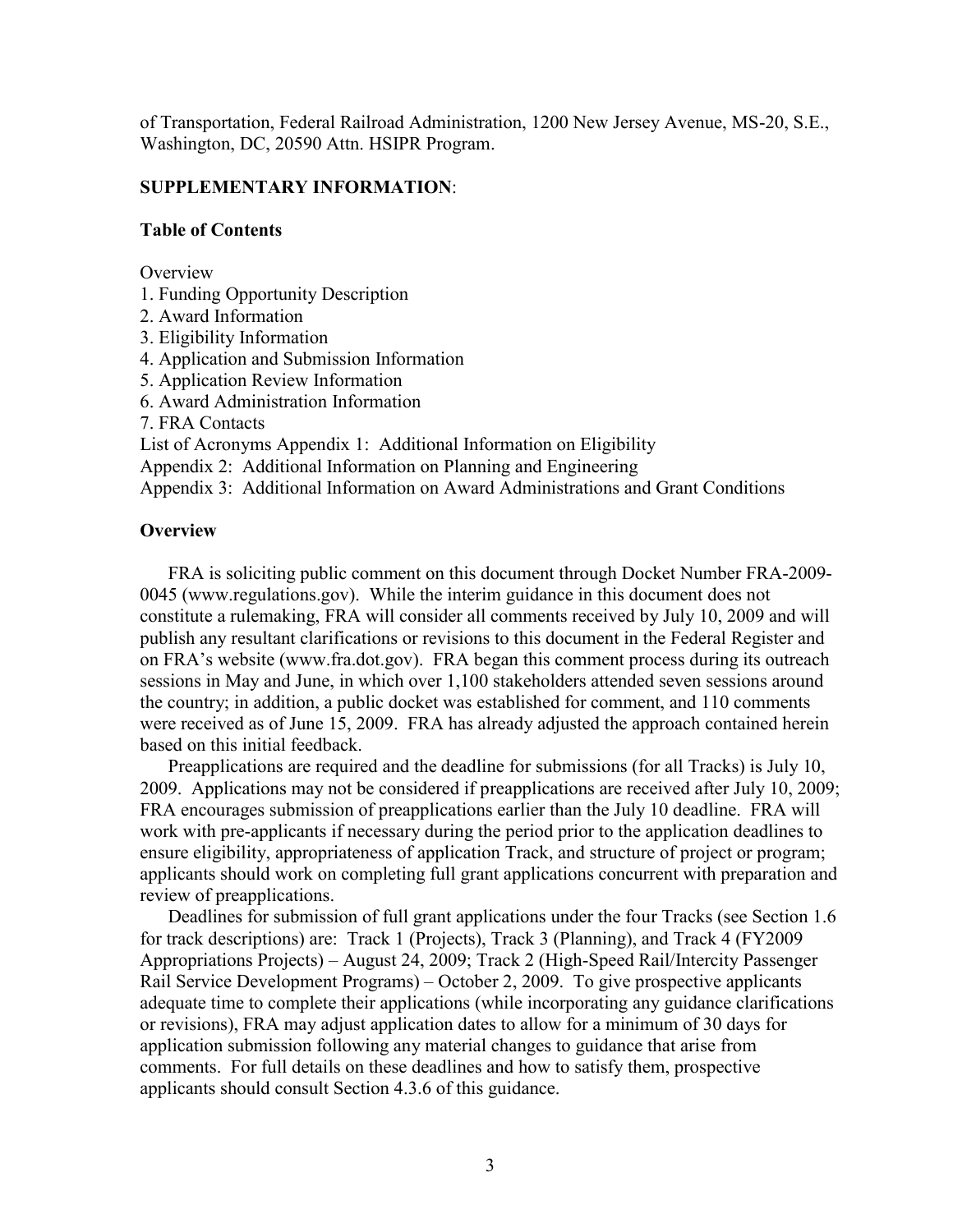### **SECTION 1: FUNDING OPPORTUNITY DESCRIPTION**

## **1.1 Authority**

This program guidance and financial assistance announcement pertains to FRA's new High-Speed Intercity Passenger Rail Program ("HSIPR"), which consolidates the following recently-authorized and closely-related programs:

- The High-Speed Rail Corridor Development program, authorized under Section 501 of the Passenger Rail Investment and Improvement Act of 2008 ("PRIIA," Division B of Pub. L. 110-432, October 16, 2008, codified at 49 U.S.C. 26106);
- The Intercity Passenger Rail Service Corridor Capital Assistance program, authorized under Section 301 of PRIIA (codified at 49 U.S.C. chapter 244);
- The Congestion Grants program, authorized under Section 302 of PRIIA (codified at 49 U.S.C. 24105);
- The Fiscal Year (FY) 2009 Capital Assistance to States Intercity Passenger Rail Service program, authorized and funded under the Department of Transportation Appropriations Act, 2009 ("FY 2009 DOT Appropriations Act," Title I of Division I of Pub. L. 111-8, March 11, 2009); and
- The FY 2008 Capital Assistance to States Intercity Passenger Rail Service program, authorized and funded under the Department of Transportation Appropriations Act, 2008 ("FY 2008 DOT Appropriations Act," Title I of Division K of Pub. L. 110-161, December 26, 2007).

This document incorporates both (i) interim guidance required for this program pursuant to the American Recovery and Reinvestment Act of 2009 ("ARRA," Pub. L. 111-5, February 17, 2009); and (ii) interim guidance required pursuant to 49 U.S.C. 24402(a)(2). The funding made available under this financial assistance announcement was appropriated under ARRA, and the FY 2008/2009 DOT Appropriations Act. The funding opportunities described in this guidance are available under Catalog of Federal Domestic Assistance (CFDA) numbers 20.317 and 20.319.

## **1.2 Program Description and Legislative History**

This program guidance and funding opportunity announcement represents the second major milestone in the implementation of the new HSIPR Program. It follows and builds upon Vision for High-Speed Rail in America, the Administration's April 2009 high-speed rail strategic plan for the implementation of this program (available at <http://www.fra.dot.gov/us/content/31>).

As one of President Obama's foremost transportation priorities, the HSIPR Program helps to address the nation's transportation challenges by investing in an efficient High-Speed Rail/ Intercity Passenger Rail network that connects communities across America.

Congress established the framework for the program through the passage of three key pieces of legislation:

 **Capital Assistance to States – Intercity Passenger Rail Service** – In the FY 2008 DOT Appropriations Act, Congress established a new pilot program for joint Federal-State intercity passenger rail capital investment, known as Capital Assistance to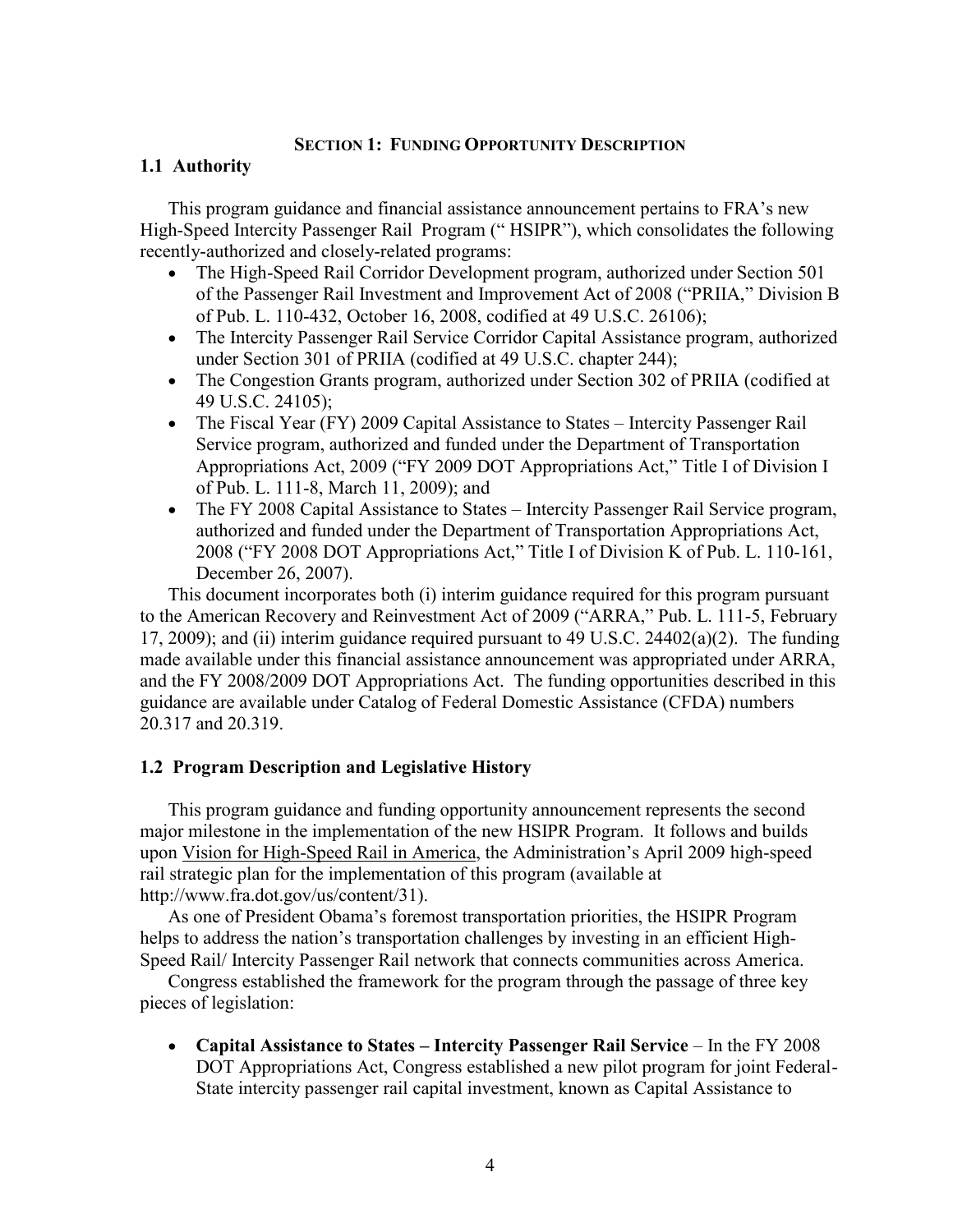States – Intercity Passenger Rail Service. Under this program, \$30 million in Federal funding was made available to States on a competitive basis to fund up to 50 percent of the capital cost of improving Intercity Passenger Rail service; up to 10 percent of the \$30 million was available for rail corridor planning grants. An additional \$90 million was appropriated under similar terms as part of the FY 2009 DOT Appropriations Act.

- **Passenger Rail Investment and Improvement Act of 2008 (PRIIA)** Enacted in October 2008, PRIIA represents the most sweeping Congressional action on intercity passenger rail since those that created the National Railroad Passenger Corporation (Amtrak) and the Northeast Corridor Improvement Project during the 1970s. In addition to reauthorizing Amtrak, PRIIA established three new competitive grant programs for funding high-speed and intercity passenger rail capital improvements, each of which, as authorized, require a 20 percent non-Federal match:
	- o **Intercity Passenger Rail Service Corridor Capital Assistance (Section 301)** – Under this section, the broadest of PRIIA's three new funding programs, States (including the District of Columbia), groups of States, interstate compacts, and public Intercity Passenger Rail agencies established by one or more State(s) may apply for grants for capital improvements to benefit all types of Intercity Passenger Rail service, including high-speed service. Amtrak may participate through a cooperative agreement with a State(s). To be eligible for funding under this program, proposed projects must meet a number of requirements (e.g., inclusion in a State Rail Plan).
	- o **High-Speed Rail Corridor Development (Section 501)** Although similar in structure, criteria, and conditions to Section 301, eligibility for this program is restricted to projects intended to develop Federally-designated high-speed rail corridors for Intercity Passenger Rail services that may reasonably be expected to reach speeds of at least 110 miles per hour (mph). Applicant eligibility under Section 501 is broadened from Section 301 to include Amtrak as well.
	- o **Congestion Grants (Section 302)** This program authorizes grants to States or to Amtrak (in cooperation with States) for facilities, infrastructure, and equipment for high-priority rail corridor projects to reduce congestion or facilitate Intercity Passenger Rail ridership growth.
- **American Recovery and Reinvestment Act of 2009 (ARRA)** The \$8 billion in High-Speed Rail/ Intercity Passenger Rail funding under ARRA "jump starts" the widespread improvement of High-Speed Rail/Intercity Passenger Rail service in the United States. The appropriation references the authorities included in Sections 301, 302, and 501 of PRIIA but states the "Federal share of the costs for which a grant is made… shall be, at the option of the recipient, up to 100 percent." It also does not require that proposed projects be included in a State Rail Plan (and it excludes the costs of preparing such plans from eligibility for ARRA funding).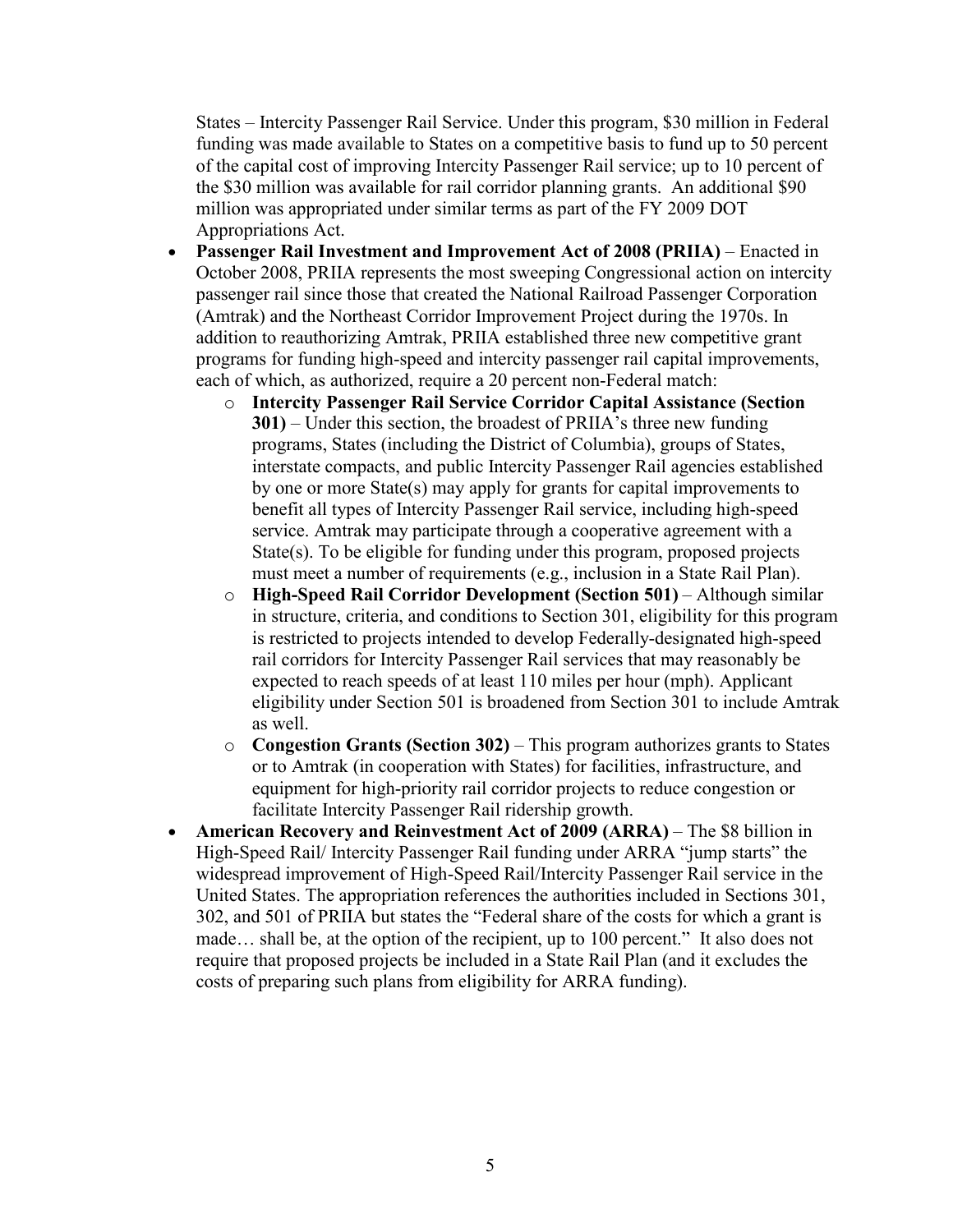#### **1.3 Selection Process and Priorities**

The application process begins with a preapplication. The preapplication is a simple form intended to give FRA an early assessment of the universe of projects and programs, and to provide pre-applicants with any feedback necessary to complete their applications (e.g., eligibility issues, most appropriate application Track to pursue, etc.). It also allows FRA and preapplicants to start a collaborative process for ensuring early program success. Preapplications should be submitted as early as possible, but no later than July 10, 2009; applicants should not wait for submission of, or any comments on, a preapplication before preparing their full applications. In recognition of a variety of considerations, including the urgency of project implementation as reflected in ARRA and the complexities of launching a new HSIPR program, FRA considers the preapplication to be an essential component of the application submission and decision making processes. As a result, FRA will only consider applications that were not supported by a timely filed preapplication only if there are special, compelling circumstances. Complete applications for Tracks 1, 3 and 4 are due on August 24, 2009 and for Track 2 on October 2, 2009. Once an application is received, it will proceed through a three-step process.

- Screening for completeness and eligibility (both applicant and project eligibility);
- Evaluation panel review process, applying "evaluation criteria;" and
- Final review and selection, applying "selection criteria."

See Section 5 for a full description of the review process and criteria.

#### 1.3.1 Application Screening

Screening will confirm applicant and project eligibility, and ensure that the application provides complete and sufficient information for the evaluation process.

#### 1.3.2 Evaluation Criteria

Eligible applications in all Tracks will be individually reviewed and assessed against seven evaluation criteria – organized into three categories – detailed below. For each of the applicable criteria, the application will be assigned a rating of between one and five points, based on the application's fulfillment of the objectives of each criterion. These individual criterion ratings will then be accounted according to priority of criteria (which vary by Track, as described in Section 5), to arrive at an overall rating for the application.

FRA will require a rigorous analysis of benefits and costs of proposed projects, with a focus on the transportation service and output measures that are fundamental to estimating other public benefits. Applicants must provide requested benefit and cost information the best available tools in order to ensure adequate assessment of business cases for projects.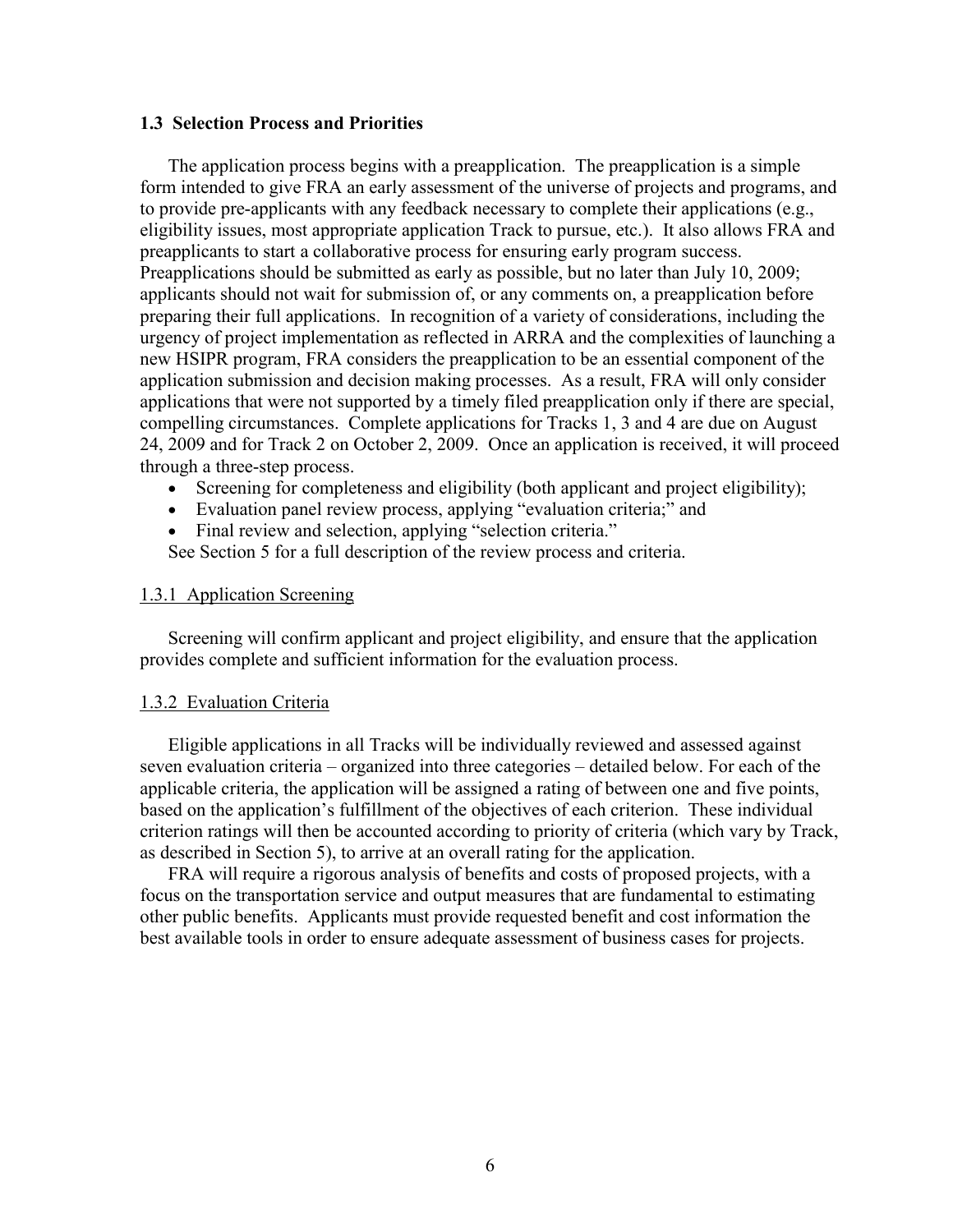## **EVALUATION CRITERIA**

| <b>Public Return on Investment</b>      |                                                                                                                                                                        |                                                                                                                  |  |  |  |  |  |  |  |  |
|-----------------------------------------|------------------------------------------------------------------------------------------------------------------------------------------------------------------------|------------------------------------------------------------------------------------------------------------------|--|--|--|--|--|--|--|--|
| <b>Evaluation Criteria</b> <sup>1</sup> | <b>Example Factors</b>                                                                                                                                                 | <b>Key Documentation</b>                                                                                         |  |  |  |  |  |  |  |  |
| 1. Transportation Benefits              | <b>Improved Intercity Passenger Rail</b><br>service<br>Transportation network integration<br>(including intermodal connections)<br>Transportation safety benefits<br>п | Service<br>Development Plan<br>(including business)<br>case; assessment of<br>benefits and public<br>investment) |  |  |  |  |  |  |  |  |
| <b>Economic Recovery</b>                | Preserving and creating jobs –<br>п<br>particularly in economically-distressed<br>areas                                                                                | Quantitative output<br>$\blacksquare$<br>measures (service -<br>reliability, schedule,                           |  |  |  |  |  |  |  |  |
| 3. Other Public Benefits                | Environmental quality<br>Energy efficiency<br>Livable communities                                                                                                      | capacity; and<br>$transportation -$<br>passenger-miles,<br>including sources -<br>aviation, highway,<br>induced) |  |  |  |  |  |  |  |  |

## **Project Success Factors**

| <b>Evaluation Criteria</b>                 | <b>Example Factors</b>                                                                                                                                                                                                                     | <b>Key Documentation</b>                                                  |
|--------------------------------------------|--------------------------------------------------------------------------------------------------------------------------------------------------------------------------------------------------------------------------------------------|---------------------------------------------------------------------------|
| <b>Project Management</b><br>Approach      | Organizational capacity<br>п<br>Track record of comparable projects<br>п<br>Adequacy of engineering<br>п<br>Reasonableness of schedule<br>п<br>Progress toward NEPA compliance<br>п<br>Thoroughness of management plan<br>п                | Project management<br>plan                                                |
| 2.<br>Sustainability of<br><b>Benefits</b> | Sufficiency of safety and security<br>п<br>planning<br>Sufficiency of stakeholder agreements<br>п<br>Reasonableness of financial estimates<br>п<br>Availability of operating financial<br>п<br>support<br>Quality of planning process<br>п | Financial plan<br>(capital and<br>operating)<br>Stakeholder<br>agreements |

# **Other Attributes**

| <b>Evaluation Criteria</b>          | <b>Example Factors</b>                                        | <b>Key Documentation</b> |  |  |
|-------------------------------------|---------------------------------------------------------------|--------------------------|--|--|
| Timeliness of Project<br>Completion | Project readiness<br>Reasonableness of completion<br>schedule | Project schedule         |  |  |

<sup>&</sup>lt;sup>1</sup> See Section 4 for a detailed summary of submission requirements, and Section 5 for additional detail on evaluation and selection criteria.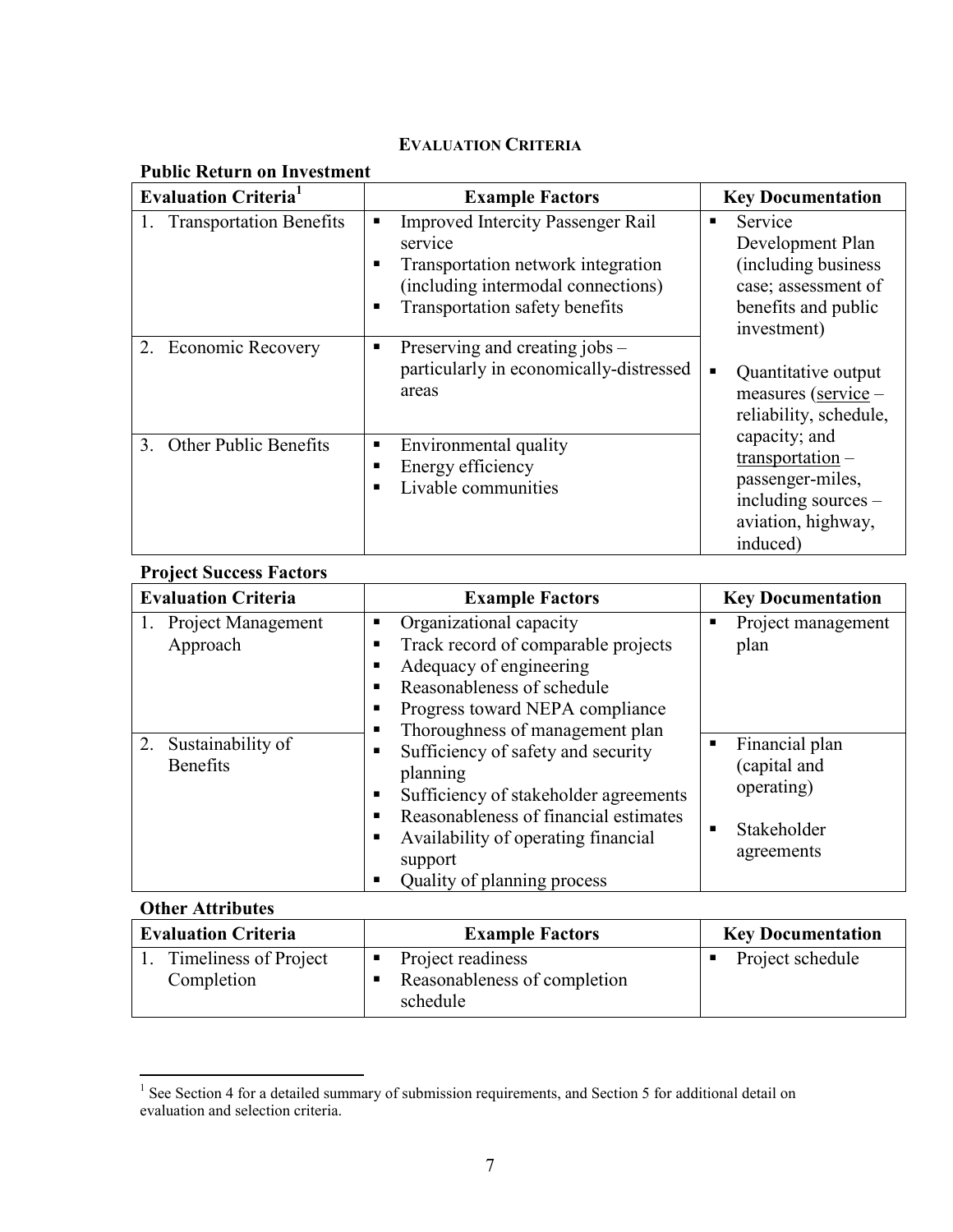### 1.3.3 Selection Criteria

After being assessed against the evaluation criteria, applications for each Track will collectively be reviewed to ensure consistency and to balance projects against national priorities and schedules. For this review, the FRA Administrator may consider several crosscutting comparative criteria before final award determinations are made. The table below summarizes these additional selection criteria.

#### **SELECTION CRITERIA**

| <b>Selection Criteria</b><br>(Balance and Diversity) | <b>Example Factors</b>                                           |
|------------------------------------------------------|------------------------------------------------------------------|
| 1. Region/location                                   | Geography and economic conditions<br>$\blacksquare$              |
| Innovation                                           | Technology and industrial/capacity development<br>$\blacksquare$ |
| 3. Partnerships                                      | Multi-State agreements<br>п.                                     |
| 4. Tracks and round timing                           | Project costs and schedules<br>$\blacksquare$                    |

### **1.4 Program Implementation Opportunities and Challenges**

In addition to the fiscal constraints currently affecting States, local governments, and businesses, the development of a comprehensive High-Speed Rail/Intercity Passenger Rail network faces challenges specific to this program and the rail industry. For instance, FRA recognizes the challenges associated with the need for agreements among multiple States and with private railroad companies, as well as the shortage of engineering professionals, planners, and managers with experience in High-Speed Rail/ Intercity Passenger Rail development with project implementation in the United States.

The intent to establish a pipeline of future High-Speed Rail/Intercity Passenger Rail programs and projects poses a further challenge. The traditional pipeline for major transportation investments progresses from alternatives analysis to investment planning, preliminary engineering (PE) and environmental clearance, final design (FD), construction, and operations. With very narrow exceptions, States have historically lacked a Federal funding partner in High-Speed Rail/ Intercity Passenger Rail development; thus, many States have no High-Speed Rail/Intercity Passenger Rail program at all, and others find their limited High-Speed Rail/Intercity Passenger Rail development efforts stalled at various points along the typical progression.

This situation necessitates a Federal funding approach that is flexible enough to support the High-Speed Rail/ Intercity Passenger Rail development efforts of each State – whether, for example, the State has just initiated High-Speed Rail/Intercity Passenger Rail planning, or has prepared for capital investments to enhance existing services, or has readied itself to construct new infrastructure to accommodate new High-Speed Rail/Intercity Passenger Rail service. With such disparate situations among the States, the Federal funding approach must accommodate different situations, offering an array of possibilities to dovetail with the States' diverse aspirations, capabilities, and resources.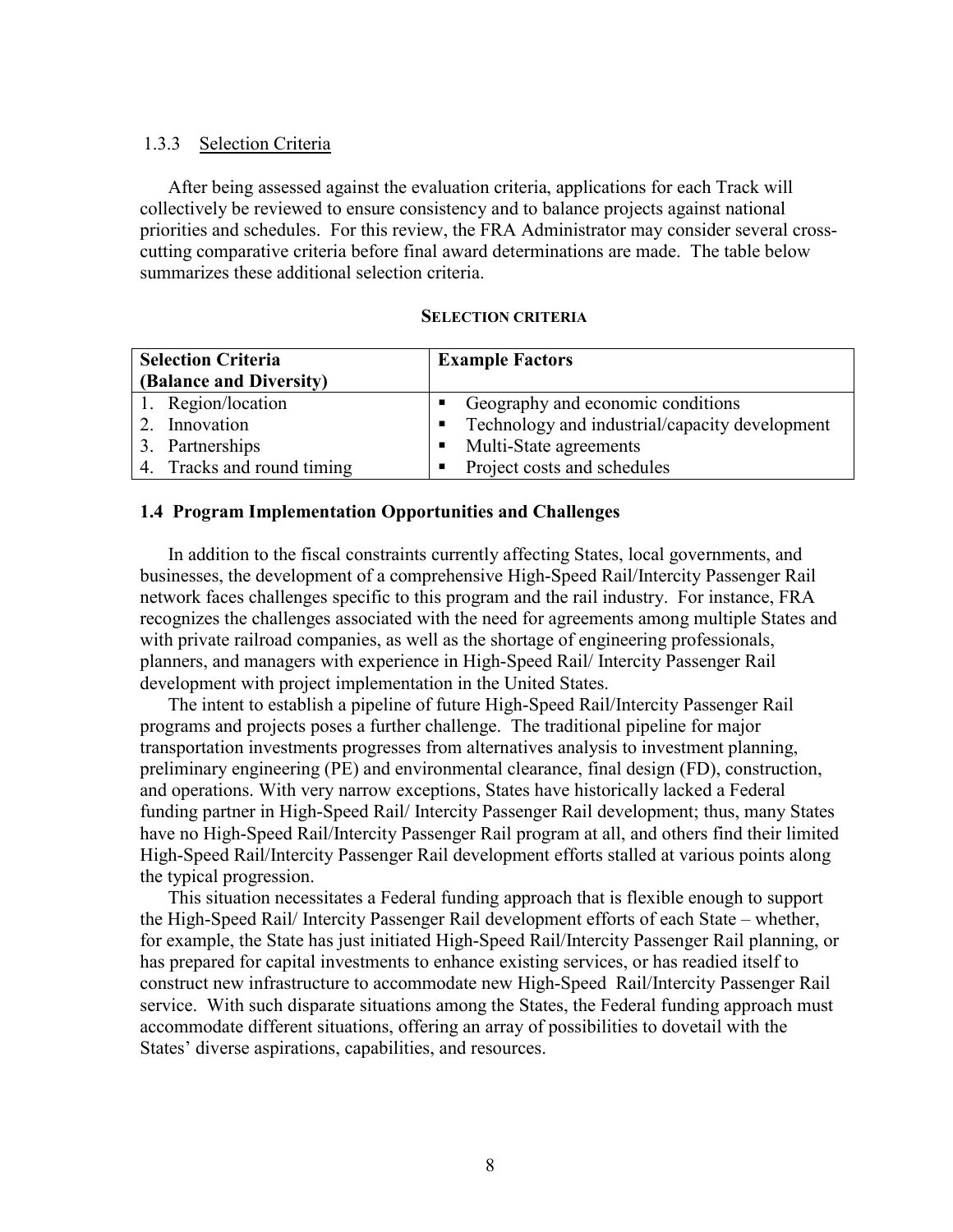#### **1.5 Environmental Review and Approval**

Central to High-Speed Rail/Intercity Passenger Rail Program implementation – and crucial to each applicant's choice of Track for a proposal – is the environmental review process required by the National Environmental Policy Act (NEPA) and related laws and regulations.<sup>2</sup> NEPA applies to all federal grant programs and requires Federal agencies to integrate environmental values into their decision-making processes by considering the environmental impacts of their proposed actions and reasonable alternatives to those actions. Agencies must also make information on these impacts and alternatives publicly available before decisions are made and actions occur. NEPA also mandates that all reasonable alternatives be considered, and to that end, an alternatives analysis is typically conducted during the environmental review process.

FRA – as the Federal sponsoring agency – has primary responsibility for assuring NEPA compliance while accomplishing the purposes, priorities, and requirements of the HSIPR Program. While NEPA compliance is a Federal agency responsibility and the ultimate decisions remain with the Federal sponsoring agency, FRA encourages applicants to take a leadership role in NEPA documentation development, consistent with existing law and regulations. In the varied and flexible HSIPR Program, with its four Tracks and multiple authorizations, no single approach to NEPA compliance will work for every proposal and applicant. Therefore, FRA will work closely with applicants to assist in the timely and effective completion of the NEPA process in the manner most pertinent to the applicant's proposal.

NEPA reviews should focus on the issues that are ripe for decision at each stage of project or program development. To help focus environmental reviews, the Council on Environmental Quality encourages agencies to tier their environmental reviews, whereby general matters or broader programs are covered in a Tier I NEPA document, such as a corridor-wide (or "service") environmental impact statement (EIS) or environmental assessment (EA); and narrower more site-specific projects or actions are addressed in sitespecific EISs, EAs or categorical exclusion (CE) documents.

#### **1.6 Funding Approach**

1

In order to accommodate the variety of potential applicant goals and stages of project development, while meeting the statutory and program constraints, this guidance provides four funding "tracks" in which applications may be submitted. FRA has adopted this four-Track approach to aid in near-term economic recovery efforts and to establish the path to realize a fully-developed national High-Speed Rail/ Intercity Passenger Rail network. The deadlines for FRA obligation and project(s) completion for each Track reflect the imperatives of ARRA, balanced with the longer-term development goals. (See "Dates" above.)

<sup>&</sup>lt;sup>2</sup>The National Historic Preservation Act, Clean Water Act, 49 U.S.C. 303 relating to parks, wildlife refuges and historic sites (commonly referred to as Section 4(f)), and the Endangered Species Act are examples.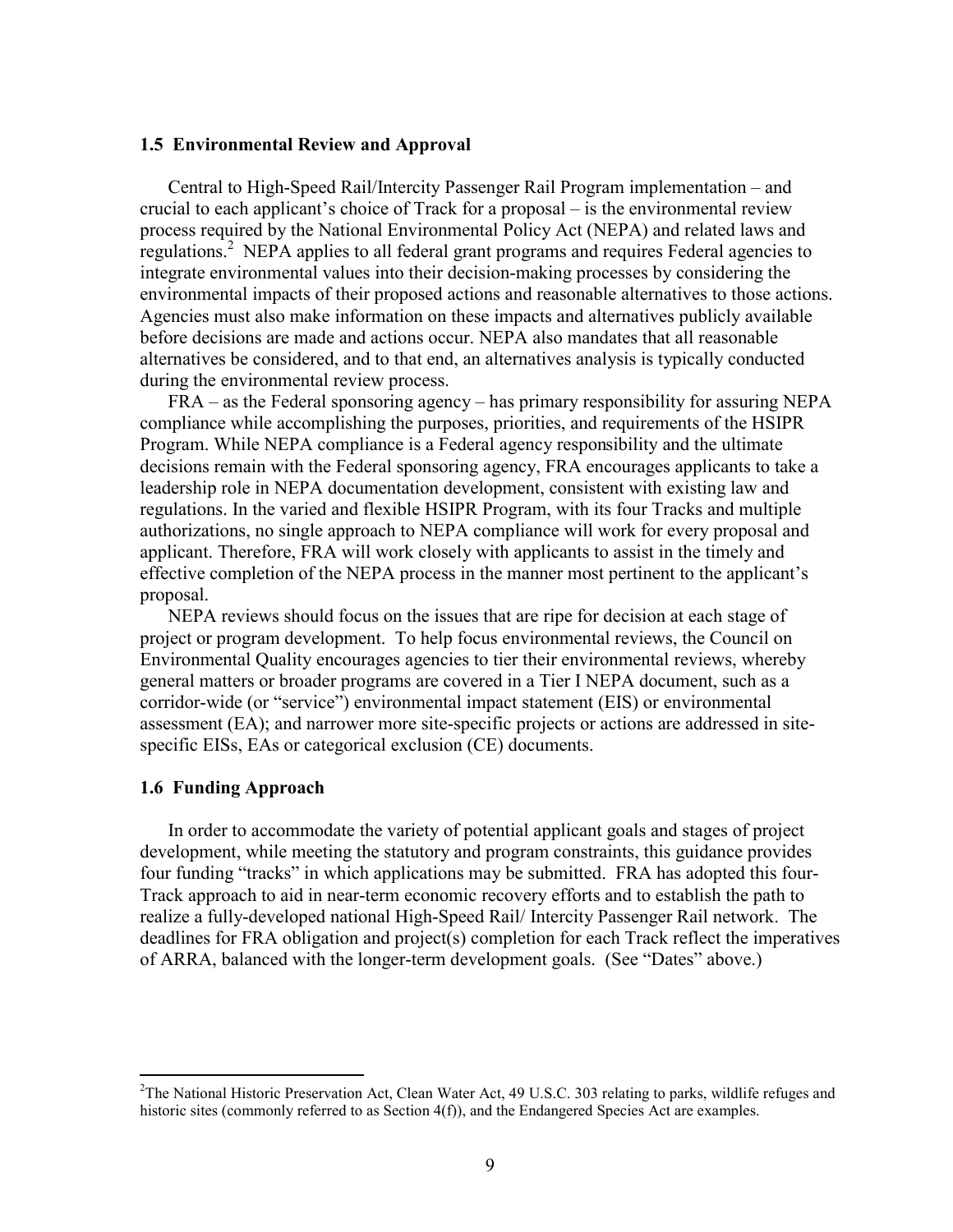#### 1.6.1 Track 1 – Intercity Passenger Rail Projects funded under ARRA ("Track 1 – Projects")

This track is aimed at chiefly addressing the economic recovery goals of ARRA through – (a) FD/construction of "ready-to-go" projects – i.e., those with completed site-specific NEPA documentation (project-level final EIS, final EA or CE documentation) along with PE; and (b) completion of project-level NEPA and PE to prepare projects for FD/construction grants that may be available under future solicitations. Track 1 projects should be completed within two years of award. These projects are funded through either Section 301 (Intercity Passenger Rail Corridor Capital Assistance) or Section 302 (Congestion Grants) of PRIIA, for the benefit of existing services, including those that support development of High-Speed Rail. Eligible projects include infrastructure, facilities, and equipment, and must have independent utility.<sup>3</sup> The Federal funding share can be up to 100 percent, although evaluation criteria favor projects that leverage federal funding with non-federal investments.

## 1.6.2 Track 2 – High-Speed Rail/ Intercity Passenger Rail Service Development Programs ("Track 2 – Programs")

This track is aimed at developing new High-Speed Rail corridor and Intercity Passenger Rail services, or substantial upgrades to existing corridor services, eligible under Section 501 (High-Speed Rail Corridor Development) and Section 301 (Intercity Passenger Rail Corridor Capital Assistance) of PRIIA. It is intended to fund development of a set of inter-related projects that constitute the entirety or a distinct phase (or geographic section) of a long-range service development plan – projects which collectively produce benefits greater than the sum of each individual project.<sup>4</sup> Under this Track, not all projects need to be ready-to-go; the Federal Government provides a commitment to fund the entire program, generally through a Letter of Intent (LOI), and obligates funds for FD/construction projects through cooperative agreements as soon as they are deemed ready-to-go. Track 2 LOIs and cooperative agreements must include specific milestone deadlines for completion of environmental, engineering, design and other work.

To be eligible for awards under Track 2, Service Development Programs ("SDP" – defined in Section 2.2) must include completed: (a) a corridor-wide "service" NEPA study, such as a programmatic or Tier I EIS; and (b) a High-Speed Rail/ Intercity Passenger Rail SDP, or an equivalent approach that provides a business and investment justification with sufficient project cost and benefit estimates. Key elements of an SDP or equivalent business case include: (i) an overview of program rationale (including purpose and need); (ii) a service and operations plan, and a prioritized capital investment plan for infrastructure, fleet and stations/facilities; and (iii) an implementation approach, including schedule, project management plan, stakeholder agreements, and a financial plan for funding both capital and operations. See Appendix 2.1 for a summary of expectations for a SDP.

 $\overline{a}$ 

<sup>&</sup>lt;sup>3</sup> While ARRA-funded projects are exempt from State Rail Plan requirements, evaluation preference is given to those that are part of a planning process that includes a prioritized list of capital projects supporting a corridor service development plan; equipment projects should be consistent with Section 305 of PRIIA, which calls for the establishment of a standardized next-generation rail corridor equipment pool (see Section 3.6.3).

<sup>&</sup>lt;sup>4</sup> A group of projects that collectively advance the entirety, or a "phase" or "geographic section," of a corridor service development plan are referred to here as a "program."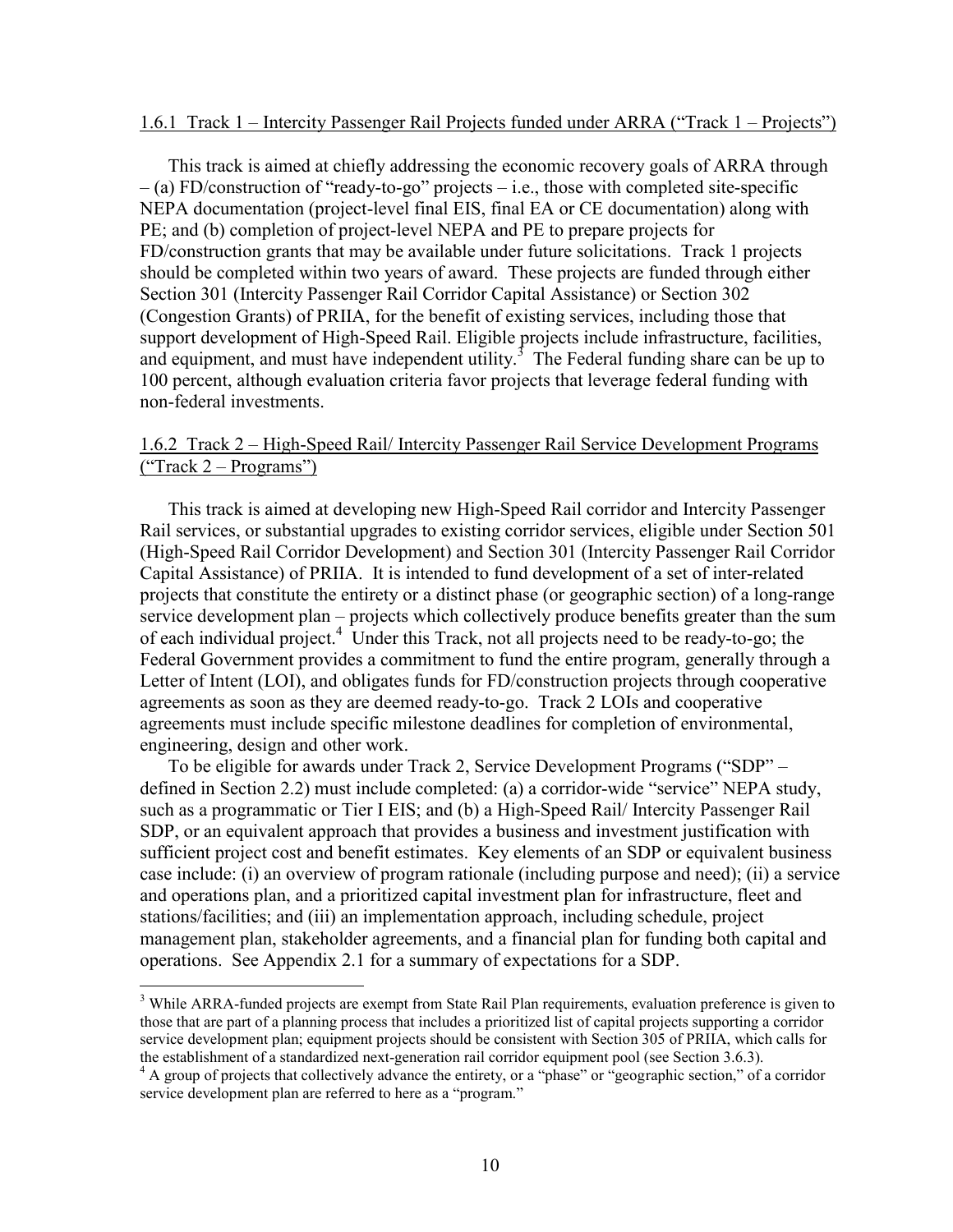Track 2 programs will generally address infrastructure, equipment and stations/facilities investments in a comprehensive fashion. While these programs are the most complicated and need a particularly rigorous project management approach, Track 2 programs represent the long-term emphasis of the HSIPR Program, and thus FRA expects to focus its collaborative efforts on this Track. The Federal funding share can be up to 100 percent, although evaluation criteria favor projects that leverage federal funding with non-federal investments.

## 1.6.3 Track 3 – Service Planning Activities funded under the FY 2009 and FY 2008 DOT Appropriations Acts ("Track 3 – Planning")

This track is aimed at helping establish a pipeline of future High-Speed Rail/ Intercity Passenger Rail projects and service development programs by advancing planning activities for applicants at an earlier stage of the development process. Under Track 3, FRA will enter into cooperative agreements for preparation of SDPs, State Rail Plans and service-level environmental documents.<sup>5</sup> This Track provides States an opportunity to complete the prerequisite work needed to submit applications under Tracks 1 and 2, so that applicants may be ready for potential future solicitations. Under the terms of the FY 2008/2009 DOT Appropriations acts, planning activities funded under this Track require a 50 percent non-Federal match.

## 1.6.4 Track 4 – FY2009 Appropriations-Funded Projects ("Track 4 – FY2009 Appropriations Projects")<sup>6</sup>

Track 4 provides an alternative for projects that would otherwise fit under Track 1, but for State applicants offering at least a 50 percent non-Federal share of financing. This Track offers applicants simplified grant agreement terms, and up to five years to complete projects (vs. two years under Track 1). Applicants providing at least a 50-percent project match are strongly encouraged to submit project applications under Track 4 (those submitting project application(s) under Track 4 may also request concurrent consideration of such application(s) under Track 1).

## **1.7 Opportunity for Public Comment**

 $\overline{a}$ 

FRA is soliciting public comment on this document through Docket Number FRA-2009- 0045 (at <www.regulations.gov>). While the interim guidance in this document does not constitute a rulemaking, FRA will consider all comments received no later than July 10, 2009 and will publish any resultant clarifications or revisions to this document in the Federal Register and on FRA's website [\(www.fra.dot.gov\)](www.fra.dot.gov). FRA began this comment process during its outreach sessions in May and June, in which over 1,100 stakeholders attended seven sessions around the country; in addition, a public docket was established for comment, and

<sup>&</sup>lt;sup>5</sup> Project-level NEPA documents are eligible for funding under Tracks 1 and 2.

<sup>&</sup>lt;sup>6</sup> A total of \$90 million was appropriated under the FY 2009 DOT Appropriations Act under the heading of Capital Assistance to States – Intercity Passenger Service, of which no more than ten percent, or \$9 million, may be made available for planning activities. In addition, a total of \$540,500 in planning funding, and at least \$1,352,573 in FD/construction funding also remained available until expended following the award of grants under the FY 2008 Capital Assistance to States – Intercity Passenger Service program.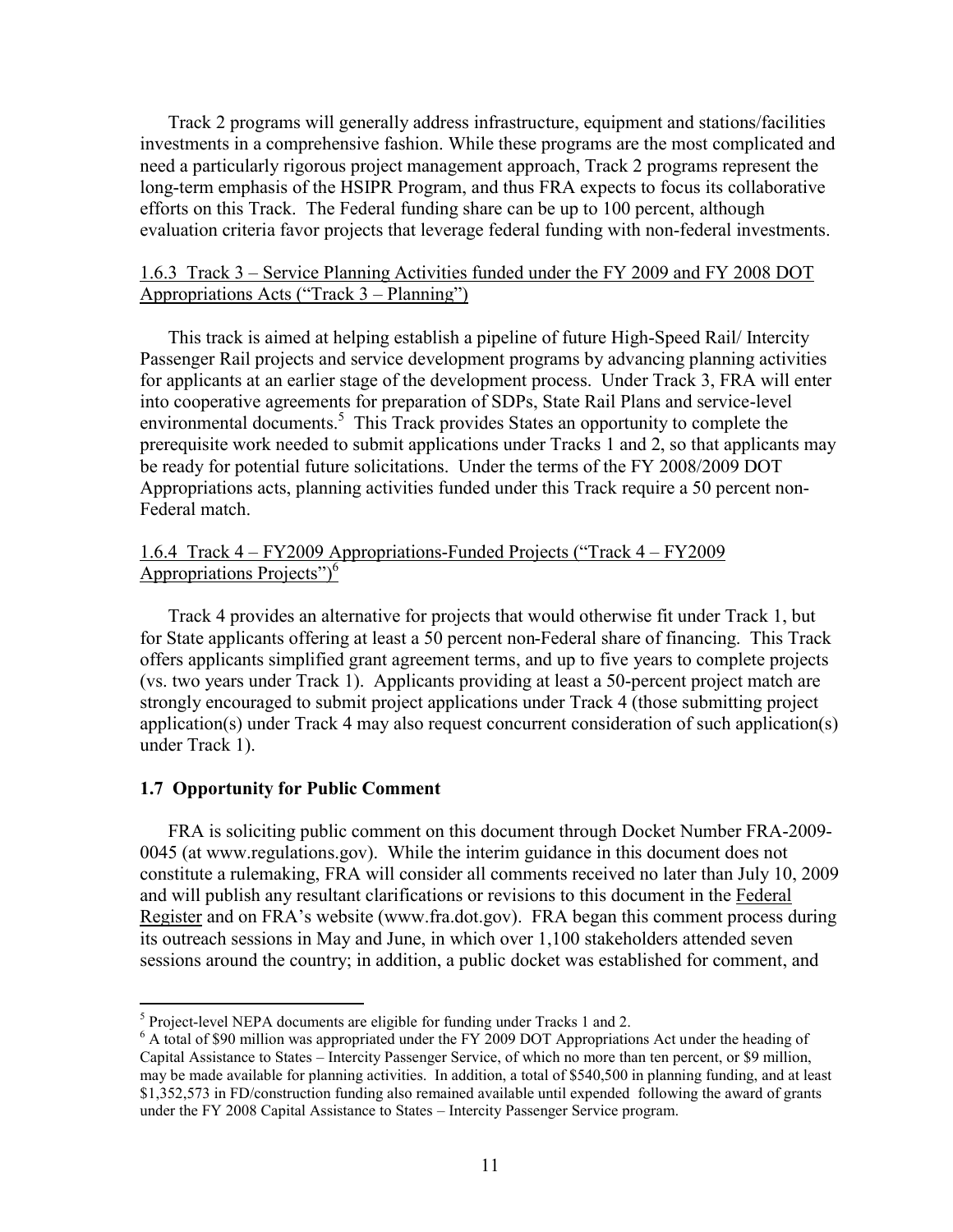110 comments were received as of June 15, 2009. FRA has already revised the approach contained herein based on this initial feedback. To give prospective applicants adequate time to complete their applications (while incorporating any guidance clarifications or revisions), FRA may adjust application dates to allow for a minimum of 30 days for application submission following any material changes to this guidance that arise from comments.

#### **SECTION 2: AWARD INFORMATION**

### **2.1 General Award Information**

ARRA appropriated a total of \$8 billion under three Intercity Passenger Rail capital investment programs authorized by the PRIIA: Section 501 (High-Speed Rail Corridor Development), Section 301 (Intercity Passenger Rail Service Corridor Capital Assistance), and Section 302 (Congestion Grants). ARRA left the mix of funding among the three PRIIA programs to the discretion of the Secretary of Transportation. As described in the Department's April 2009 strategic plan for high-speed rail, Vision for High-Speed Rail in America, FRA will not allocate funding among the three PRIIA programs in advance, but will cumulate the amounts under each PRIIA section from the funding sources identified in the selected applications, subject to the overall \$8 billion ARRA limit. In addition to the ARRA appropriation for High-Speed Rail/Intercity Passenger Rail, this funding opportunity announcement also solicits applications for up to \$9,540,500 for Intercity Passenger Rail planning activities, and at least \$82,352,573 in FD/construction funding appropriated under the FY 2008/2009 DOT Appropriations Acts.<sup>7</sup>

This funding and announcement solicits applications for funding appropriated through ARRA, the FY 2008/2009 DOT Appropriations Acts under the four distinct Tracks described above:

• Track  $1 -$  Projects (ARRA funds);

 $\overline{a}$ 

- Track  $2$  Programs (ARRA funds);
- Track 3 Planning (annual appropriations funds for Interstate Passenger Rail planning from FY 2009 and remaining from FY 2008); and
- Track  $4 FY2009$  Appropriations Projects (annual appropriations funds for Interstate Passenger Rail non-planning from FY 2009 and remaining from FY 2008).

FRA anticipates making multiple awards under each of the four Tracks. While the entire \$9,540,500 under Track 3 and at least \$82,352,573 under Track 4 may be awarded, FRA may choose not to award through this solicitation the full amount available for Tracks 1 and 2, to allow for potential future rounds of solicitations and awards which occur after 2009. There is no predetermined allocation between Tracks 1 and 2 or between this and any future solicitations; all such distributions will cumulatively reflect the nature and timing of the selected applications (as referenced in Section 5, selection criteria).

 $^7$  A total of \$90 million was appropriated under the FY 2009 DOT Appropriations Act to remain available and unexpended under the heading of Capital Assistance to States – Intercity Passenger Service, of which no more than 10 percent, or \$9 million, may be made available for planning activities. In addition, a total of \$540,500 in planning funding, and at least \$1,352,573 in FD/construction funding also remained available until expended following the award of grants under the FY 2008 Capital Assistance to States – Intercity Passenger Service program.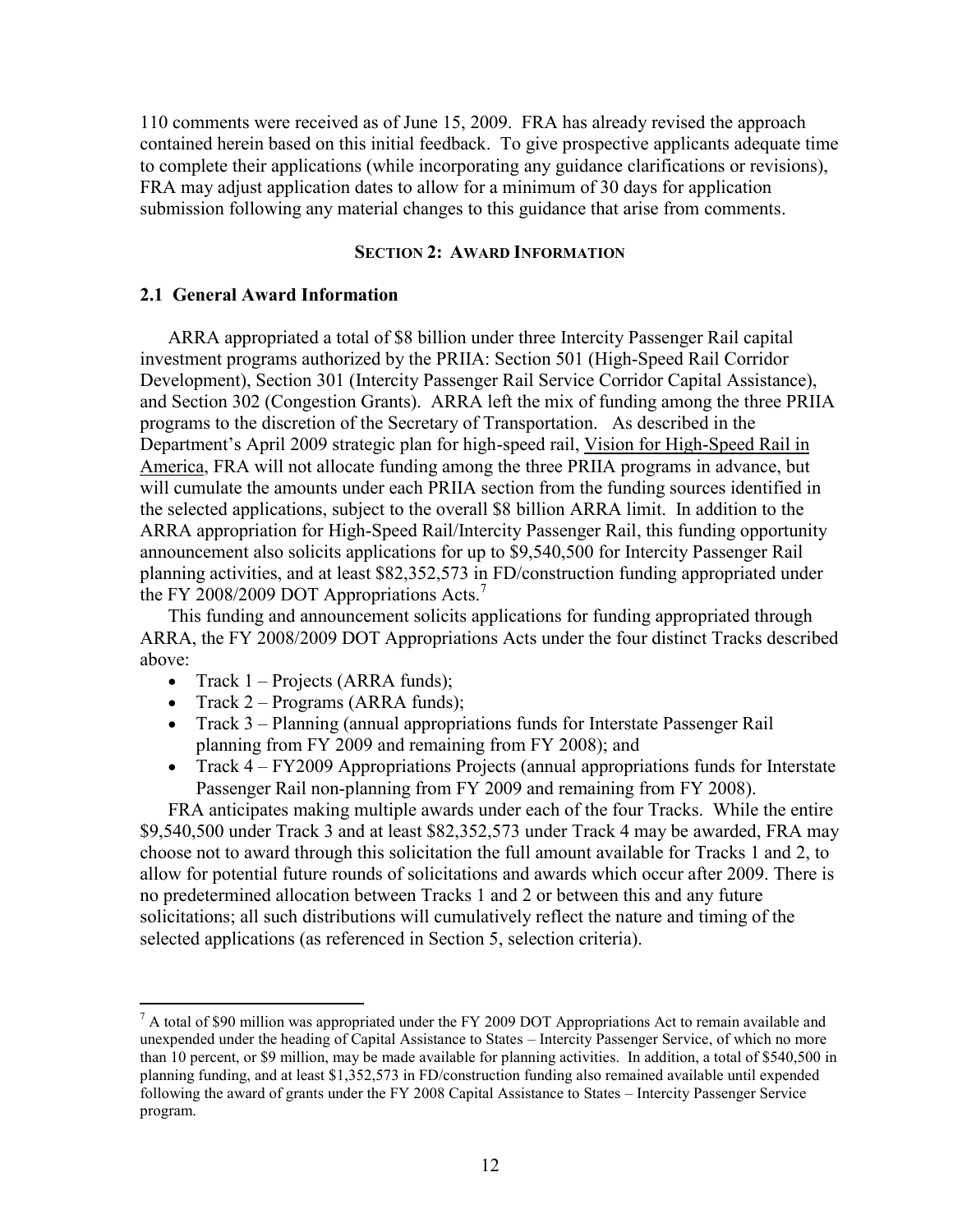## **2.2 Definitions of Key Terms, Concepts, and Milestones for Track Selection**

A prospective applicant under this solicitation should first determine into which Track the applicant's proposal would most appropriately fit. The choice of Track largely reflects the scope of the proposed undertaking and the proposed effort's achievement of key milestones within the project development process. Below are definitions of key terms, concepts, and milestones for the HSIPR Program that affect the selection of a Track. Section 2.3 is then intended to assist an applicant in selecting a Track based on the proposed investment's relationship to these terms, concepts, and milestones.

**Corridor** –For the specific purposes of the HSIPR Program, a corridor is an existing or proposed Intercity Passenger Rail route of approximately 100-600 miles in total length, linking population centers at its endpoints and typically points in between. Corridors may cross State or national boundaries and thus require a regional, multi-jurisdictional approach to planning and development.<sup>8</sup>

**Final Design** – The last phase of project development, including: right-of-way acquisition, utility relocation, the preparation of final design plans, construction management plans, system safety plans for construction management & operations, safety certification, any required collision hazard analysis, final construction cost estimates, and detailed specifications, as well as procurement of construction services and equipment. During this phase, any remaining uncertainties or risks associated with minor changes to design scope and the procurement processes are fully addressed, and plans for financing the project or program would be updated and refined to reflect accurately the expected year-of-expenditure costs and cash flow projections.

**Financial Plan –** The financial plan documents the recent and forecasted financial condition of the applicant agency and other key partners that will provide capital or operating funding for project development and/or implementation. The Financial Plan describes the current financial health of the aforementioned agencies, documents projected capital and operating costs and revenues, and details key assumptions and methodologies. A financial plan also details the sources, reliability and feasibility of funding for both capital and operating expenses and provides an overview of the project sponsor's strategies to address potential project cost increases.

**FRA Obligation** – Commitment of Federal funding made through execution of a grant agreement or cooperative agreement.

**High-Speed Rail** –Intercity Passenger Rail service that "is reasonably expected to reach speeds of at least 110 mph" (49 U.S.C. 26106(b)(4)).

**Independent Utility** – A project, group of projects, or Service Development Program (or phase of a Service Development Program) is considered to have independent utility if it will result, upon completion, in the creation of new or substantially improved High-Speed Rail/Intercity Passenger Rail service, and will provide tangible and measurable benefits even if no additional investments in the same High-Speed Rail/Intercity Passenger Rail service are made. Typical examples of these benefits would include on-time performance

1

<sup>&</sup>lt;sup>8</sup> Federal investment in corridor projects may be limited to the United States.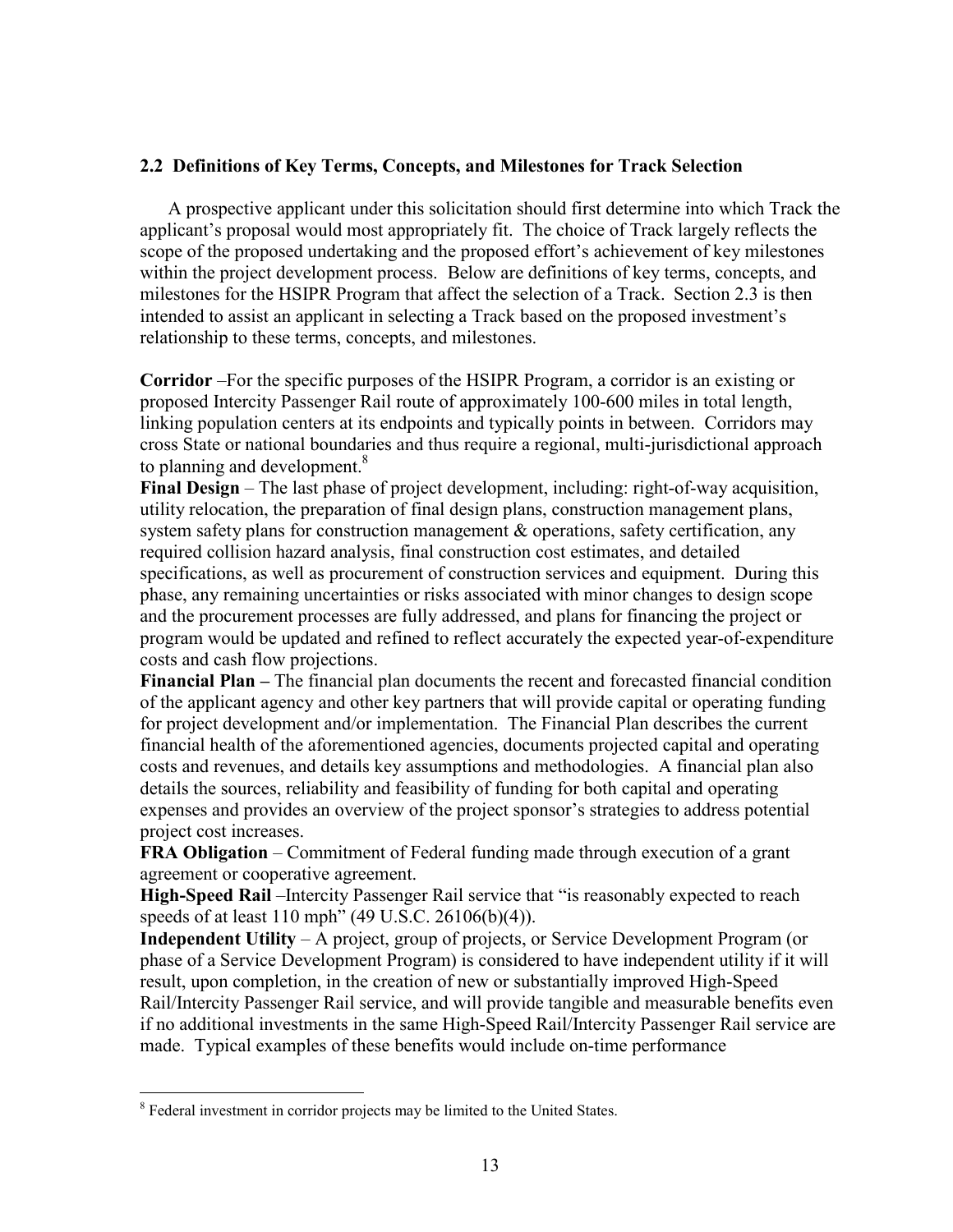improvements, travel-time reductions, and higher service frequencies resulting in increased ridership.

**Intercity Passenger Rail** – Defined in statue as "rail passenger transportation except commuter rail passenger transportation" (49 U.S.C. 24102(4)); it subsumes both High-Speed Rail and conventional intercity passenger services. Commuter rail is defined at as "shorthaul rail passenger transportation in metropolitan and suburban areas usually having reduced fare, multiple ride, and commuter tickets and morning and evening peak period operations" (49 U.S.C. 24102(3)); Federal funding for commuter rail projects is available from Federal Transit Administration programs.

**Intercity Passenger Rail Service** – An Intercity Passenger Rail service consists of a group of one or more scheduled trains (roundtrips) that provide Intercity Passenger Rail transportation between bona fide travel markets (not constrained by State or jurisdictional boundaries), generally with similar quality and level-of-service specifications, within a common (but not necessarily exclusive or identical) set of identifiable geographic markets. An Intercity Passenger Rail service is considered "substantially changed" when its inherent nature or market focus is altered, or when its operating frequencies (roundtrips per day) are increased significantly; a substantial change in service may include adding short-distance corridor-type trains where only long-distance service operates, or service restoration where trains ceased to operate several years before. See Appendix 1.3 for further discussion of the definition of Intercity Passenger Rail.

**Letter of Intent (LOI)** – Represents a contingent financial commitment by FRA to provide up to a prescribed amount of funding to fully implement a service development program (or specific phases of such a program), with defined milestones for completion of work necessary to ensure successful and timely program development.

**National Environmental Policy Act (NEPA) Documentation** – Includes four principal levels (with respect to the HSIPR Program):

- **Tier I, "programmatic," or service-level environmental impact statement (Tier I EIS)** – Addresses actions at a broad level, such as a program concept for an entire corridor, and typically does not lead directly to project construction.
- **Site-specific, or project EIS**  Addresses specific environmental issues associated with a site or project, and is intended to lead directly to construction once applicable permits are secured.
- Environmental assessment (EA) May be programmatic or site-specific, and concisely provides sufficient evidence and analysis of the proposal to determine whether to prepare an EIS or a finding of no significant impact (FONSI).
- **Categorical exclusion (CE)** Documentation that shows how a proposal fits a category of predefined actions which do not individually or cumulatively have a significant effect on the human environment and for which neither an EIS nor an environmental assessment are required.

**Planning** – Activities that support the case for investing in project(s) or program(s), such as: identification of purpose and need; analysis comparing the costs, benefits, and impacts of a range of transportation alternatives; studies that assess different levels of rail service and investment; service-level, programmatic, or Tier I NEPA studies; Service Development Plans; and State Rail Plans.

**Preliminary Engineering (PE)** – Sufficient engineering design to define a project, including identification of all environmental impacts, design of all critical project elements at a level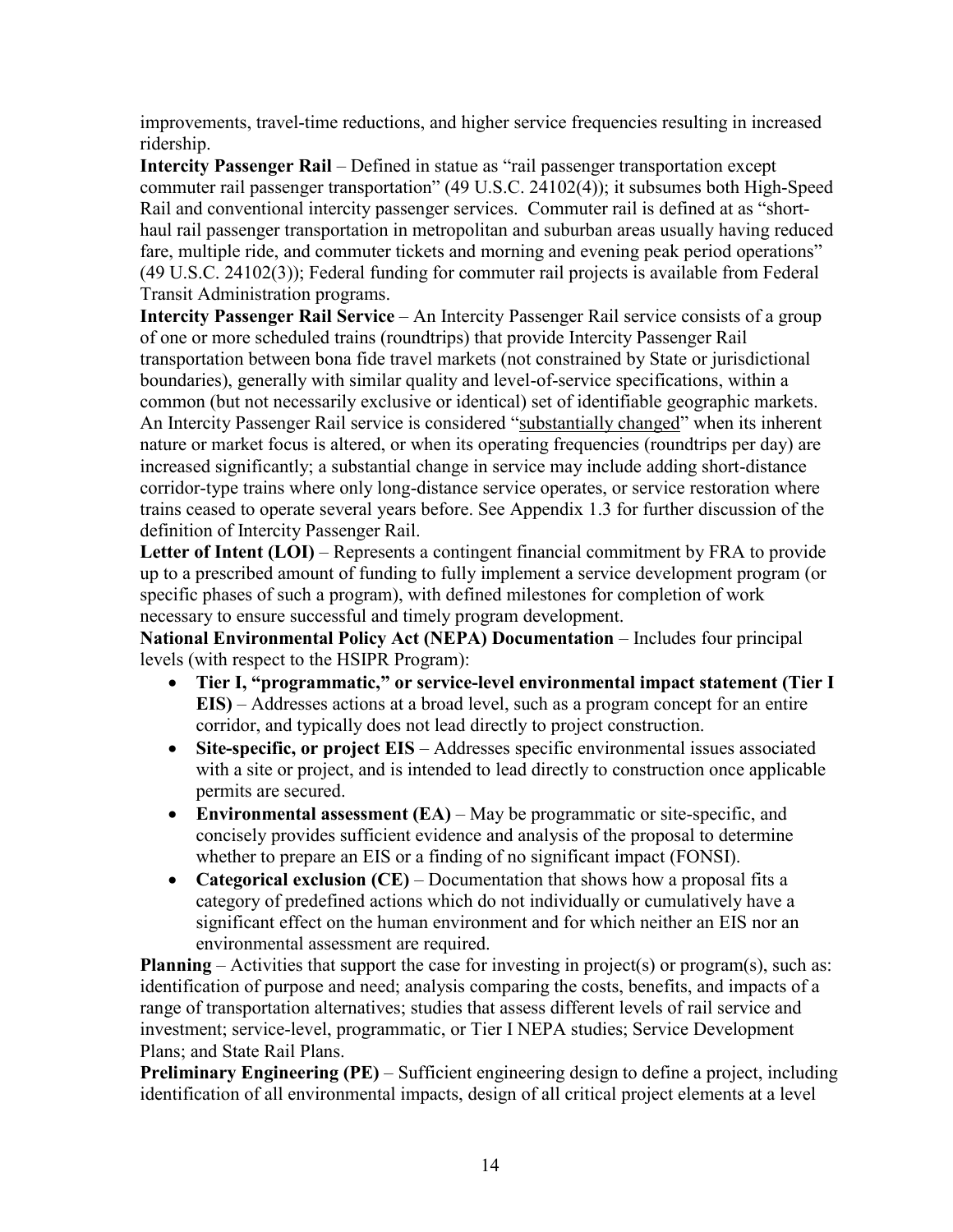sufficient to assure reliable cost estimates and schedules (in turn sufficient to complete project management and financial plans), and definition of procurement requirements and strategies. The PE development process starts with specific project design alternatives that allow for assessment of a range of rail improvements, specific alignments, and project designs – sufficient to support subsequent NEPA analysis. PE is prerequisite to final design (FD) and construction. Appendix 2.2 contains additional information about PE.

**Project** – A High-Speed Rail/Intercity Passenger Rail project is a discrete action that has a distinct purpose, such as adding track to an existing railroad line, or the purchase of one or more pieces of rolling stock.

**Project Management Plan** – Approach for ensuring successful implementation of a project or program, including: (i) identification of a manager accountable for project or program delivery; (ii) an organization/resource plan that describes (e.g., through an organization chart) the relationships among entities involved in the proposed program and a description of the relationships among the entities responsible for the financing, design, construction, operation, and maintenance of the proposed program; (iii) any new legal entities required, how they would be structured, and their relationship to existing entities; (iv) stakeholder agreements with owners of right-of-way, operators, or other entities critical to successful project/program delivery; $(v)$  required governmental actions and approvals; and,  $(vi)$  an appropriate system safety plan for the entire project lifecycle consistent with FTA guidance for safety and security management plans. The project management plan should address the safety certification process and any required collision hazard analysis consistent with the FRA guidance. A project management plan generally should also include metrics by which the success of the project is defined.

**Right-of-Way** – Railroad infrastructure within the property lines of an existing, or within the presumed property lines of a proposed, railroad useful for Intercity Passenger Rail service. **Service Development Plan (SDP)** – A plan for developing High-Speed Rail/ Intercity Passenger Rail service, either initiating new service or improving existing service (e.g., adding train frequencies and/or reducing trip times) – typically developed around distinct phases and/or geographic sections of service improvement. A High-Speed Rail/Intercity Passenger Rail SDP or equivalent covers three general topics: (i) rationale (including purpose and need), (ii) service/operating plan and prioritized capital plan, and (iii) implementation plan (including project management approach, stakeholder agreements and financial plan). The precise structure of an SDP can vary, but these elements must be covered in some fashion. (See Appendix 2.1 for additional explanation).

**Service Development Program ("Program")** – Implementation of a High-Speed Rail/Intercity Passenger Rail SDP, generally broken into discrete phases or geographic sections. Such programs may be for new service on an existing or new railroad alignment, or for improved service on an existing railroad alignment.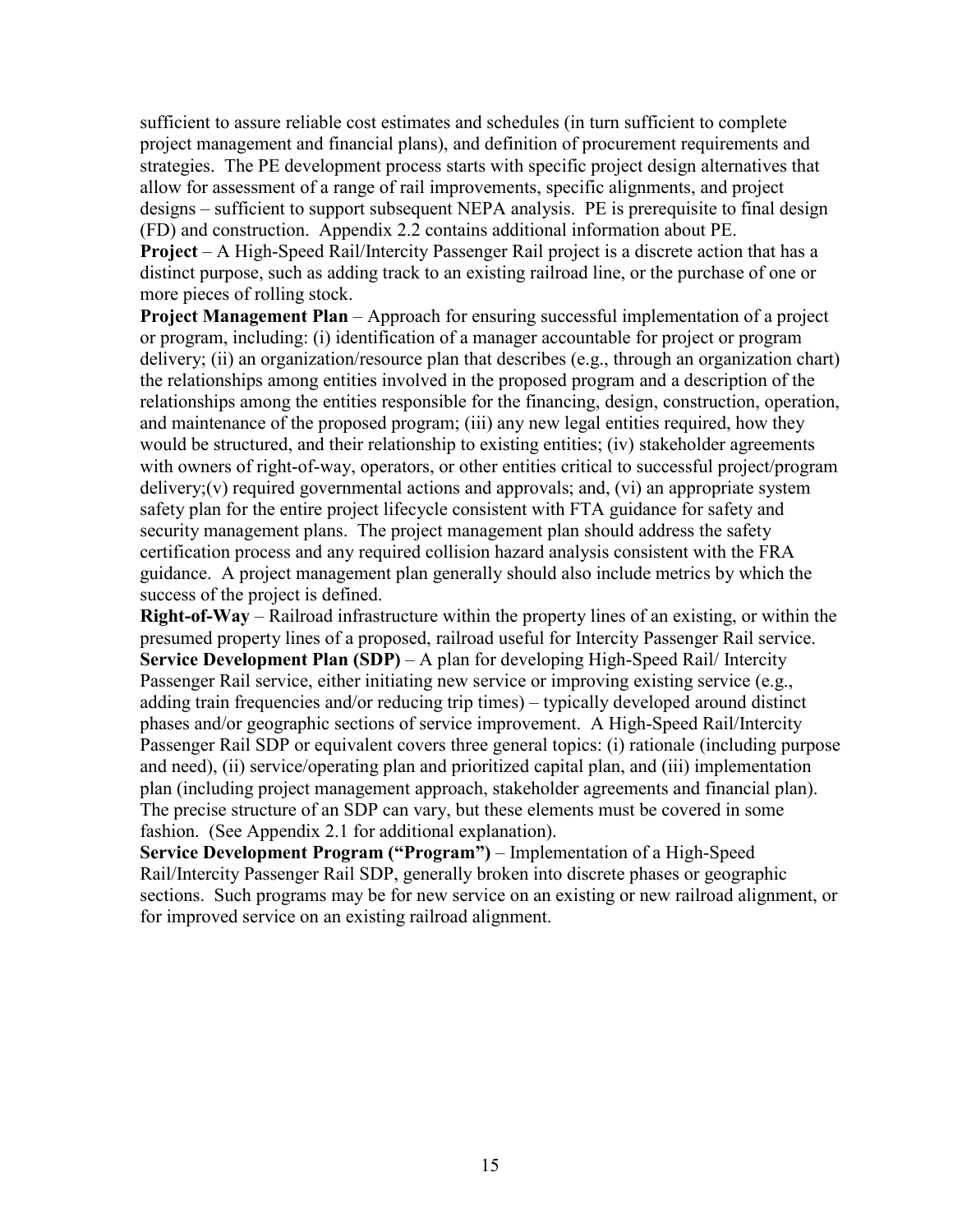## **2.3 Guide to Track Selection**

The table below should be used by applicants as a guide for determining the appropriate Track for application submissions.

| <b>Funding Track Determination Questions</b>                                                                               | <b>Response</b><br>(Yes/No) | <b>Funding Track</b>                                                                  |
|----------------------------------------------------------------------------------------------------------------------------|-----------------------------|---------------------------------------------------------------------------------------|
| Has new or improved Intercity Passenger Rail<br>service been selected as a promising alternative in                        | No                          | Track 3 – Service<br><b>Planning</b>                                                  |
| the transportation corridor where the project is<br>located?                                                               | Yes                         | Proceed to Next Question                                                              |
| Does the project(s) lead to – introduction of<br>High-Speed Rail/Intercity Passenger Rail service                          | N <sub>o</sub>              | Proceed to Next Question                                                              |
| within a corridor where no service of that type<br>currently exists, or to a substantial change in an<br>existing service? | Yes                         | <b>Track 2 - Programs</b>                                                             |
| Does the project(s) include the rerouting of an<br>existing Intercity Passenger Rail service onto a                        | No                          | Proceed to Next Question                                                              |
| new, expanded, or previously abandoned right-of-<br>way?                                                                   | Yes                         | <b>Track 2 - Programs</b>                                                             |
| Does the investment encompass multiple<br>dispersed projects intended to produce a                                         | N <sub>o</sub>              | Proceed to Next Question                                                              |
| significant benefit to one or more Intercity<br>Passenger Rail services?                                                   | Yes                         | <b>Track 2 - Programs</b>                                                             |
| Even if no Service Development Plan exists, have                                                                           | No                          | Track 3 – Service<br><b>Planning</b>                                                  |
| specific Intercity Passenger Rail investment<br>projects been identified for implementation?                               | Yes                         | Proceed to Next Question                                                              |
| Have preliminary engineering (PE) and a project-                                                                           | No                          | Track 1 - PE/NEPA only                                                                |
| level NEPA document been completed for the<br>proposed project?                                                            | Yes                         | Proceed to Next Question                                                              |
| If PE and project-level NEPA documentation is                                                                              | N <sub>o</sub>              | Track $1 - \overline{FD}$<br>Construction                                             |
| complete, is a 50 percent (or greater) non-Federal<br>match available?                                                     | Yes                         | Track 4 – FY 2008/2009<br><b>Appropriations Projects</b><br>(or Track $1 -$ Projects) |

## **TRACK SELECTION GUIDE**

After selecting the appropriate application Track, prospective applicants should consult the relevant Track-specific and general information contained in the balance of this document.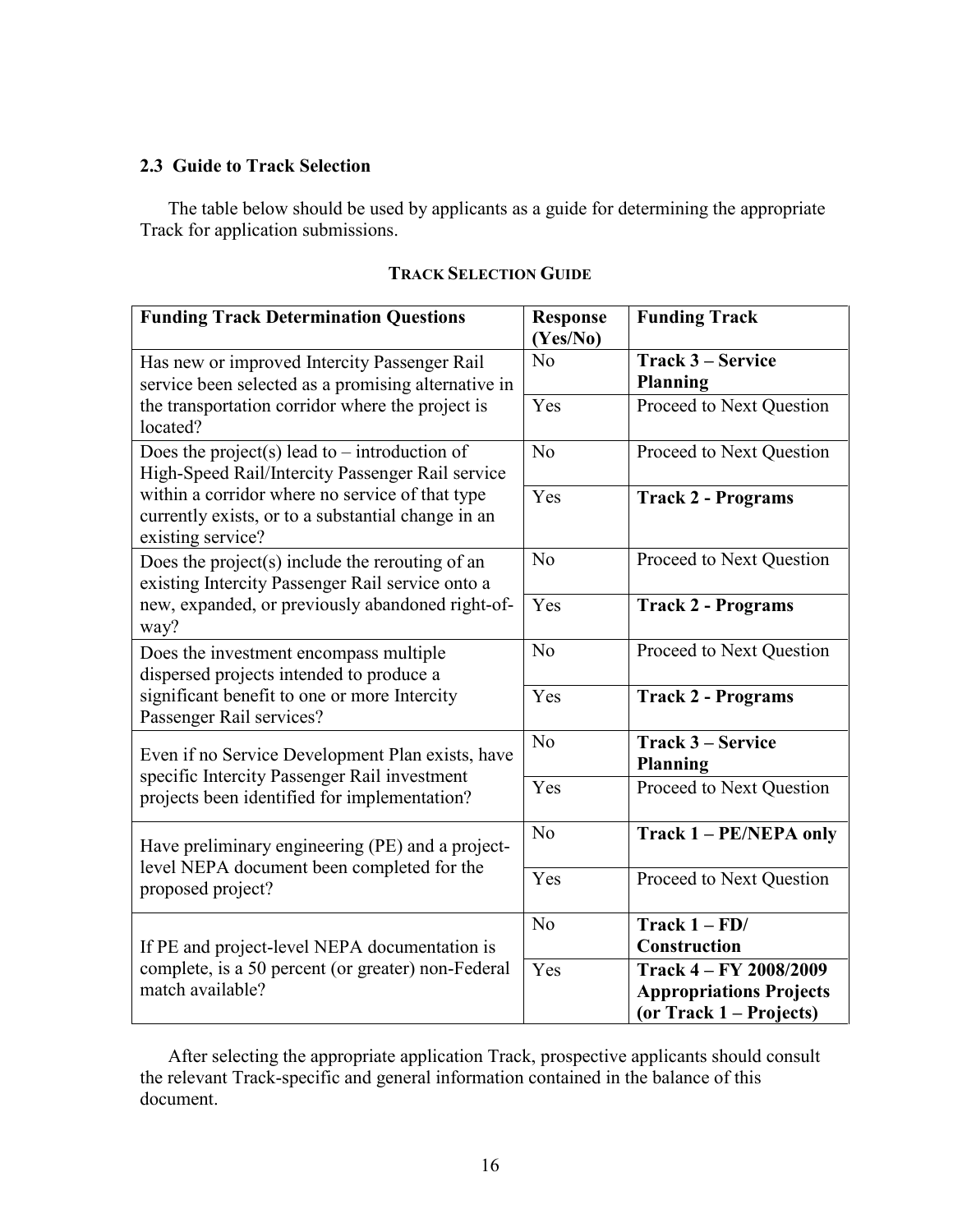## **2.4 Anticipated Award Amounts**

**Tracks 1 and 2 –** Awards under Tracks 1 and 2 will be made using a portion of the \$8 billion appropriated through ARRA. FRA anticipates making multiple awards under Track 1 as a result of this solicitation; however, FRA will not award all of the available \$8 billion to Track 1 applicants. Funds will be reserved for award to Track 2 applications under this solicitation, and likely to Tracks 1 and 2 in potential future rounds of solicitations – as described in Section 5. As the authorizations underlying Tracks 1 and 2 are new, the FRA cannot provide an average amount of funding per award in previous years.

**Tracks 3 and 4** – Awards under Tracks 3 and 4 will be made using the \$90 million dedicated to Capital Grants to States – Intercity Passenger Rail Service in the FY 2009 DOT Appropriations Act, plus the remaining funds appropriated for the same purpose in the Capital Assistance to States – Intercity Passenger Service Program in the FY 2008 DOT Appropriations Act (currently estimated at \$1,893,073). In accordance with the provisions of the Appropriations Acts, no more than 10 percent of appropriated amounts in each fiscal year  $(\$9,540,500$  of the available funds) may be allocated to Track  $3 -$ Planning, with the balance available for Track 4 – FY2009 Appropriations Projects. These funds require a non-Federal match of at least 50 percent of total project cost.

## **2.5 Types of Awards**

The table below summarizes the characteristics of funding awards by Track. For specific grant conditions, refer to section 6 and appendix 3.

|                                      | Track 1 – Projects                                                                                        | Track $2-$<br><b>Programs</b>                               | Track $3-$<br><b>Planning</b>                          | Track $4-$<br><b>FY 2009</b><br><b>Appropriations</b><br><b>Projects</b> |
|--------------------------------------|-----------------------------------------------------------------------------------------------------------|-------------------------------------------------------------|--------------------------------------------------------|--------------------------------------------------------------------------|
| Legislative<br><b>Funding Source</b> | $\bullet$ ARRA                                                                                            | $\bullet$ ARRA                                              | • FY 2009, 2008<br><b>DOT</b><br>Appropriations<br>Act | • FY 2009, 2008<br><b>DOT</b><br>Appropriations<br>Act                   |
| <b>Available Funding</b>             | • Portion of $\$8B$                                                                                       | • Portion of $\$8B$                                         | $\bullet$ Up to \$9.54 M                               | $\bullet$ No less than<br>\$82.3 M                                       |
| Instrument of<br><b>Commitment</b>   | Final Design/<br>$\bullet$<br>Construction<br>Grants<br>PE/NEPA<br>$\bullet$<br>Cooperative<br>Agreements | Letters of Intent<br>$\bullet$<br>Cooperative<br>Agreements | • Cooperative<br>Agreements                            | • Final Design/<br>Construction<br>Grants                                |
| Match<br>Requirement                 | • Up to $100\%$<br>Federal share                                                                          | Up to $100\%$<br>Federal share                              | • At least $50\%$<br>non-Federal<br>match              | • At least $50\%$ non-<br>Federal match                                  |

**AWARD CHARACTERISTICS**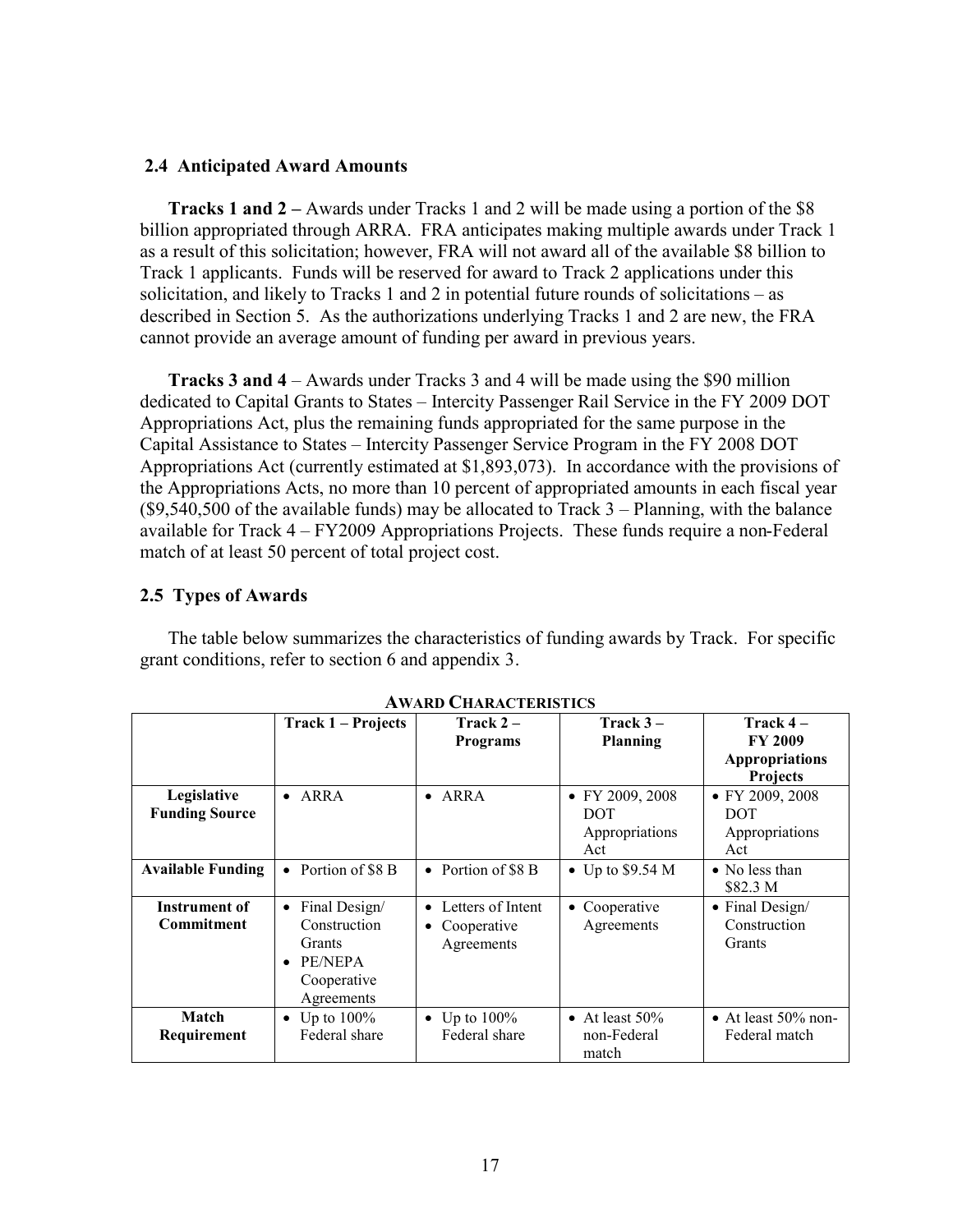#### 2.5.1 Track 1

The FRA will make awards under Track 1 through either: (a) grant agreements supporting FD and project construction; or (b) cooperative agreements for completion of PE and/or project-level NEPA documentation. Construction grants will fund both FD (if not already completed) and construction of projects for which PE and project-level NEPA documentation is complete at the time of application.<sup>9</sup> FD/construction grant recipients will be required to obtain FRA approval prior to the commencement of construction activities (the process will be set out in the grant agreement). The grant agreement can also be structured to cover alternative construction scenarios, such as through a design-build type approach. Applicants under Track 1 will be considered for funding under either Intercity Passenger Rail Corridor Capital Assistance Grants (Section 301 of PRIIA), or Congestion Grants (Section 302 of PRIIA). Eligible projects intended to reduce congestion by alleviating major rail capacity bottlenecks, particularly those that benefit multiple railroad operators (e.g. Intercity Passenger Rail, rail freight, and commuter rail) in a congested corridor, will likely be considered for funding under the Congestion Grant program. Note that where multiple railroad operations benefit from project(s), FRA will expect the costs for such project(s) to be shared proportional to the benefit each operator accrues from the investment.

Under Track PE/NEPA cooperative agreements, FRA will be more involved in the project through collaborative work with the recipient. In addition to providing technical assistance to the recipient, FRA will participate in key project meetings, and will assist in the preparation of engineering and environmental documents. FRA will also be responsible for approving project deliverables at key milestones, and providing authorization for progressing with subsequent stages of the project.

#### 2.5.2 Track 2

 $\overline{a}$ 

Under Track 2, FRA may issue Letters of Intent (LOI) for Service Development Programs, and make subsequent awards for program components through cooperative agreements.

The issuance of a LOI represents the expression of FRA's full support of a Service Development Program, and the funding contingently committed through an LOI will be reserved for that Service Development Program from the \$8 billion in available ARRA funding. An LOI will include milestones for completion of work needed to advance the program into obligation and completion; if milestone deadlines are not met, funding reserved under an LOI will be returned to the pool of funds available for future solicitations.

As milestones under an LOI are reached, FRA will obligate funding to implement approved portions of the program through a cooperative agreement. Funding to complete remaining PE and project-level NEPA would be awarded immediately following the issuance of the LOI. Funding for FD/construction would be awarded through a grant or cooperative agreement as milestones are reached (e.g., completion of PE and NEPA for project(s) with

<sup>&</sup>lt;sup>9</sup> If substantial progress on NEPA documentation has been made on NEPA documentation, application may be reviewed for FD/Construction grant funding; in any case, project-level NEPA documentation must be complete at time of grant agreement.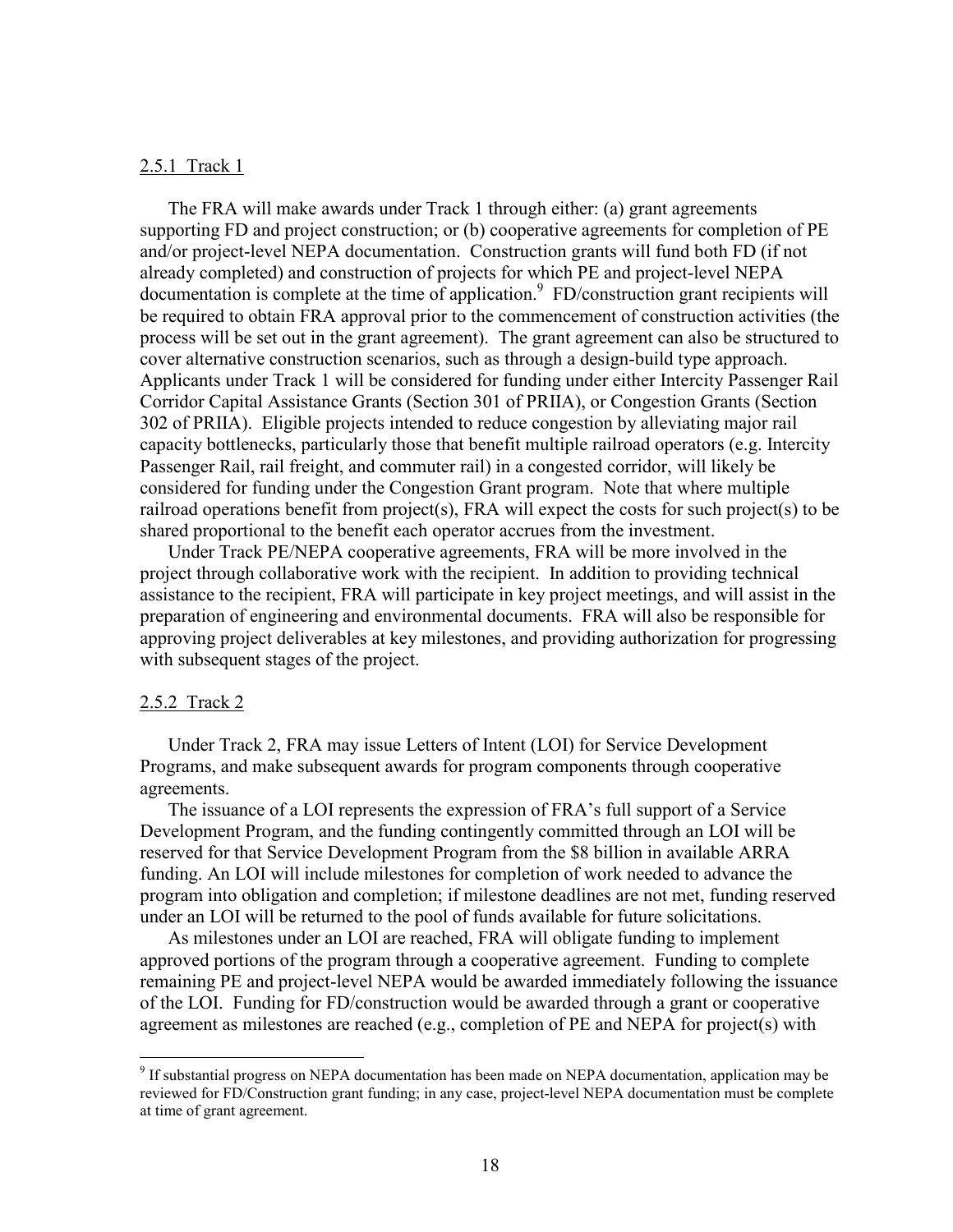independent utility. Even after funds are converted from LOI into a cooperative/grant agreement (i.e., obligated), grantees will be required to obtain FRA approval prior to the commencement of construction activities. This process will be included in the grant agreement (which could also be structured to address options such as a design-build implementation approach).

Recognizing the unique challenges posed by complex new corridor programs, a higher level of Federal oversight and support will be involved than under standard grant agreements. The substantial Federal involvement of FRA will extend across all aspects of Service Development Programs and will include technical assistance, review of interim work products, support for environmental reviews, review of PE and FD, and continuous program oversight.

#### 2.5.3 Track 3

FRA will make awards under Track 3 using the \$9,540,500 available under the FY 2008/2009 DOT Appropriations Acts through cooperative agreements. The substantial Federal involvement for Intercity Passenger Rail planning activities would include agreement on the scope of study, review of draft studies, and acceptance of final deliverables. Recognizing the importance of planning to the long-term success of the HSIPR Program and the limited funding available under existing appropriations, FRA will favorably consider applicant expenditures for High-Speed Rail/Intercity Passenger Rail project planning when evaluating the State share or matching contributions component of an evaluation under subsequent solicitations.

#### 2.5.4 Track 4

Awards under Track 4 will be made using \$82 million available under the FY 2009 DOT Appropriations Act for non-planning Intercity Passenger Rail Capital Assistance to States, as well as remaining non-planning funding under the analogous FY 2008 DOT Appropriations Act funding. FRA anticipates making one or more awards, and awarding the entire \$82 million under Track 4 as a result of this solicitation.

Funding under Track 4 cannot exceed 50 percent of a project's total cost. States are the only eligible applicants under Track 4, and must be able to certify in their applications as to the availability of the matching funds. As the source of the Federal funds is a regular annual appropriation rather than ARRA, requirements specific to ARRA (e.g., job retention and creation as an evaluation factor, and various reporting requirements) need not be met, although States are encouraged to do so.

The average amount of Federal funding per non-planning award in the analogous FY 2008 program was \$2.75 million.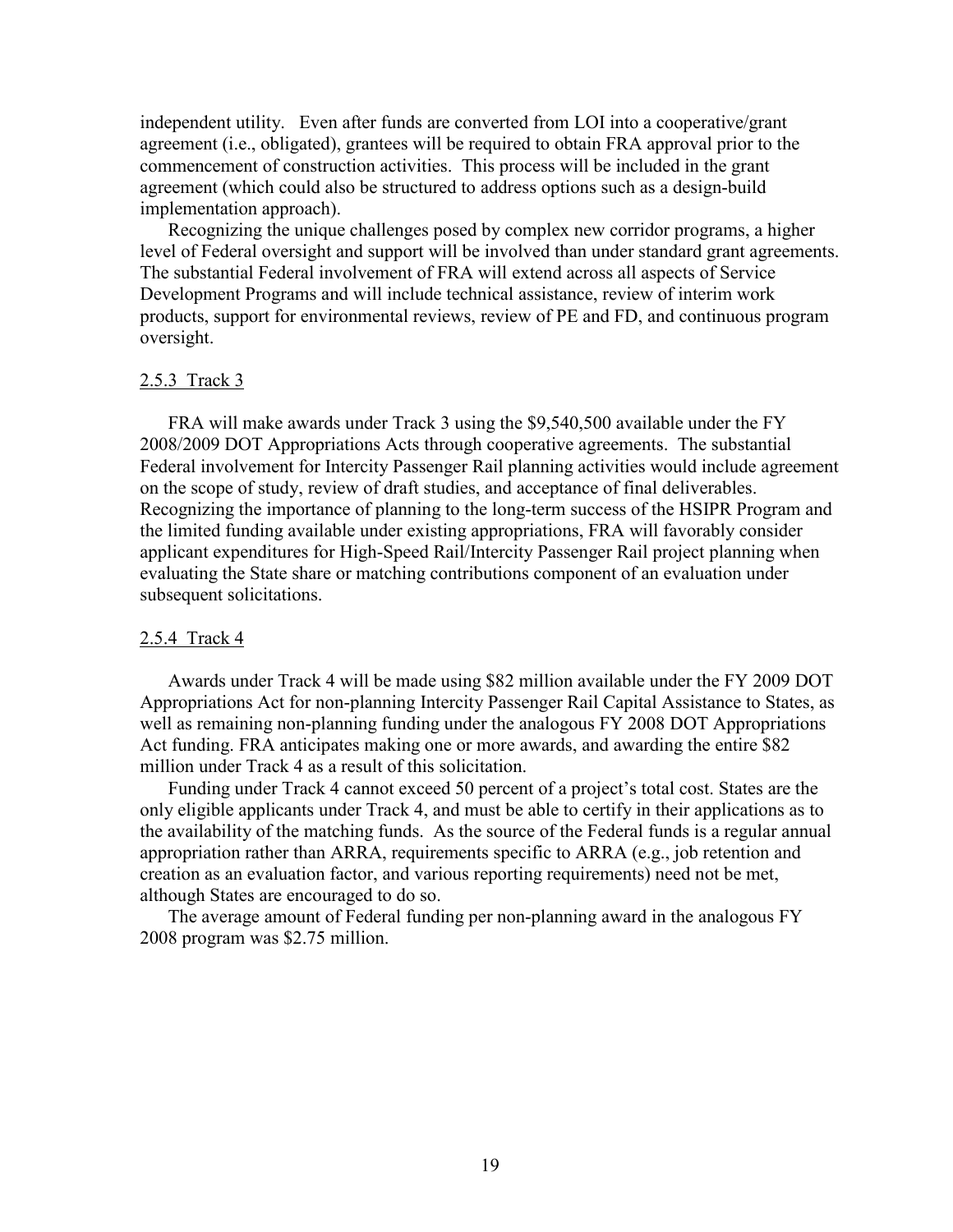### **SECTION 3: ELIGIBILITY INFORMATION**

Applications will be required to meet minimum requirements for each Track in terms of applicant eligibility, project eligibility, and the fulfillment of other Track-specific application prerequisites.

To the extent that an application's substance exceeds the minimum eligibility requirements described below, such qualifications will be considered in evaluating the merits of an application.

## **3.1 Eligible Applicant Types**

Eligibility of different types of applicants varies by Track and authorization, as summarized below.

|                                                                                                                                                              |                                       | Track $1-$<br>Projects                |                                        | Track $2-$<br><b>Programs</b>          | Track 3-<br><b>Planning</b>            | $\text{Track } 4 - \text{FY}$<br>2008/2009<br>Appropriation<br>s Projects |  |
|--------------------------------------------------------------------------------------------------------------------------------------------------------------|---------------------------------------|---------------------------------------|----------------------------------------|----------------------------------------|----------------------------------------|---------------------------------------------------------------------------|--|
|                                                                                                                                                              | <b>PRIIA</b><br><b>Section</b><br>301 | <b>PRIIA</b><br><b>Section</b><br>302 | <b>PRIIA</b><br><b>Sectio</b><br>n 301 | <b>PRIIA</b><br><b>Sectio</b><br>n 501 | FY2008/2009<br>Appropriation<br>s Acts | FY2008/2009<br>Appropriation<br>S<br><b>Acts</b>                          |  |
| <b>States</b>                                                                                                                                                | $\checkmark$                          | $\checkmark$                          | $\checkmark$                           | $\checkmark$                           | $\checkmark$                           | $\checkmark$                                                              |  |
| Groups of<br><b>States</b>                                                                                                                                   | $\checkmark$                          |                                       | $\checkmark$                           | $\checkmark$                           |                                        |                                                                           |  |
| Interstate<br>Compacts                                                                                                                                       | $\checkmark$                          |                                       | $\checkmark$                           | $\checkmark$                           |                                        |                                                                           |  |
| Public<br>agencies<br>established<br>by one or<br>more States<br>and having<br>responsibilit<br>y for<br>providing<br>Intercity<br>Passenger<br>Rail service | $\checkmark$                          |                                       | $\checkmark$                           |                                        |                                        |                                                                           |  |

#### **APPLICANT ELIGIBILITY**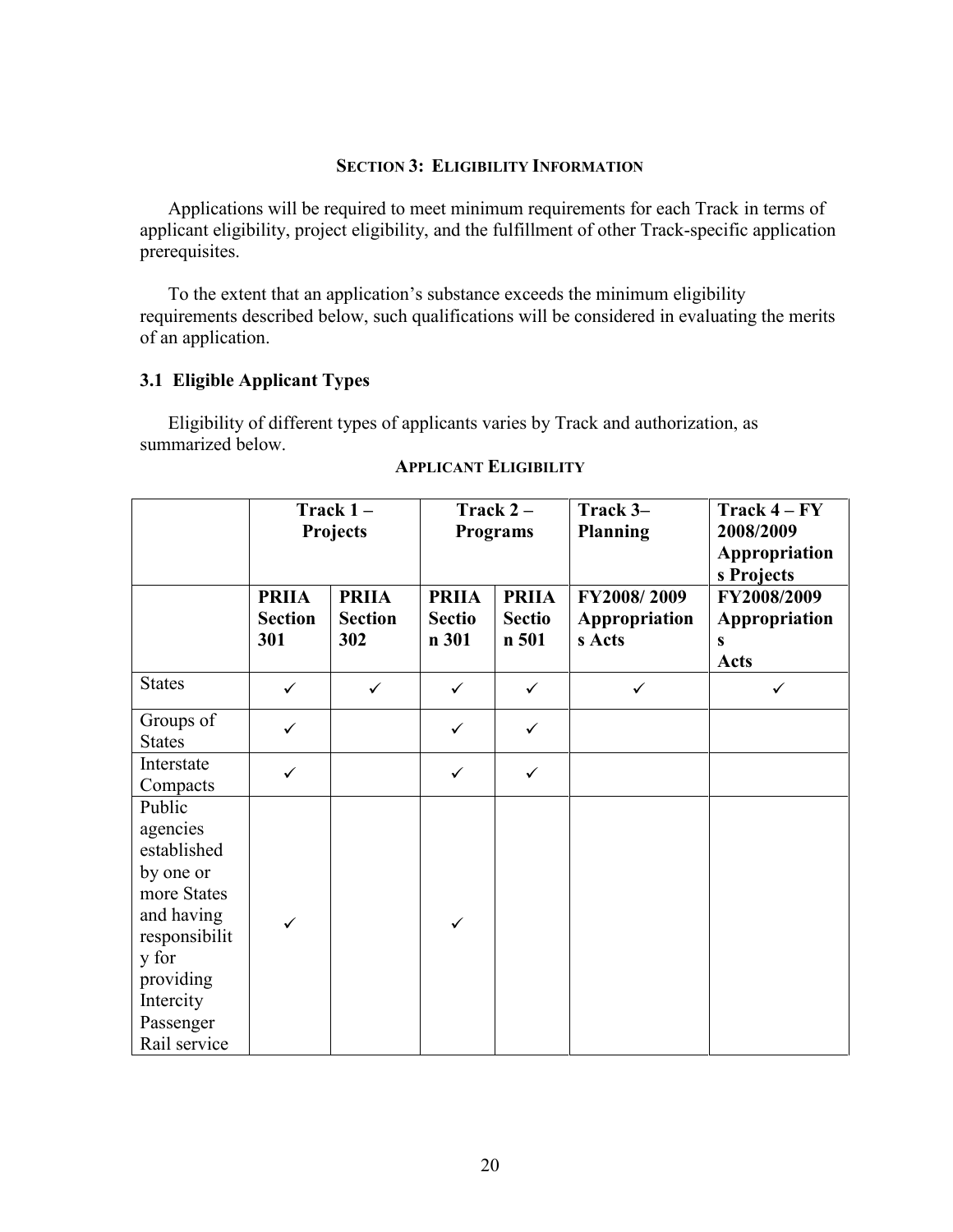| Public        |        |       |   |  |
|---------------|--------|-------|---|--|
| agencies      |        |       |   |  |
| established   |        |       |   |  |
| by one or     |        |       |   |  |
| more States   |        |       |   |  |
| and having    |        |       | ✓ |  |
| responsibilit |        |       |   |  |
| y for         |        |       |   |  |
| providing     |        |       |   |  |
| High-speed    |        |       |   |  |
| Passenger     |        |       |   |  |
| Rail service  |        |       |   |  |
| Amtrak        | $\ast$ | $***$ |   |  |

\* Amtrak may enter into a cooperative agreement with one or more States to carry out an eligible project

\*\* Amtrak is eligible in cooperation with States

Further detail on the definitions of "eligible applicants" is available in Appendix 3 under "Applicant Types."

## 3.1.1 Track 1

An entity seeking assistance under Track 1 must meet the definition of an "applicant" under the funding authorization that would pertain to its proposal(s) – either Section 301 (Intercity Passenger Rail Corridor Capital Assistance) or Section 302 (Congestion Grants) of PRIIA. Eligible applicant entities under those sections are as follows:

- **Intercity Passenger Rail Corridor Capital Assistance (Section 301)** States (including the District of Columbia), groups of States, Interstate Compacts, and public agencies established by one or more States and having responsibility for providing intercity passenger rail service.
- **Congestion Grants (Section 302)** States (including the District of Columbia), or Amtrak (in cooperation with States).

## 3.1.2 Track 2

An entity seeking assistance under Track 2 must meet the definition of an "applicant" under the funding authorization that would pertain to its proposal(s) – either Section 301 (Intercity Passenger Rail Corridor Capital Assistance) or Section 501 (High-Speed Rail Corridor Development) of PRIIA. Eligible applicant entities under those sections are as follows:

- **Intercity Passenger Rail Corridor Capital Assistance (Section 301)** States (including the District of Columbia), groups of States, interstate compacts, and public agencies established by one or more States and having responsibility for providing Intercity Passenger Rail service.
- **High-Speed Rail Corridor Development (Section 501)** States (including the District of Columbia), groups of States, interstate compacts, and public agencies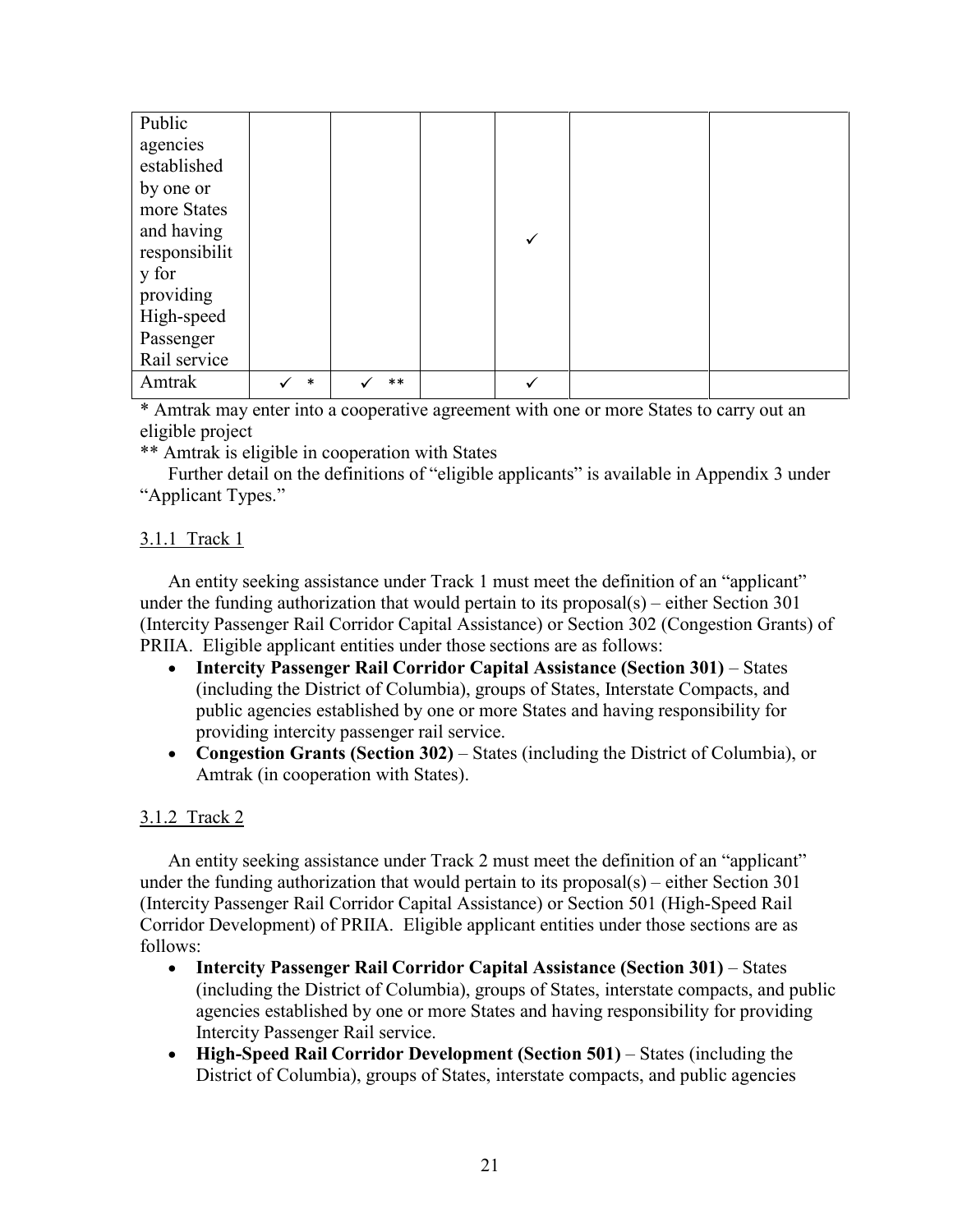established by one or more States and having responsibility for providing High-Speed Rail service, or Amtrak.

#### 3.1.3 Tracks 3 and 4

Only States, including District of Columbia, are eligible to apply under Tracks 3 and 4.

#### **3.2 Applicant and Key Partner Qualifications**

For an application submitted by an eligible entity to be considered under any Track, it must affirmatively demonstrate that the applicant has or will have the legal, financial, and technical capacity to carry out the proposal. In addition, for FD/construction applications under Tracks 1, 2, and 4, the applicant must demonstrate that it has or will have satisfactory continuing control over the use of equipment or facilities acquired, constructed, or improved by the project, and the capability and willingness to maintain such equipment or facilities. Further discussion of how applicants can demonstrate compliance with these minimum qualifications appears in Appendix 1.2.

Entities other than States must submit information and documentation demonstrating the fulfillment of the minimum applicant qualifications described in this section as part of a preapplication (see Section 4.3. for complete preapplication information and documentation requirements). On the basis of such information, FRA will issue a written decision on the entity's eligibility as an applicant.

### **3.3 Cost Sharing and Matching**

## 3.3.1 Treatment of Applicant Cost Sharing

#### 3.3.1.1 Track 1

Pursuant to the provisions of the ARRA appropriation for High-Speed Rail/Intercity Passenger Rail, the Federal share of the costs of projects issued grants under Track 1 of this solicitation will be, at the option of the recipient, up to 100 percent.

The evaluation criteria provide preference to applicants, should the applicant choose the option of leveraging federal funds with contributions from its own project partners' resources toward the costs of its proposed project. These contributions may be considered in evaluating the merit of its application (See section 5 for a complete description of evaluation and selection criteria).

#### 3.3.1.2 Track 2

As in the case for Track 1, the Federal share of the costs of projects issued grants under Track 2 of this solicitation shall be, at the option of the recipient, up to 100 percent.

Again, the evaluation criteria provide preference to applicants that leverage federal funding with non-Federal investment. Applicants for Service Development Programs who do not choose to contribute their own or their project partners' resources toward the costs of the proposed project, and who (i) have not demonstrated continuous, sustained support to the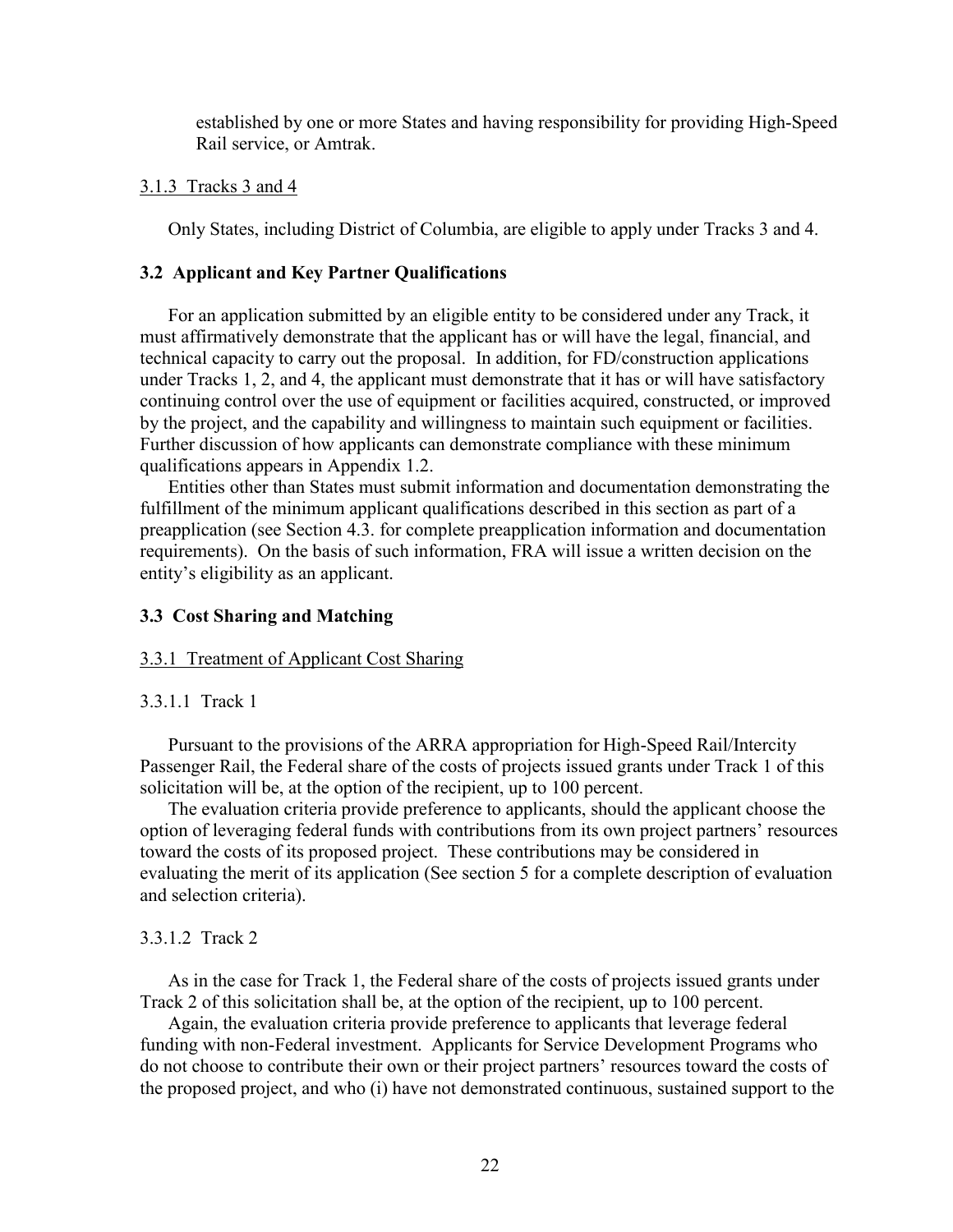proposed program, and (ii) do not have a demonstrable history of capital investment in intercity passenger rail, may, as a condition of the obligation of funding for FD/construction activities, be required to establish a Capital Reserve Account funded by their own dedicated financial resources. Funds deposited by recipients into a Capital Reserve Account would be used to pay for any project cost overruns.

## 3.3.1.3 Tracks 3 and 4

Pursuant to the provisions of the FY 2008/2009 DOT Appropriations Acts, the Federal share of the costs of projects issued grants under Tracks 3 and 4 of this solicitation may not exceed 50 percent.

If an applicant chooses the option of contributing, from its own or its partner project stakeholders' resources, more than 50 percent of the costs of its proposed project, such additional contributions will be considered in evaluating the merit of its application (See Section 5 for a complete description of evaluation and selection criteria).

## 3.3.2 Requirements for Applicant Cost Sharing

Whether optional (under Tracks 1 and 2) or mandatory (under Tracks 3 and 4), an applicant's contribution toward the cost of its proposed project may be in the form of cash or, with FRA approval, in-kind contributions of services, supplies, equipment, or real estate. As part of its application, an applicant offering an in-kind contribution must provide a documented estimate of the monetary value of any such contribution, and its eligibility under 49 CFR 18.24.

The applicant must provide as part of its application documentation that demonstrates that it has committed and will be able to fulfill any pledged contribution, including committing any required financial resources that are budgeted or planned at the time the application is submitted. Furthermore, any applicant under Tracks 1 and 2 who seeks to contribute toward its proposed project funds from another Federal financial assistance program that itself requires a match, should be aware of the prohibition in many such programs of using any Federal funding (such as that being applied for under this program) as a matching share (See 49 CFR 18.24(b)(3)). Funds from other Federal financial assistance programs may not be used to satisfy the 50 percent match requirement under Tracks 3 and 4.

## **3.4 Grantee Responsibility for Project Delivery, Cost Overruns, and Contributions Due from States under PRIIA Section 209**

All applicants will be required to demonstrate the ability to:

- Absorb any cost overruns and deliver the proposed project with no Federal funding or financial assistance beyond that provided in grant or cooperative agreement; and
- Cover all future cash needs associated with the service benefiting from the proposed program/project and allocated to States as a result of the costing methodology to be developed under Section 209 of the PRIIA.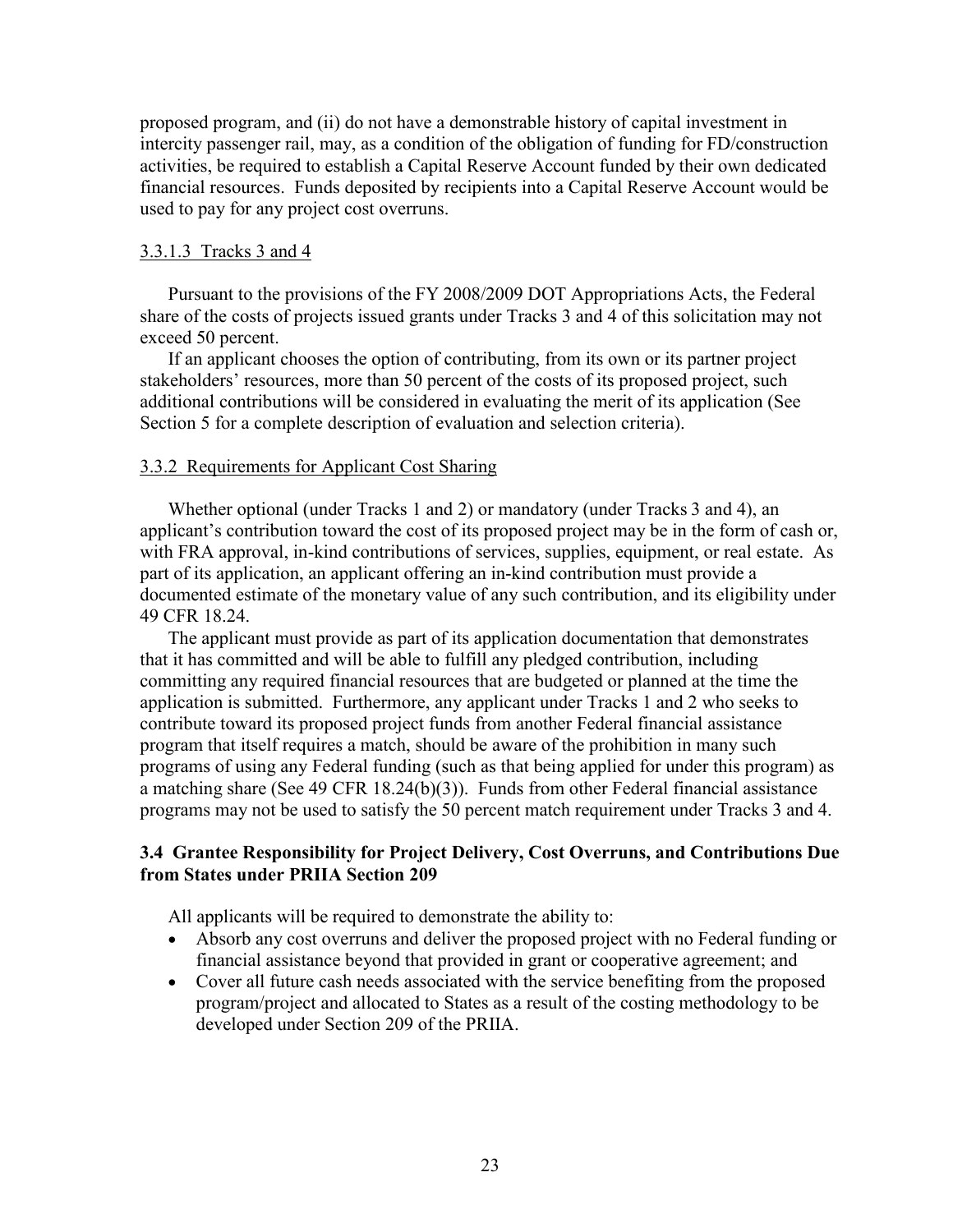## **3.5 Eligible Projects**

## 3.5.1 Track 1

Track 1 consists of two sub-Tracks: Track 1 FD/construction and Track 1 PE/NEPA work in support of construction projects. To be eligible under either Track 1 FD/construction or Track 1 PE/NEPA a project for which construction or PE/NEPA funding is sought must be eligible under Section 301 (Intercity Passenger Rail Corridor Capital Assistance) and/or Section 302 (Congestion Grants) of PRIIA.

3.5.1.1 Intercity Passenger Rail Corridor Capital Assistance (PRIIA Section 301) Eligible Projects

Eligible projects for Intercity Passenger Rail Corridor Capital Assistance funding under Track 1 include:

- Acquiring, constructing, improving, or inspecting equipment, track and track structures, or a facility for use in or for the primary benefit of Intercity Passenger Rail service, including High-Speed Rail; expenses incidental to the acquisition or construction (including designing, engineering, location surveying, mapping, inspecting, environmental studies, and acquiring rights-of-way); payments for the capital portions of rail trackage rights agreements; highway-rail grade crossing improvements related to Intercity Passenger Rail service; mitigating environmental impacts; communication and signalization improvements; and relocation assistance, acquiring replacement housing sites, and acquiring, constructing, relocating, and rehabilitating replacement housing;
- Rehabilitating, remanufacturing, or overhauling rail rolling stock and facilities used primarily in Intercity Passenger Rail service; and
- Projects to provide access to Intercity Passenger Rail service rolling stock for nonmotorized transportation, including bicycles and recreational equipment, and to provide storage capacity in intercity passenger trains for such transportation, equipment, and other luggage, to ensure passenger safety.

3.5.1.2 Congestion Grants (PRIIA Section 302) Eligible Projects

Eligible projects for Congestion Grants funding under Track 1 include facilities, infrastructure, and equipment for high-priority rail corridor projects necessary to reduce congestion or facilitate ridership growth in Intercity Passenger Rail transportation, including High-Speed Rail, as mandated in PRIIA Section 302.

To be eligible for Congestion Grant program funding in Track 1, an applicant must demonstrate that the proposed project:

- Has been identified by Amtrak as necessary to reduce congestion or facilitate ridership growth in Intercity Passenger Rail transportation along heavily traveled rail corridors; or
- Is sufficiently advanced to fulfill the PRIIA Section 302 purposes on an expedited schedule.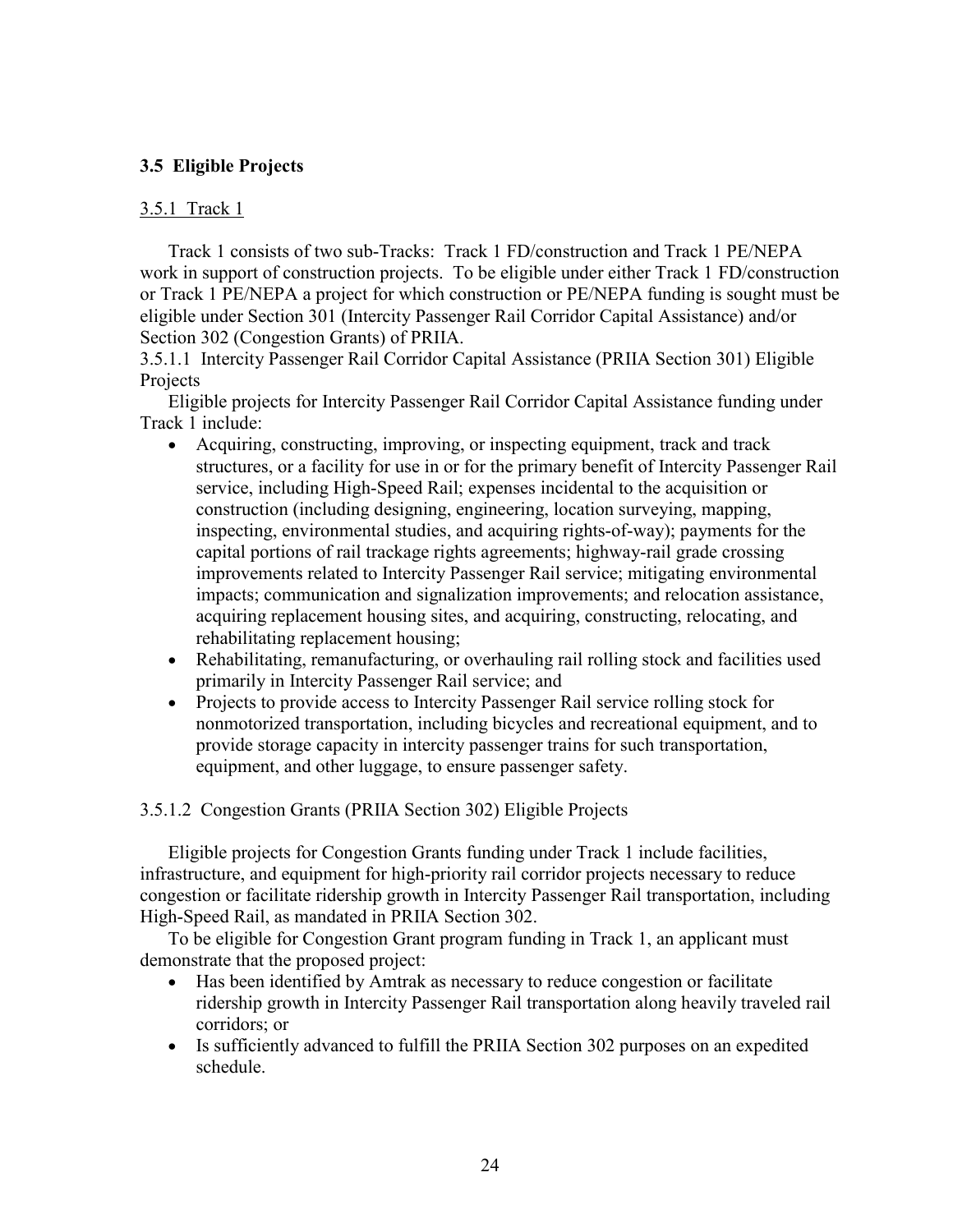Applicants should give particular consideration to applying for Congestion Grants funding under circumstances in which the proposed project meets the eligibility requirements described above and:

- $\bullet$  Is anticipated to result in significant joint benefits for multiple railroad operators (e.g., Intercity Passenger Rail, rail freight, and commuter rail) in a congested corridor, with proportional cost sharing among the operators;
- Involves the construction or improvement of infrastructure that will significantly benefit, but which will not be directly used by, Intercity Passenger Rail service (e.g., freight bypasses); and/or
- Will benefit service within one State, but will be physically located within another State – under such circumstances, the benefiting State may choose to cooperate with Amtrak or through a regional compact to put forward an application for the proposed project.

# 3.5.2 Track 2

Service Development Programs and phases of such programs, that are applied for under Track 2 must consist of a coordinated and comprehensive grouping of projects intended to result in the introduction of new services or significant improvements to existing services that are eligible under PRIIA Section 301 and/or Section 501.

3.5.2.1 Intercity Passenger Rail Corridor Capital Assistance (PRIIA Section 301)

# Eligible Projects

These are listed under Track 1, above.

# 3.5.2.2 High-Speed Rail Corridor Development (PRIIA Section 501 Eligible Projects)

Eligible projects for High-Speed Rail Corridor funding under Track 2 include:

 Acquiring, constructing, improving or inspecting equipment, track and track structures, or a facility for use in or for the primary benefit of High-Speed Rail service; expenses incidental to the acquisition or construction (including designing, engineering, location surveying, mapping, environmental studies, and acquiring rights-of-way); payments for the capital portions of rail trackage rights agreements; highway-rail grade crossing improvements related to High-Speed Rail service; mitigating environmental impacts; communication and signalization improvements; and relocation assistance, acquiring replacement housing sites, and acquiring, constructing, relocating, and rehabilitating replacement housing. Projects must be located on a high-speed rail corridor designated by the Secretary pursuant to 23 U.S.C. 104(d)(2).

# 3.5.3 Track 3

Eligible planning studies are those that:

- Lead to the completion of a SDP to support future applications under Track  $2 -$ Programs;
- Identify and compare the costs, benefits, and impacts of a range of transportation alternatives, including High-Speed Rail and/or Intercity Passenger Rail, as a means of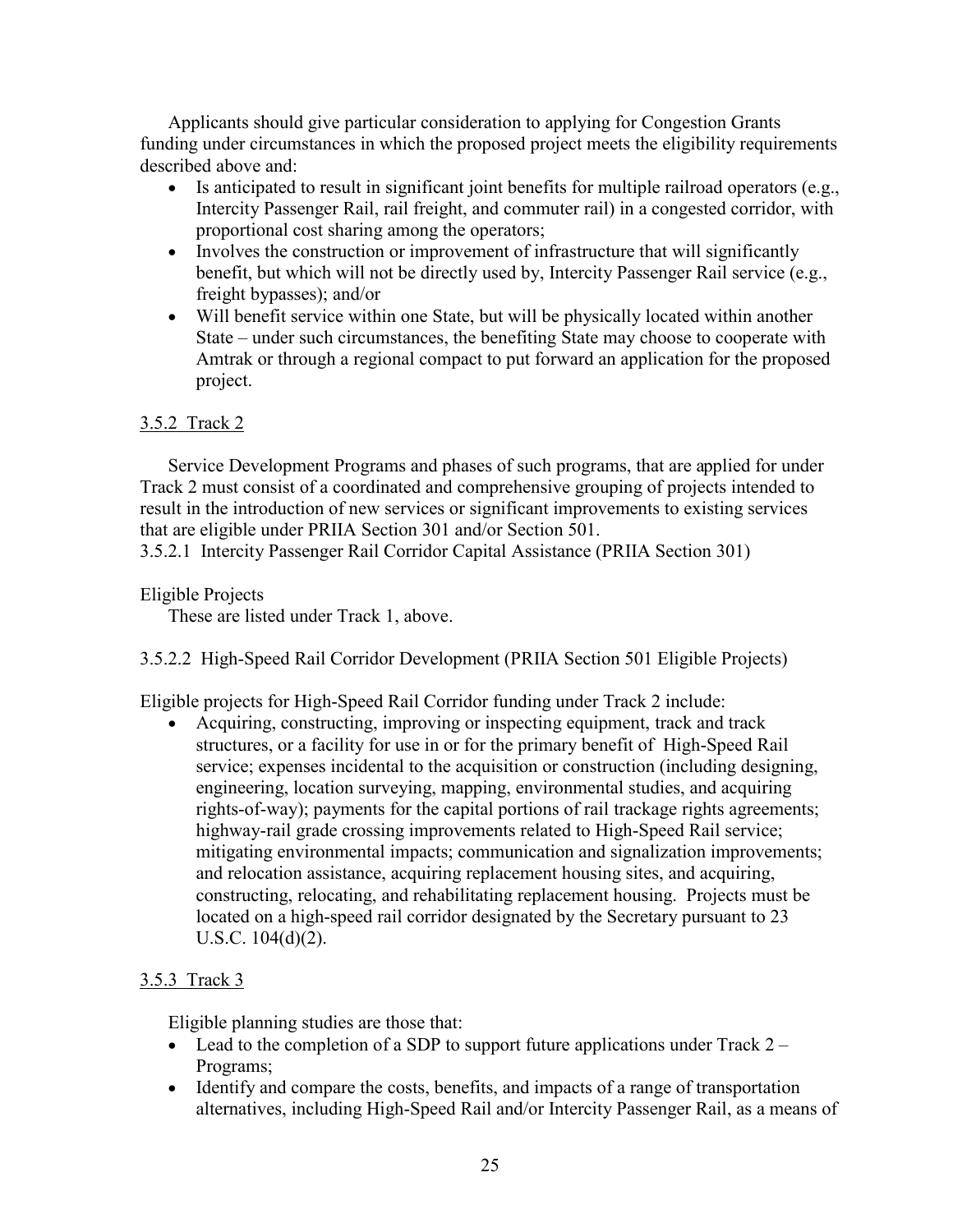providing decision makers with the information necessary to implement appropriate transportation solutions;

- Support the preparation of environmental documents that are prerequisite to the fulfillment of Service NEPA; and
- Consist of operational analyses and simulations, and projections of future service requirements, leading to systematic and rational priority lists of projects that could be eligible for PRIIA Section 301 or 302 funding, and could ultimately contribute to SDPs.

## 3.5.4 Track 4

To be eligible for funding under Track 4, a proposed project must be specifically included in the applicant State's Statewide Transportation Improvement Plan (STIP) at the time of application. Eligible types of projects under Track 4 include (1) acquiring, constructing, or improving equipment, track and track structures, or a facility for use in or for the primary benefit of Intercity Passenger Rail service including High-Speed Rail service, (2) expenses incidental to the acquisition or construction (including designing, engineering, location surveying, mapping, environmental studies, and acquiring rights-of-way), (3) highway-rail grade crossing improvements related to Intercity Passenger Rail service, (4) mitigating environmental impacts, (5) communication and signalization improvements, and (6) rehabilitating, remanufacturing, or overhauling rail rolling stock and facilities used primarily in Intercity Passenger Rail service.

## 3.5.5 Rail Operating Expenses

In no cases are Federal funds eligible to be used for rail operating expenses.

# **3.6 Other Prerequisites**

## 3.6.1 General Prerequisites

In general, proposals under all Tracks must meet the following additional prerequisites:

- Applications must be complete, as defined in this notice;
- The complete application must demonstrate that the project has been identified through a rational planning process (ideally a High-Speed Rail/Intercity Passenger Rail SDP);
- The project (except for a planning project under Track 3) must be consistent with an overall plan for developing the benefiting High-Speed Rail/ Intercity Passenger Rail service; and
- The project (except for a planning project under Track 3) must result in independent utility, as defined under Section 2.2 of this notice.

## 3.6.2 Prerequisites for Construction Grants

If the applicant is seeking a construction grant, then the application must demonstrate all of the following: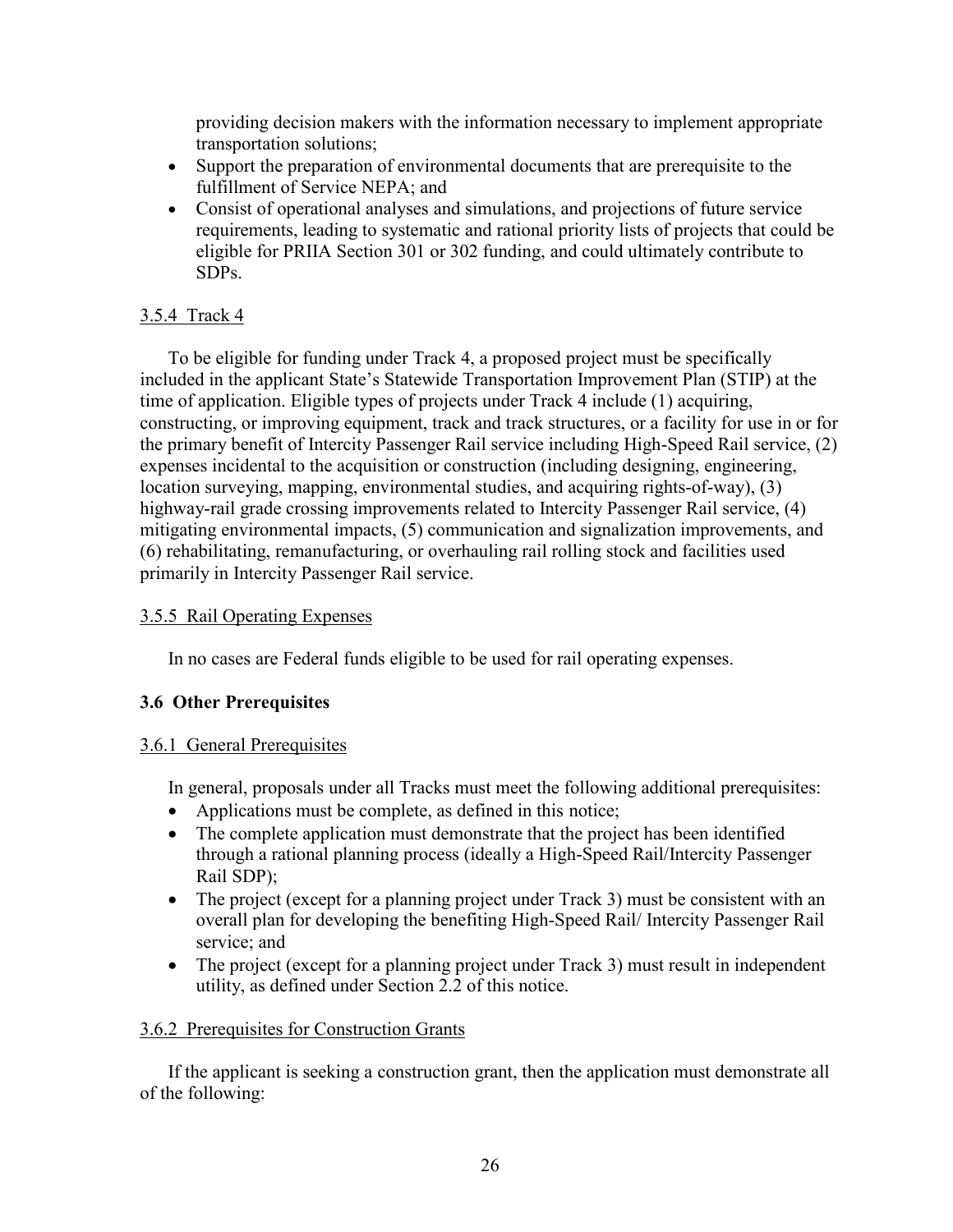- That PE (as defined under Section 2.2 of this notice) has been completed for the proposed project, resulting in project designs that are reasonably expected to conform to all regulatory, safety, security, and other design requirements, including those under the Americans with Disabilities Act (ADA);
- That a Project NEPA document (e.g., a CE exclusion worksheet, a completed EA, or a completed final EIS, as defined under Section 2.2 of this notice) has been completed for the proposed project;
- That the applicant has reached, at a minimum, agreements in principle with key project partners, including but not limited to infrastructure-owning railroads and the railroad that operates or will operate the benefiting High-Speed Rail/Intercity Passenger Rail service, as to the scope of the proposed project and the realization of the operating benefits (e.g., those reflected in changes to schedules) it is intended to generate; and
- That the applicant has developed a project management plan for managing the implementation of the proposed project, including the management and mitigation of project risks; and
- That the applicant has developed a Financial Plan for each phase of service that details the "sources and uses" of both capital and operating funding.

## 3.6.3 Prerequisites for Equipment Procurement or Design Grants

If the applicant is seeking a grant for the procurement or design of railroad equipment, the proposed equipment should be consistent with Section 305 of PRIIA, which calls for the establishment of a standardized next-generation rail corridor equipment pool. Compliance with Section 305 of PRIIA will assist in creating the economies of scale necessary to achieve the Administration's goal, as outlined in FRA's Strategic Plan, of developing a sustainable railroad equipment manufacturing base in the United States.

## 3.6.4 Selection of Proposed Operator (Tracks 1 and 2 only)

If the applicant has not selected the proposed operator of the benefiting High-Speed Rail/Intercity Passenger Rail service competitively, then the application must demonstrate why the proposed operator is the best choice, taking into account all relevant quantitative and qualitative factors, and that use of the proposed operator will not needlessly increase the cost of the project or of the operations that it enables or improves.

## 3.6.5 Service Development Plan (Track 2 Only; Desirable for Other Tracks)

All applicants under Track 2 are required to have completed all the components of an High Speed Rail/Intercity Passenger Rail SDP, as defined in Appendix 2.1 of this guidance.

## 3.6.6 Positive Train Control (PTC)

If the project involves improvements to railroad signaling/control systems, then the application must demonstrate that the proposed improvements are consistent with a comprehensive plan for complying with the requirements for PTC implementation under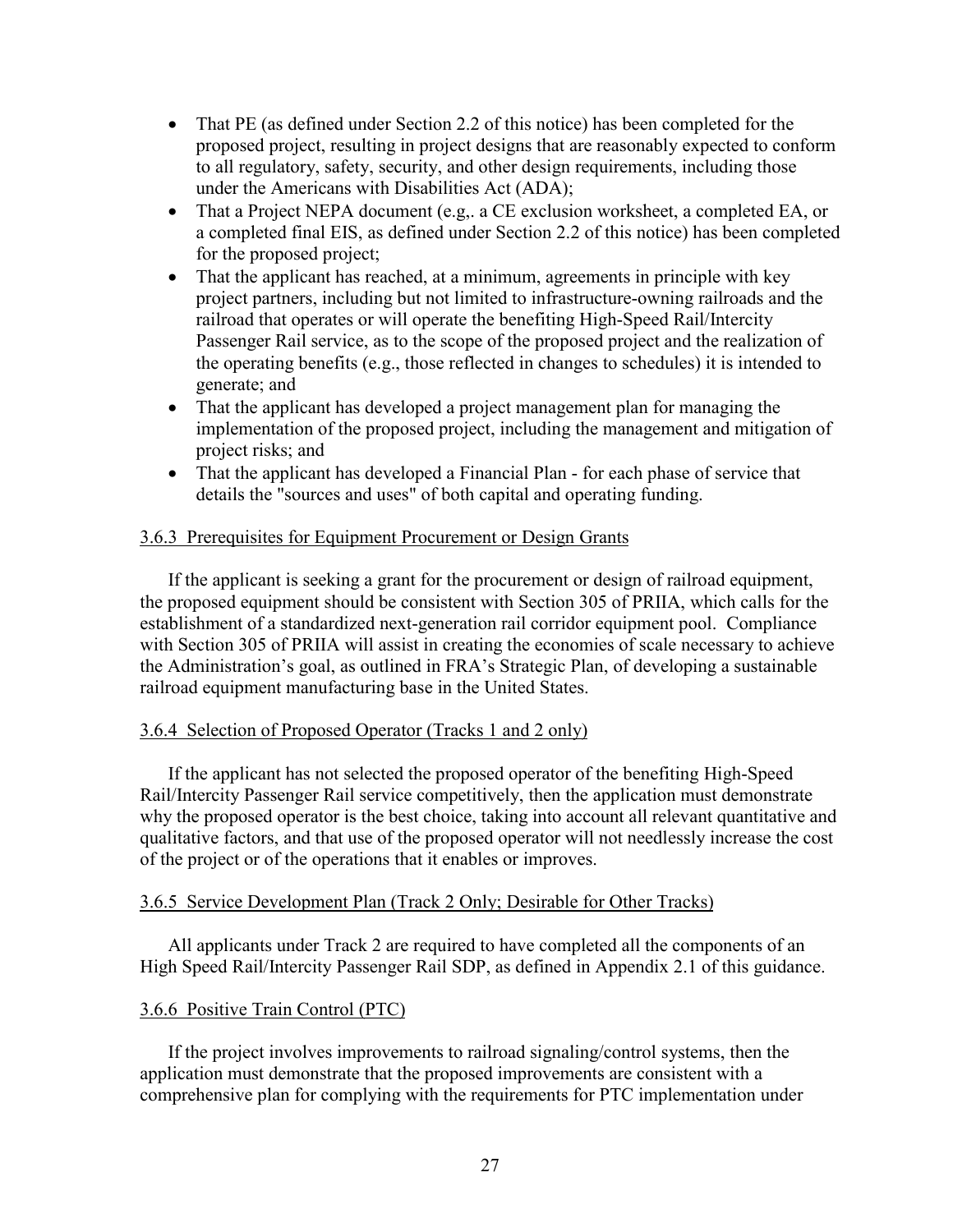Section 104 of the Rail Safety Improvement Act of 2008 ("RSIA," Division A of Pub. L. 110-432, October 16, 2008, codified at 49 U.S.C. 20147).

## 3.6.7 Inclusion in STIP (Tracks 3 and 4 only)

Proposed projects must be specifically included in the applicant State's STIP at the time of application to be eligible.

# **3.7 Eligibility Restrictions**

Pursuant to the provisions of PRIIA and ARRA, and the funding approach described in Section 1.6 of this notice, certain types of applications would be subject to various eligibility restrictions. The following table shows ineligible types of applications by Track.

|                                                                                                                                                                                                                                                                                                                                                                                                                                                                                                                                                                            | <b>Ineligible Under Track</b> |              |              |                         |
|----------------------------------------------------------------------------------------------------------------------------------------------------------------------------------------------------------------------------------------------------------------------------------------------------------------------------------------------------------------------------------------------------------------------------------------------------------------------------------------------------------------------------------------------------------------------------|-------------------------------|--------------|--------------|-------------------------|
|                                                                                                                                                                                                                                                                                                                                                                                                                                                                                                                                                                            | 1                             | $\mathbf{2}$ | 3            | $\overline{\mathbf{4}}$ |
| Applications submitted by private entities other than<br>Amtrak. Amtrak's eligibility as an applicant is<br>restricted to PRIIA Section 302 (in cooperation with a<br>State) and Section 501.                                                                                                                                                                                                                                                                                                                                                                              | $\mathbf{X}$                  | X            | X            | $\mathbf X$             |
| For projects for which commuter rail passenger<br>transportation is the primary intended beneficiary;                                                                                                                                                                                                                                                                                                                                                                                                                                                                      | $\mathbf{X}$                  | X            | $\mathbf{X}$ | $\mathbf{X}$            |
| For projects involving the development of State Rail<br>Plans or High-Speed Rail/Intercity Passenger Rail<br>SDPs;                                                                                                                                                                                                                                                                                                                                                                                                                                                         | $\mathbf{X}$                  | X            |              | X                       |
| For projects intended to support the introduction of a<br>new Intercity Passenger Rail service (as defined under<br>Section 2.2 of this notice);                                                                                                                                                                                                                                                                                                                                                                                                                           | $\mathbf{X}$                  |              |              | $\mathbf{X}$            |
| For projects involving significant construction of<br>railroad infrastructure on a new (e.g., greenfield,<br>outside of existing railroad rights-of-way) or<br>previously abandoned alignment;                                                                                                                                                                                                                                                                                                                                                                             | $\mathbf{X}$                  |              |              | X                       |
| For multiple discrete projects that would collectively<br>yield a significant benefit to Intercity Passenger Rail<br>services operating in one or more corridors. FRA will<br>consider the magnitude of the service improvement<br>(e.g., travel-time savings and frequency increases), the<br>total cost of the investment, and the geographic scope<br>of the proposed projects (e.g., at multiple versus<br>contiguous sites within the corridor) in determining<br>whether an application (or group of applications) falls<br>within the scope of this restriction; or | $\mathbf{X}$                  |              |              | $\mathbf{X}$            |
| For projects in which the physical improvements are<br>located outside of the United States. However, in the                                                                                                                                                                                                                                                                                                                                                                                                                                                               | X                             |              |              | X                       |

## **ELIGIBILITY RESTRICTIONS**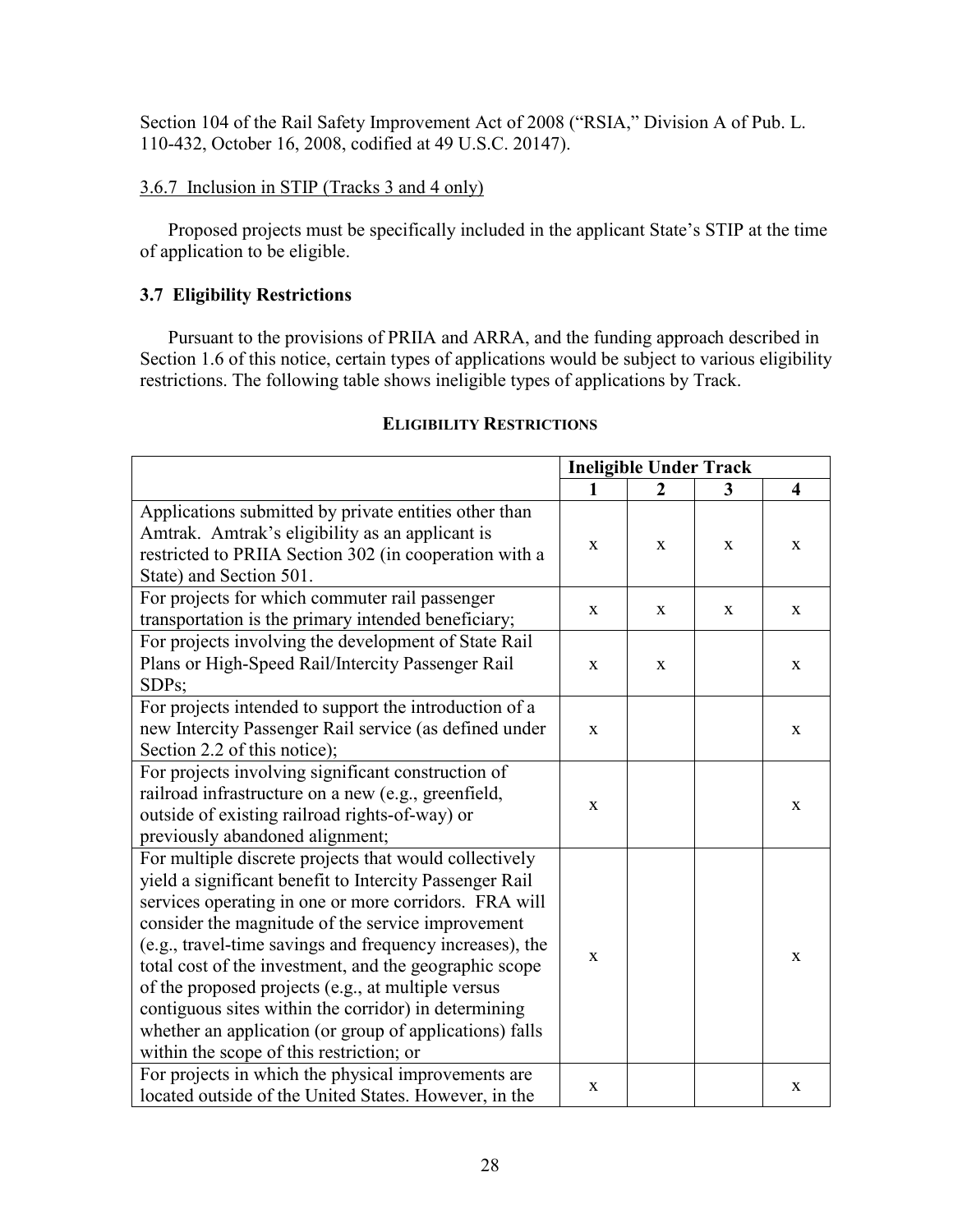|                                                            |   | <b>Ineligible Under Track</b> |   |  |
|------------------------------------------------------------|---|-------------------------------|---|--|
|                                                            |   |                               |   |  |
| case of a joint project of a State or group of States and  |   |                               |   |  |
| a foreign government, in which construction of all         |   |                               |   |  |
| physical improvements outside the United States will       |   |                               |   |  |
| be paid for by the foreign participants, planning, PE      |   |                               |   |  |
| and NEPA work applicable to both the U.S. and              |   |                               |   |  |
| foreign portions of the project is eligible if funded on a |   |                               |   |  |
| proportional basis.                                        |   |                               |   |  |
| For any expenses associated with passenger rail            |   |                               |   |  |
| operating costs of rail operators.                         | X | X                             | X |  |

Additional restrictions are fully described in Section 4.3.8 of this notice.

## **SECTION 4: APPLICATION AND SUBMISSION INFORMATION**

## **4.1 Applying Online**

FRA participates in the Grants Management Line of Business (GMLoB) E-Gov initiative. As part of that initiative, FRA uses the Administration for Children and Families' (ACF) GrantSolutions (GS) Grants Management System. All applications must be submitted to FRA through GrantSolutions. To access the system, go to <https://www.grantsolutions.gov>. If you have any problems accessing GS, please contact the Custom Applications Support and Training Unit (CAST) helpdesk at 1-800-618-0223 or [help@grantsolutions.gov.](mailto:help@grantsolutions.gov.)

- Applicants must register in GS, obtain a Data Universal Number System (DUNS) number and register their organization with the Central Contractor Registration (CCR) database prior to applying in GS. Applicants should begin the process immediately to meet the application submission deadlines.
- Standard application forms (identified in Section 4.3.3.3), will be available electronically on the Funding Opportunity page at [www.GrantSolutions.gov.](www.GrantSolutions.gov) The Funding Opportunity screen provides applicants with general announcement information and access to all application kit materials in order to view and print application forms and information. In addition, applicants can apply online through this screen.
- Program-specific preapplication and application forms (also identified in Sections 4.3) and 4.4 below) may be downloaded from FRA's website at [http://www.fra.dot.gov/HSR\\_IPR\\_Program.](http://www.fra.dot.gov/HSR_IPR_Program)

## **4.2 Address to Request Application Package**

If Internet access is unavailable, please write to FRA at the following address to request a paper application:

U.S. Department of Transportation Federal Railroad Administration Attn. HSIPR Program Information (RDV-10)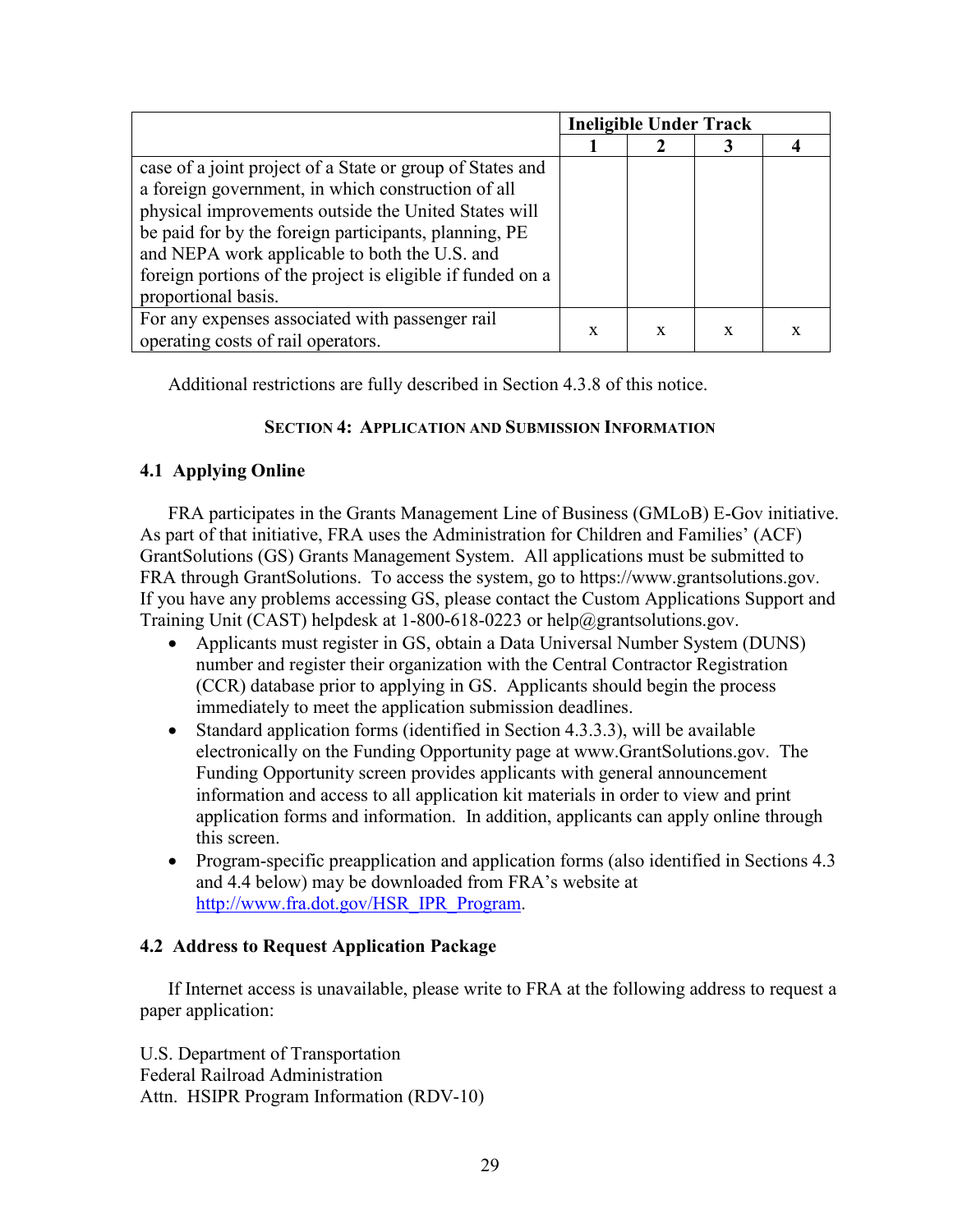Mail Stop 20 1200 New Jersey Ave SE Washington, DC 20590

## **4.3 Content and Form of Application**

## 4.3.1 Preapplication

All prospective applicants for all Tracks must submit a preapplication in order to establish communication with FRA, and to afford FRA an opportunity to provide feedback to the prospective applicant as to the suitability of their proposed project under the Track that the applicant proposes to use. Preapplications should be submitted as early as possible, but no later than July 10, 2009, and applicants should not wait for submission of, or any comments on, a preapplication before preparing their full applications. Prospective applicants for potential future funding rounds of solicitations are not required to submit a preapplication at this time. FRA will announce any corresponding application as needed.

Preapplications consist of the following components:

- **Project Description** A brief overview of the project's main features, type of proposed improvement, location, purpose, expected outcome, cost, ownership arrangements and the Intercity Passenger Rail service(s) that will benefit from the project;
- **Project Development Status** The status of key project development elements, such as completion of the planning documents through which the project was identified, engineering work, and NEPA documentation; and
- **Applicant Eligibility** Answers to questions regarding cost sharing, and applicant and key partners' legal, financial, and technical capacity to carry out their proposed project.

Prospective applicants that do not fall within the definition of a State will also be required to provide copies of documentation (or references (URLs) to such documentation that is located on the Internet) that supports the answers provided in the preapplication form. Such supporting documentation should include (to the extent available), but need not be limited to, copies of laws that established the applicant as a legal entity, contractual agreements between States (either as a group of States or an interstate compact), financial statements and audit reports, and technical reports demonstrating the applicant's technical capacity and experience in carrying out projects similar to that proposed.

In an effort to focus application efforts and remedy concerns, FRA may contact potential applicants if there are any questions that arise from the information submitted in a preapplication, or if the information raises questions as to the eligibility of the proposed project or its proper classification by Track. For preapplications submitted by applicants that do not fall within the definition of a State, and for preapplications under Track 2, FRA will contact the prospective applicants to kick-off discussions for the preparation of the application.

## 4.3.2 Application Administrative Requirements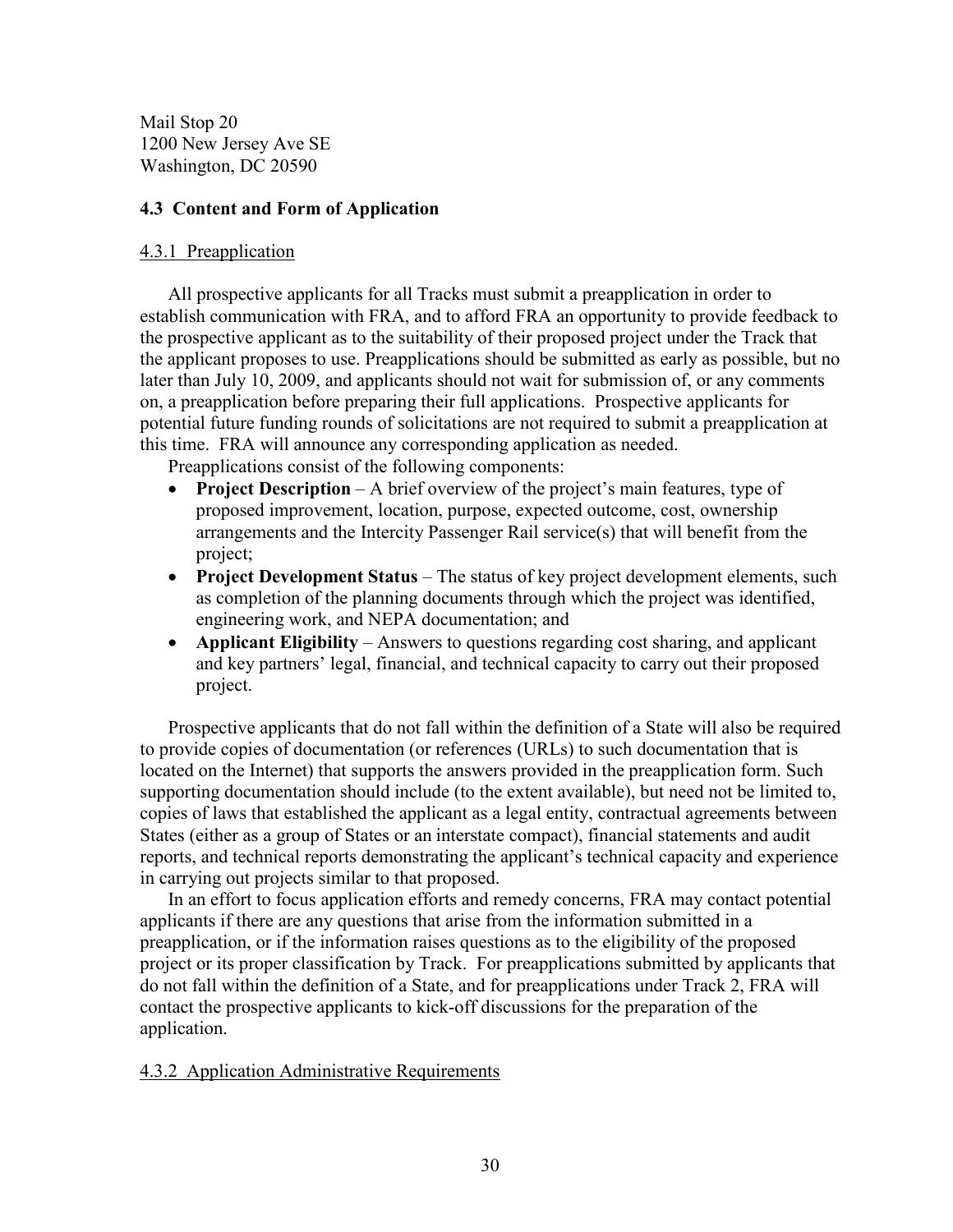Prior to submitting an application, prospective applicants must have completed two administrative requirements: establishment of a DUNS (Data Universal Numbering System) number, and registration in the Central Contractor Registration (CCR) database. These requirements need not be completed prior to submitting a preapplication, but FRA encourages applicants to begin the process immediately to meet the application submission deadlines.

All applicants must include a DUNS number in their application. Applications without a DUNS number are incomplete. A DUNS number is a unique nine-digit number recognized as the universal standard for identifying and keeping track of entities receiving Federal funds. The identifier is used for tracking purposes and to validate address and point of contact information for Federal assistance applicants, recipients and subrecipients. The DUNS number will be used throughout the grant lifecycle. Obtaining a DUNS number is a free, simple, one-time activity. Obtain a number by calling 1-866-705-5177 or by applying online at <http://fedgov.dnb.com/webform/displayHomePage.do>.

FRA also requires that all applicants (other than individuals) for Federal financial assistance maintain current registrations in the CCR database. The CCR database is the repository for standard information about Federal financial assistance applicants, recipients and subrecipients. Organizations that have previously submitted applications via <www.grants.gov> are already registered with CCR, as it is a requirement for <www.grants.gov> registration. Please note, however, that applicants must update or renew their CCR registration at least once per year to maintain an active status. Information about registration procedures can be accessed at [www.ccr.gov.](www.ccr.gov)

#### 4.3.3 Application Package Components

The application package for the HSIPR Program consists of three components  $- (1)$ program-specific application forms –Narrative and Templates Form- available from FRA's website at: [http://www.fra.dot.gov/us/content/2243,](http://www.fra.dot.gov/us/content/2243) (2) supporting documentation, and (3) standard application forms available through <www.GrantSolutions.gov>. Applicants must complete all three components of the application package as required by Track and listed in the section 4.2.5 application checklist; failure to do so may result in the application being removed from consideration for award. Both the standard application forms and the Narrative and Templates Form must be submitted through <www.GrantSolutions.gov>– with standard forms submitted directly as electronic forms, and program-specific forms submitted as attachments to the application.

#### 4.3.3.1 Narrative and Templates Form

The most significant component of the application package is the Narrative and Templates Forms, forms into which the applicant enters specific information about the proposed project. The forms include templates that have been developed by FRA to capture pertinent qualitative and quantitative program-specific information needed for FRA to confirm applicant and project's eligibility for the HSIPR Program, and information needed for evaluation and selection of applications. These forms will be used to conduct a comprehensive benefit cost analysis. The forms allow for the applicant to make quantitative and qualitative arguments of the public return on investment. In order to conduct this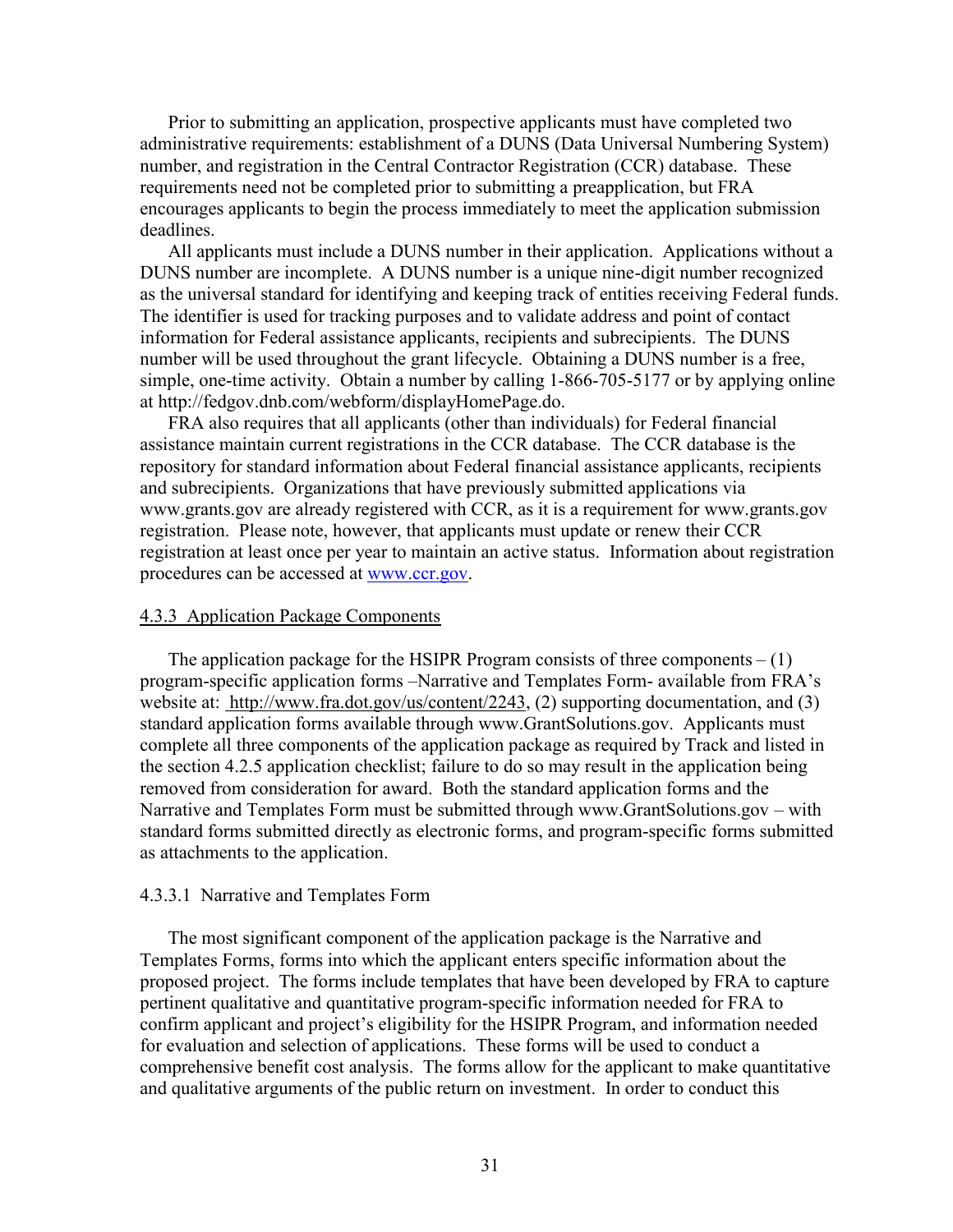analysis FRA requires specific quantitative data relating to service outputs (delay reduction, schedule improvement, or capacity increases), and transportation outputs (increases in passenger-miles traveled on Intercity Passenger Rail services, including shifts from other modes of transportation).

The information entered into the Narrative and Templates Form falls into two categories: (1) narrative information, provided in response to specific application questions, with length limitations for each response; and (2) structured and/or quantitative information, which is entered into tables contained in the Forms. Applicants may track and submit the Narrative and Templates Forms through GrantSolutions. Separate Track-specific Narrative and Template Forms are tailored to corresponding tracks.

Information requested in the Narrative and Templates Form includes information on project overview, planning, purpose and need, project development status, project benefits – economic recovery, transportation, environmental and livable communities-, project estimate/budget, applicant qualifications, stakeholder agreements and financial and operation information. Completing the FRA-developed forms is expected to facilitate information input for required OMB standard forms described in section 4.3.3.3 below.

## 4.3.3.2 Application Supporting Documentation

In order to provide information referenced in the Narrative and Templates Form, applicants must submit additional documentation supporting their entries on the forms and confirming their eligibility under the proposed Track. The supporting documentation should largely include information that applicants developed during project planning activities thus, the format and structure of supporting documents is at the discretion of the applicant. Supporting documentation may be provided one of three ways  $-1$ ) as attachments to the application; 2) as Internet references (URLs) to documentation that is available online; or 3) in hard copy for materials that cannot otherwise be provided (such as oversized engineering drawings). Applicants should provide any URL references for supporting documentation, along with notifications of any documentation being submitted in hard copy, in the appropriate section of the narrative and templates form. The supporting documentation includes items as specified below:

- **PE Materials** Applicants should provide any documents that demonstrate the PE status (or FD, if completed) of the proposed project. The PE requirements are detailed in Section 2.2 and Appendix 2.2. The submission of PE Materials is required for Track 1 FD/ construction, Track 2 and Track 4. PE Materials should be submitted as attachments to the application in GrantSolutions. If large-format materials cannot be submitted electronically, they should be mailed to FRA as described in Section 4.3.9
- **NEPA Documentation** Applicants should provide any documents that demonstrate the NEPA status of the proposed project. The NEPA requirements are defined in Appendix 3.2.9 and detailed by track in Section 1.6. The submission of NEPA documentation is required for Track 1 FD/construction, Track 2 and Track 4.
- **Project Management Plan**  Applicants should provide a project management plan (or equivalent) that documents assumptions and decisions regarding the communication, management processes, execution and overall project control. The project management plan shall be submitted by applicants to Tracks 1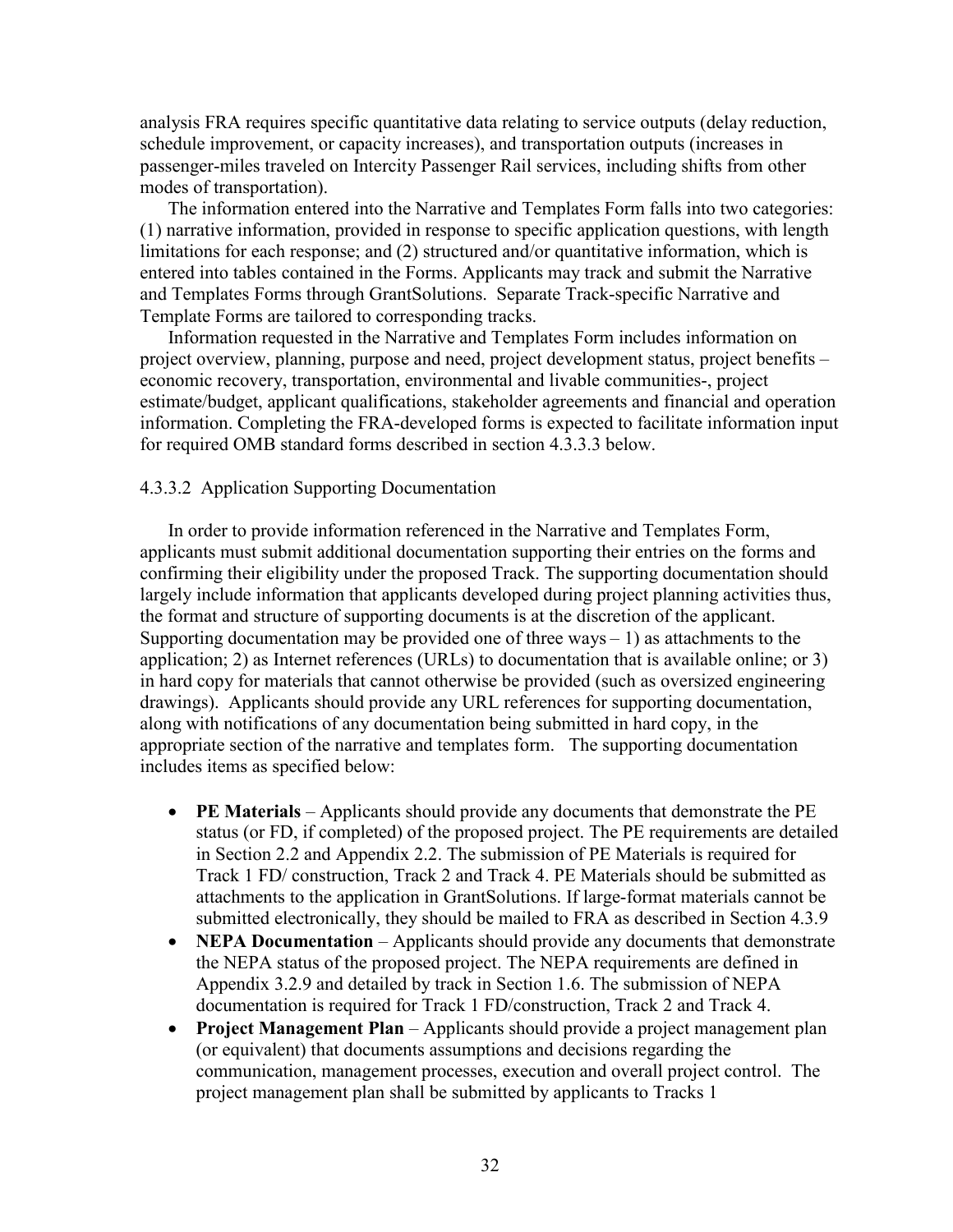FD/construction, Track 2 and Track 4. The form and structure of the project management plan (or equivalent) is at the discretion of the applicant.

- **Stakeholder Agreements** Applicants should provide documents that demonstrate the status of all stakeholder agreements including agreements with interstate partners, host railroads, right-of-way owners and contract railroad operator providing service. The form and structure of the stakeholder agreements are at the discretion of the applicant however, agreements should satisfy the eligibility and award requirements listed in Appendix 1.1 and 1.2. Stakeholder agreements should be submitted for applicants to Track 1 FD/construction, Track 2 and Track 4.
- **Financial Plan**  Applicants should provide a financial plan (or equivalent) as per the description of the Financial Plan in Section 2.2. A financial plan (or equivalent) shall be submitted for applications to Track 1 FD/ construction, Track 2 and Track 4.
- **Service Development Plan**  Applicant should provide a Service Development Plan (or equivalent) that covers three general topics regarding the underlying Service Development Program: its rationale, its operating strategy, and its path to implementation. The Service Development Plan (or equivalent) is required for Track 2 applicants only, and is described in more detail in Appendix 2.1.
- **Economic Stimulus** Consistent with ARRA, the Office of Management and Budget (OMB) Updated ARRA Implementing Guidance (April 3, 2009), and Federal laws guaranteeing equal opportunity, applicants are encouraged to provide information to assist FRA in assessing (1) whether the applicant's proposal will promote the creating of job opportunities for low-income workers through the use of best practice hiring programs and apprenticeship (including pre-apprenticeship) programs; (2) whether the project will provide maximum practicable opportunities for small businesses and disadvantaged business enterprises, including veteran-owned small businesses and service disabled veteran-owned small businesses; (3) whether the project will make effective use of community-based organizations in connecting disadvantaged workers with economic opportunities; (4) whether the project will support entities that have a sound track record on labor practices and compliance with Federal laws ensuring that American workers are safe and treated fairly; and (5) whether the project implements best practices, consistent with the civil rights and equal opportunity laws, for ensuring that all individuals – regardless of race, gender, age, disability, and national origin – benefit from ARRA.
- **Job Creation** Applicants should provide information indicating whether the applicant's proposal promotes the short- or long-term creation or preservation of jobs and new or expanded business opportunities during construction of the project and thereafter, including the total amount of funds that will be expended on construction and construction-related activities by all of the entities participating in the project and, to the extent measurable, the number and type of jobs to be created and/or preserved by the project during construction and thereafter, and an identification of any business enterprises to be created or benefited by the project during its construction and once it becomes operational. To the extent possible, applicants should indicate whether the populations most likely to benefit from the creation or preservation of jobs or new or expanded business opportunities are from Economically Distressed Areas. In addition, to the extent possible, applicants should indicate whether the project's procurement plan is likely to create follow-on jobs and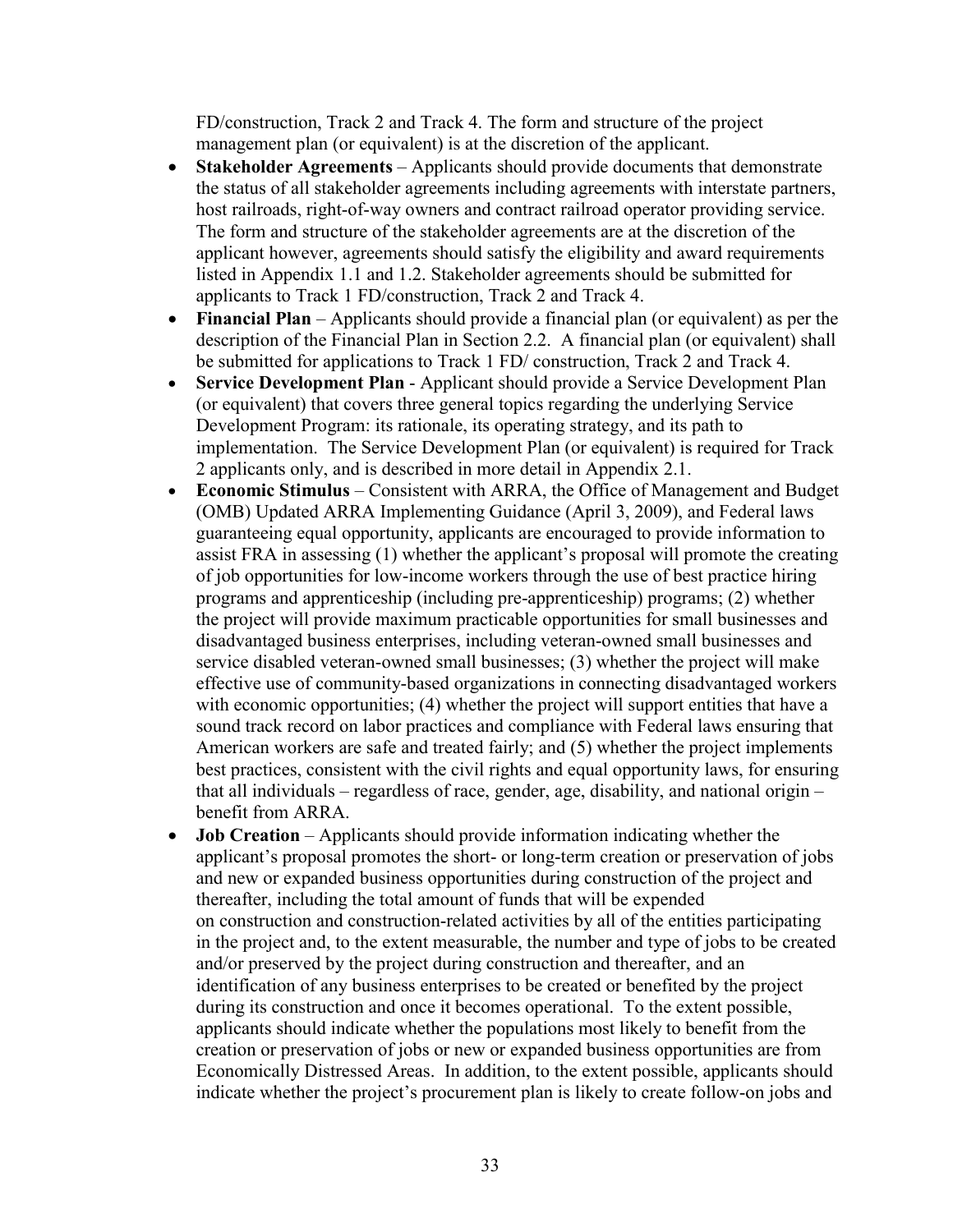economic stimulus for manufacturers and suppliers that support the construction industry.

## 4.3.3.3 Standard Forms

The Standard Forms are developed by OMB and are required of all grant applicants. These forms are available on <www.forms.gov> and should be submitted as attachments to the application in GrantSolutions. Some of the information required for these form will be in provided with the Narrative and Template Form.

- **Standard Form 424, Application for Federal Assistance** This form should be scanned and submitted as an attachment to the application in GrantSolutions. This form should be completed by all applicants.
- **Standard Form 424A, Budget Information – Non-Construction Programs** This form should be scanned and submitted as an attachment to the application in GrantSolutions. This form should be completed by applicants where applicable.
- **Standard Form 424B, Assurances – Non-Construction Programs** This form should be scanned and submitted as an attachment to the application in GrantSolutions. This form should be completed by applicants to Track 1 PE/NEPA and Track 3.
- **Standard Form 424C, Budget Information – Construction Programs** This form should be scanned and submitted as an attachment to the application in GrantSolutions. This form should be completed by applicants where applicable.
- **Standard Form 424D, Assurances – Construction Programs** This form should be scanned and submitted as an attachment to the application in GrantSolutions. This form should be completed by applicants to Track 1 FD/construction, Track 2 and Track 4.
- **FRA Assurances Document** This form can be obtained from FRA's website at [http://www.fra.dot.gov/downloads/admin/assurancesandcertifications.pdf.](http://www.fra.dot.gov/downloads/admin/assurancesandcertifications.pdf) The document should be signed by an authorized certifying official for the applicant, scanned into electronic format, and submitted as an attachment to the application in GrantSolutions. This form should be completed by all applicants.

## 4.3.4 Additional Information Required Prior to Award

4.3.4.1 For Construction Grants (Tracks 1, where applicable, and Track 4)

A project NEPA determination document (a Record of Decision, Finding of No Significant Impact, or CE determination) must have been issued by FRA prior to award of a construction grant. In addition to the supporting documentation required to be included with an application, applicants will also be required to submit the following documentation prior to their receipt of an award under Track 1. 4.3.4.2 For all Tracks

Comprehensive executed partnership agreements, fulfilling all requirements for such agreements as set forth in Appendix 1.2.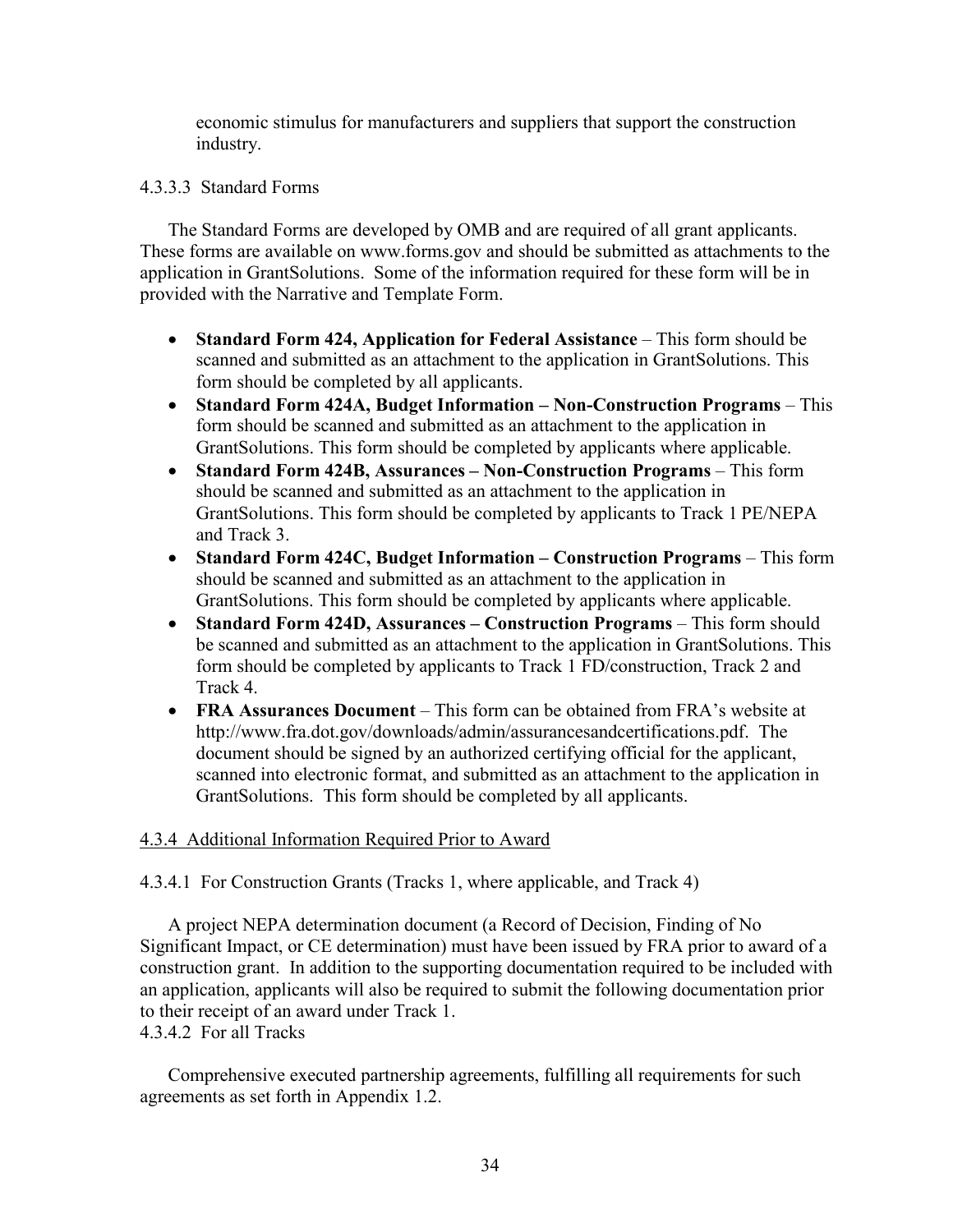## 4.3.4.3 For Tracks 1 and 2

As a condition of award, to the extent applicable, grant recipients must comply with the certification requirements of ARRA. These include Section 1201 (Maintenance of Effort); Section 1511 (Transparency and Oversight); and Section 1607 (Additional Funding Distribution and Assurance of Appropriate Use of Funds). On February 27, 2009, Secretary of Transportation LaHood sent a letter to the Governors of each State providing guidance and a template for the certifications required by ARRA, a copy of which is available on DOT's ARRA website, at <http://www.dot.gov/recovery/>. All applicable certifications must be submitted to the DOT at *[TigerTeam.Leads@dot.gov](mailto:TigerTeam.Leads@dot.gov)*. Certifications may be submitted via email as electronic, scanned copies, with original signed versions to follow via U.S. mail. Additional guidance regarding these certifications is included in Appendix 3.2.4.

### 4.3.5 Application Package Requirements Checklist

The following application requirements checklist can be used by applicants to verify the documents necessary for submission under each Track:

|                          |                                                                                             |                                       | <b>Applicable Track</b> |                         |              |                            |                               |
|--------------------------|---------------------------------------------------------------------------------------------|---------------------------------------|-------------------------|-------------------------|--------------|----------------------------|-------------------------------|
|                          | <b>Required Document</b>                                                                    | Format                                |                         | <b>Track 1 Projects</b> |              | Track 3<br><b>Planning</b> | <b>Track 4</b><br><b>FY09</b> |
|                          |                                                                                             |                                       | FD/<br>construction     | PE/<br><b>NEPA</b>      |              |                            | <b>Funding</b>                |
|                          | Preapplication                                                                              | Template                              | ✓                       | $\checkmark$            | ✓            | $\checkmark$               | ✓                             |
| Program<br>Forms         | Narratives and Templates<br>Workbook (includes information on<br>Project Benefits and Cost) | Template                              |                         | $\checkmark$            | ✓            | $\checkmark$               |                               |
|                          | Service Development Plan<br>(SDP) (or equivalent)                                           | N <sub>o</sub><br>Specified<br>Format |                         |                         |              |                            |                               |
| Supporting Documentation | Preliminary Engineering<br>(PE) Materials                                                   | N <sub>0</sub><br>Specified<br>Format |                         |                         |              |                            |                               |
|                          | <b>NEPA</b> Documentation                                                                   | N <sub>o</sub><br>Specified<br>Format |                         |                         |              |                            |                               |
|                          | Project Management Plan<br>(or equivalent)                                                  | No<br>Specified<br>Format             |                         |                         |              |                            |                               |
|                          | <b>Stakeholder Agreements</b>                                                               | N <sub>o</sub>                        |                         |                         | $\checkmark$ |                            |                               |

**APPLICATION CHECKLIST**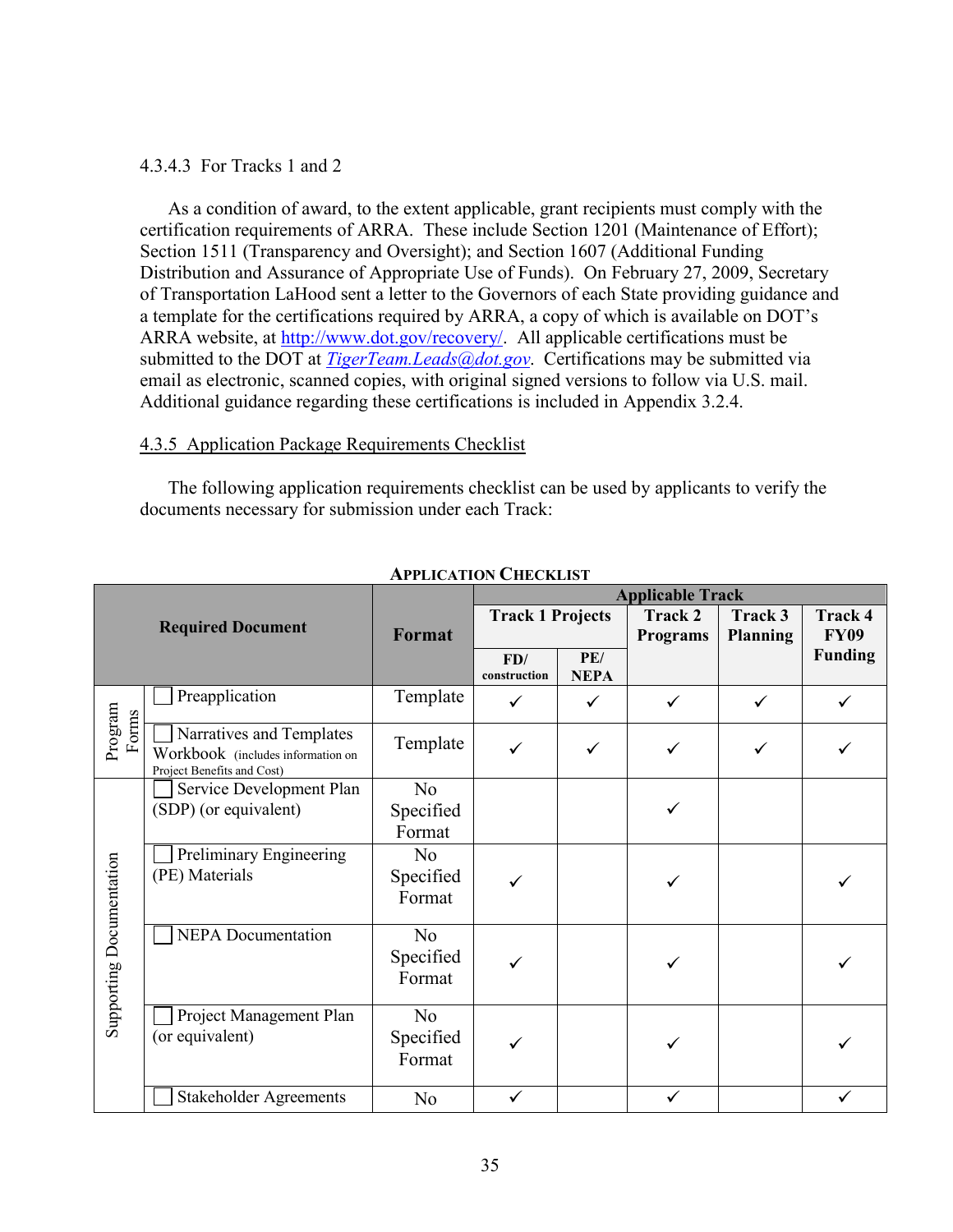| <b>Required Document</b> |                                          |                | <b>Applicable Track</b> |                    |                 |                 |                               |  |
|--------------------------|------------------------------------------|----------------|-------------------------|--------------------|-----------------|-----------------|-------------------------------|--|
|                          |                                          | <b>Format</b>  | <b>Track 1 Projects</b> |                    | Track 2         | Track 3         | <b>Track 4</b>                |  |
|                          |                                          |                |                         |                    | <b>Programs</b> | <b>Planning</b> | <b>FY09</b><br><b>Funding</b> |  |
|                          |                                          |                | FD/<br>construction     | PE/<br><b>NEPA</b> |                 |                 |                               |  |
|                          |                                          | Specified      |                         |                    |                 |                 |                               |  |
|                          |                                          | Format         |                         |                    |                 |                 |                               |  |
|                          | Financial Plan (or                       | N <sub>o</sub> |                         |                    |                 |                 |                               |  |
|                          | equivalent)                              | Specified      |                         |                    |                 |                 |                               |  |
|                          |                                          | Format         |                         |                    |                 |                 |                               |  |
|                          | SF 424: Application for                  | Form           |                         | ✓                  | $\checkmark$    | $\checkmark$    |                               |  |
|                          | <b>Federal Assistance</b>                |                |                         |                    |                 |                 |                               |  |
|                          | SF 424A: Budget                          | Form           |                         | ✓                  |                 | ✓               |                               |  |
|                          | Information-Non Construction             |                |                         |                    |                 |                 |                               |  |
|                          | SF 424B: Assurances-<br>Non Construction | Form           |                         | $\checkmark$       |                 | $\checkmark$    |                               |  |
|                          | SF 424C: Budget                          | Form           |                         |                    |                 |                 |                               |  |
| <b>Standard Forms</b>    | Information-Construction                 |                | ✓                       |                    | $\checkmark$    |                 | ✓                             |  |
|                          | SF 424D: Assurances-                     | Form           | ✓                       |                    | ✓               |                 |                               |  |
|                          | Construction                             |                |                         |                    |                 |                 |                               |  |
|                          | FRA Assurances                           | Form           |                         | ✓                  | $\checkmark$    | ✓               |                               |  |
|                          | Document                                 |                |                         |                    |                 |                 |                               |  |

## 4.3.6 Submission Dates and Times

## 4.3.6.1 For Tracks 1, 3, and 4

- Preapplications must be submitted to FRA via email  $HSPR@dot.gov$  (as specified in Section 4.3.9) no later than 11:59 p.m. EDT, Friday, July 10, 2009.
- The submission date and time will be determined based on email header information. FRA will email the applicant to confirm receipt of preapplication submissions.
- Full applications must be submitted to GrantSolutions (also as specified in 4.1) no later than 11:59 p.m. EDT, Friday, August 24, 2009. GrantSolutions will send the applicant an automated email confirming receipt of the application.
- Supporting documentation that cannot be submitted electronically through GrantSolutions may be sent by courier service with a waybill receipt stamped no later than 11:59 p.m. EDT, Friday, August24, 2009. FRA will email the applicant to confirm receipt of supporting documentation sent by courier service.

4.3.6.2 For Track 2

- Preapplications must be submitted to FRA via email  $HSPR@dot.gov$  (as specified in Section 4.3.9) no later than 11:59 p.m. EDT, Friday, July 10, 2009.
- The submission date and time will be determined based on email header information. FRA will email the applicant to confirm receipt of preapplication submissions.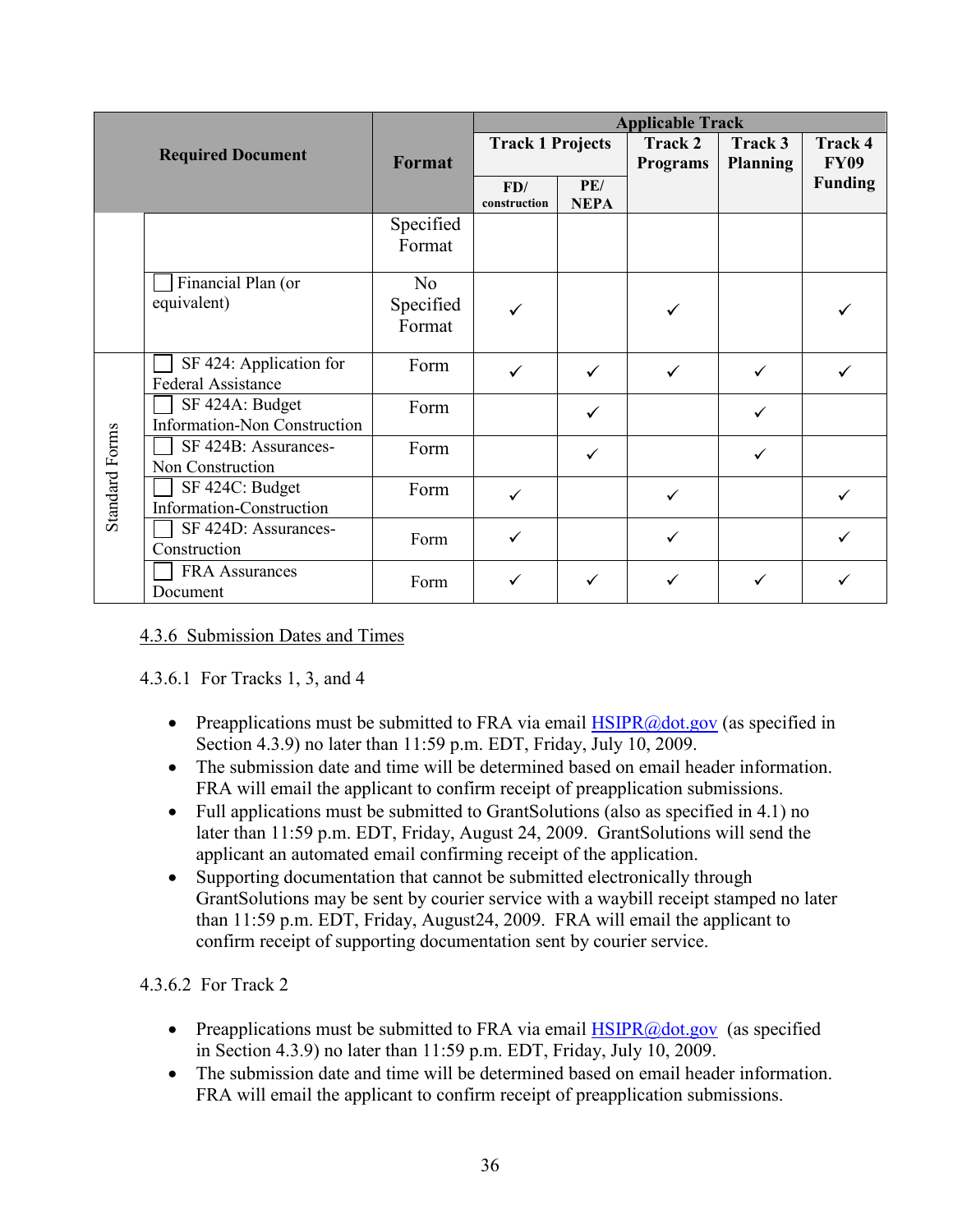- Full applications must be submitted to GrantSolutions (also as specified in Section 4.1) no later than 11:59 p.m. EDT, Friday, October 2, 2009 GrantSolutions will send the applicant an automated email confirming receipt of the application.
- Supporting documentation that cannot be submitted electronically may be sent by courier service with a waybill receipt stamped no later than 11:59 p.m. EDT, Friday, October 2, 2009. FRA will email the applicant to confirm receipt of supporting documentation sent by courier service.

|                       | Track 1 -       | Track $2-$      | Track $3-$      | Track $4-$            |
|-----------------------|-----------------|-----------------|-----------------|-----------------------|
|                       | <b>Projects</b> | <b>Programs</b> | <b>Planning</b> | <b>FY2009</b>         |
|                       |                 |                 |                 | <b>Appropriations</b> |
|                       |                 |                 |                 | <b>Projects</b>       |
| <b>Preapplication</b> | July 10, 2009   | July 10, 2009   | July 10, 2009   | July 10, 2009         |
| <b>Application</b>    | August 24,      | October 2,      | August 24,      | August 24,            |
|                       | 2009            | 2009            | 2009            | 2009                  |
| <b>FRA</b>            | ASAP after      | No later than   | ASAP after      | ASAP after            |
| <b>Obligation</b>     | selection (No   | September 30,   | selection       | selection             |
|                       | later than      | 2011            |                 |                       |
|                       | September 30,   |                 |                 |                       |
|                       | 2010)           |                 |                 |                       |
| Project(s)            | Within 2 years  | September 30,   | Within 2        | Within 5 years        |
| Completion            | of obligation   | $2017*$         | years of        | of obligation         |
|                       |                 |                 | obligation      |                       |

### **TRACK DEADLINES**

\*The FRA account shall be closed on that date and any remaining balance (whether obligated or unobligated ) in the account shall be cancelled and no funds shall thereafter be available for obligation or expenditure for any purpose (31 U.S.C. 1552).

4.3.6.3 For all Tracks

- FRA will make individual arrangements with applicants for the submission of other information required prior to award.
- Subject to demonstration of unanticipated extenuating circumstances, FRA may consider application materials submitted after the deadlines prescribed above.

## 4.3.7 Intergovernmental Review

This program has not been designated as subject to Executive Order 12372 pursuant to 49 CFR part 17.

## 4.3.8 Funding Restrictions

In general, only those costs considered allowable pursuant to OMB Circular A-87, "Cost Principles for State, Local, and Indian Tribal Governments" (codified at 2 CFR part 225) will be considered for funding. Additionally, the following funding restrictions will apply to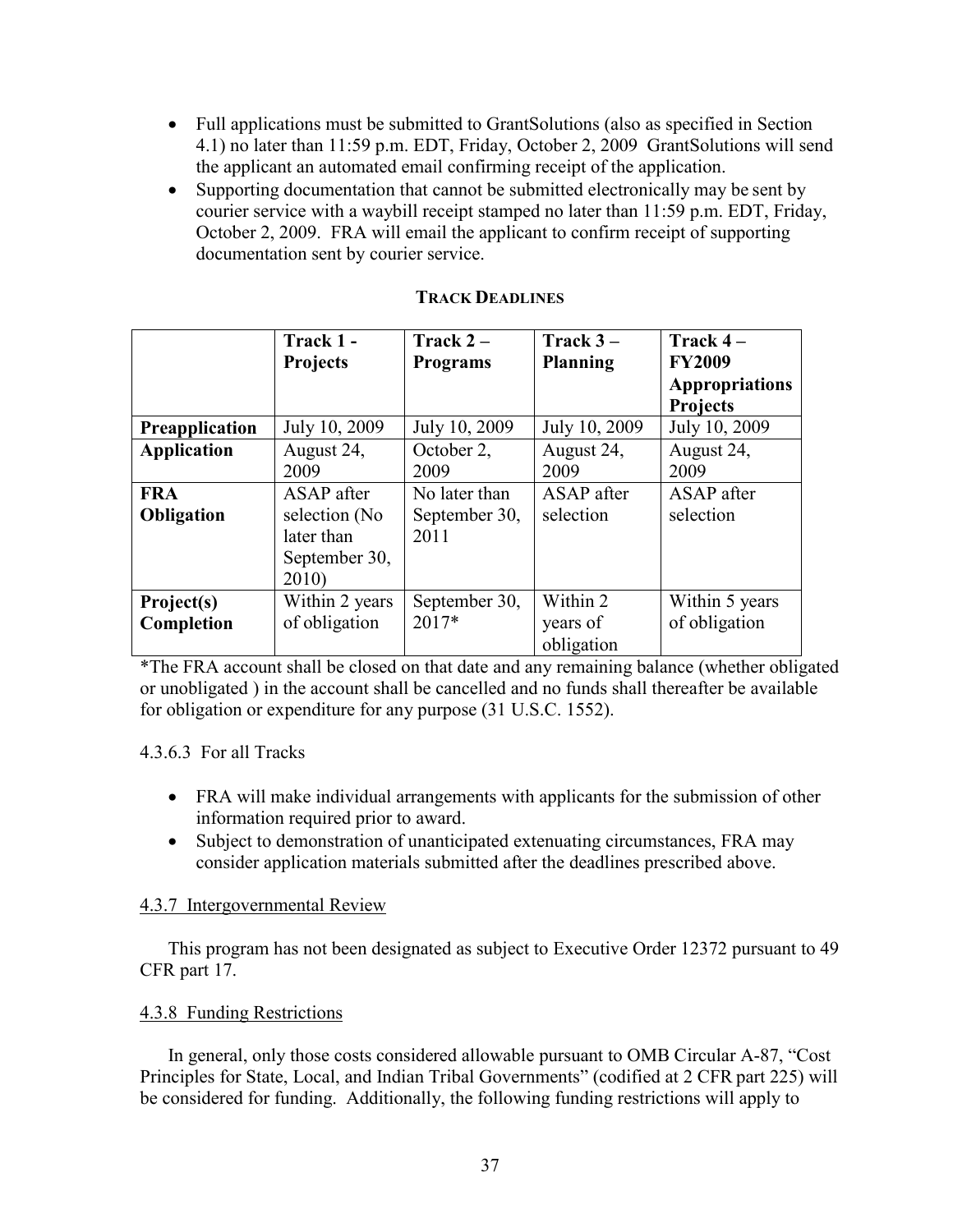grants awarded under all Tracks, and must be taken into consideration in the development of budget information submitted as part of applications.

- Funding may not be used to fund expenses associated with the operation of Intercity Passenger Rail service;
- Funding may not be used for first-dollar liability costs for insurance related to the provision of Intercity Passenger Rail service;
- Funding may not be for any casino or other gambling establishment, aquarium, zoo, golf course, or swimming pool; this restriction will be applied generally in this program, regardless of the source of funds, and;
- While there is no cap on grant recipient's use of grant funds for management and administrative costs, such costs must be allowable, reasonable, allocable, and in accordance with applicable OMB cost principles cited above.

For Tracks funded under ARRA, FRA will also consider reimbursement of pre-award costs incurred as early as the enactment of ARRA (February 17, 2009). However, such costs will only be considered for reimbursement to the extent they are otherwise appropriate under allowable costs principles, are directly related to the award, and involve either preconstruction activities (e.g. PE, NEPA, or FD), or construction activities that were subject to an environmental determination under NEPA made by FRA prior to the commencement of such construction activities. Projects for which construction activities commenced prior to receipt of an FRA environmental determination under NEPA will not be eligible for funding.

For Tracks funded under the FY 2008/2009 DOT Appropriations, FRA will also consider reimbursement of pre-award costs incurred as early as the enactment of the FY 2009 DOT Appropriations Act (March 11, 2009). However, such costs will only be considered for reimbursement to the extent they are otherwise appropriate under allowable cost principles, are directly related to the award, and involve either pre-construction activities (e.g. PE, NEPA, or FD), or construction activities that were subject to an environmental determination under NEPA made by FRA prior to the commencement of such construction activities. Projects for which construction activities commenced prior to receipt of an FRA environmental determination under NEPA will not be eligible for funding.

#### 4.3.9 Other Submission Requirements

Preapplications should be submitted by email to [HSIPR@dot.gov.](mailto:HSIPR@dot.gov.) As detailed in Section 4.1 of this guidance, applications, including supporting documentation, should be submitted through GrantSolutions. Should an applicant encounter technical difficulties using the GrantSolutions system that may cause the applicant to miss the application deadline, the application may be submitted by email to  $HSTPR@dot.gov$ . For applications submitted by email, the applicant should print, sign, scan into electronic format (preferably Adobe Portable Document Format (.pdf)), and attach to the submission email copies of all application forms requiring the applicant's signature.

For supporting documentation (described in Section 4.3.3 2 of this) that an applicant is unable to submit electronically (such as oversized engineering drawings), applicants may submit an original and two copies to the following address: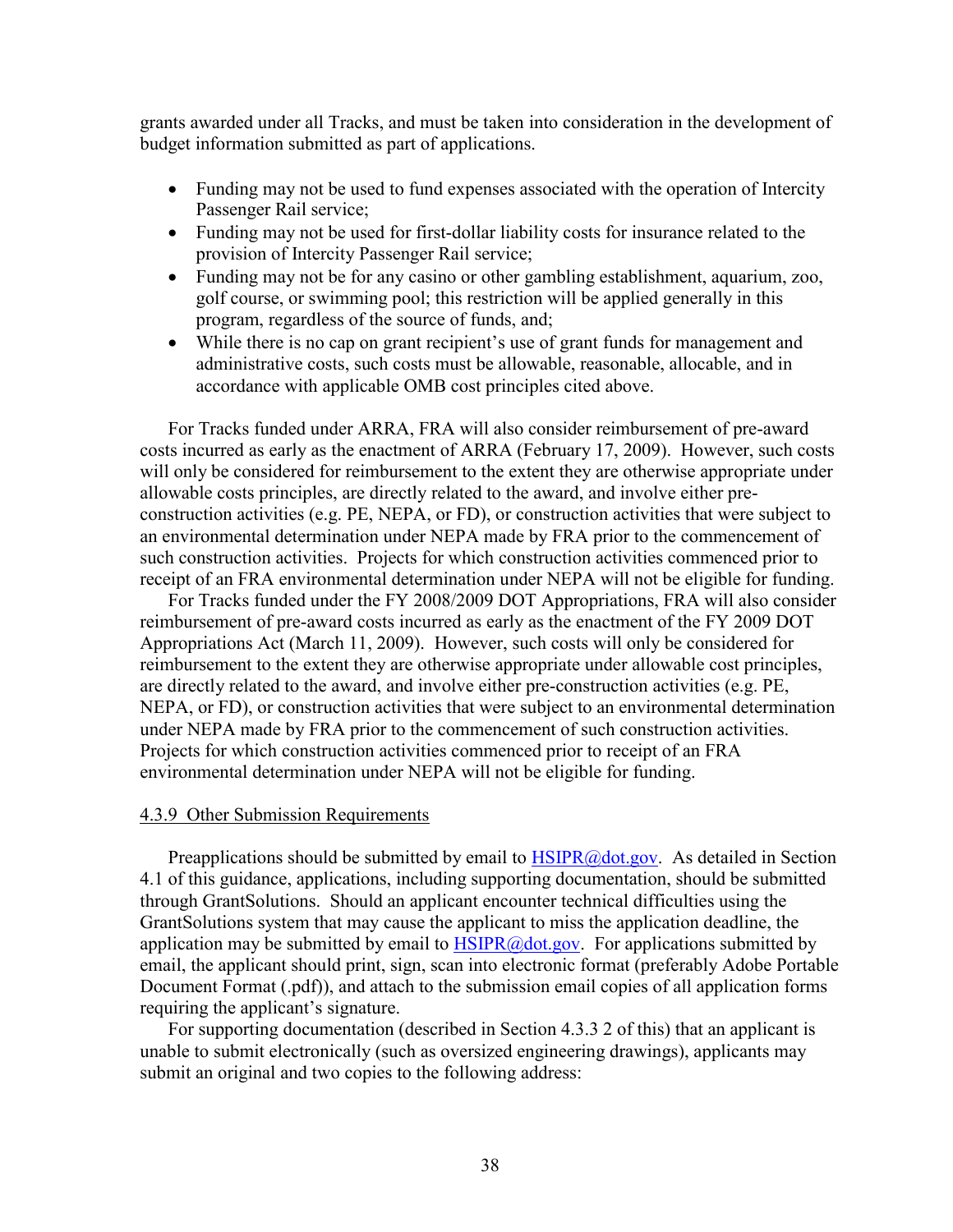U.S. Department of Transportation Federal Railroad Administration Attn. HSIPR Program Information (RDV-10) Mail Stop 20, Room W38-202 1200 New Jersey Ave, SE Washington, DC 20590

Due to delays caused by enhanced screening of mail delivered via the U.S. Postal Service, applicants are advised to use other means of conveyance (such as courier service) to assure timely receipt of materials.

#### **SECTION 5: APPLICATION REVIEW INFORMATION**

### **5.1 Review Criteria**

 $\overline{a}$ 

Once an application is screened for completeness and eligibility (both applicant and project eligibility), it will go through a review process. This process will involve two steps (detailed further in Section 5.2): (i) evaluation and (ii) selection. For evaluation, applications in all Tracks will be individually reviewed and assessed against up to seven evaluation criteria – organized into three categories – outlined below.<sup>10</sup> For each of the applicable criteria, the application will be assigned a rating of between one and five points, based on the application's fulfillment of the objectives of each criterion. The ratings will be assigned by professional staff employed by FRA and other DOT modal administration staff as needed. Experts outside of DOT may also be considered.<sup>11</sup>

These individual criterion ratings will then be combined according to priority of criteria (which vary by Track), to arrive at an overall rating for the application. The comparative priorities appear in the table below.

| <b>Evaluation Criteria</b>          | <b>Priority</b> |         |                |                |
|-------------------------------------|-----------------|---------|----------------|----------------|
|                                     | <b>Track 1</b>  | Track 2 | Track $3^{12}$ | <b>Track 4</b> |
| <b>Public Return on Investment</b>  |                 |         |                |                |
| 1. Transportation Benefits          |                 |         |                |                |
| 2. Economic Recovery Benefits       |                 |         | n/a            | n/a            |
| 3. Other Public Benefits            |                 |         | n/a            |                |
| <b>Project Success Factors</b>      |                 |         |                |                |
| 1. Project Management Approach      |                 |         |                |                |
| 2. Sustainability of Benefits       |                 |         | n/a            |                |
| <b>Other Attributes</b>             |                 |         |                |                |
| 1. Timeliness of Project Completion |                 |         |                |                |

**EVALUATION CRITERIA PRIORITIES**

 $10$  Tracks for which the sources of funding antedated the ARRA (i.e., Tracks 3 and 4) will not be rated on Criterion A.2, Economic Recovery Benefits

<sup>&</sup>lt;sup>11</sup> Experts will be selected based on relevant qualifications and assurance of lack of conflict of interest.

 $12$  The specifics of the relevant Track 3 Planning evaluation criteria will vary somewhat from those of Tracks 1, 2 and 4 to reflect the unique character of planning activities.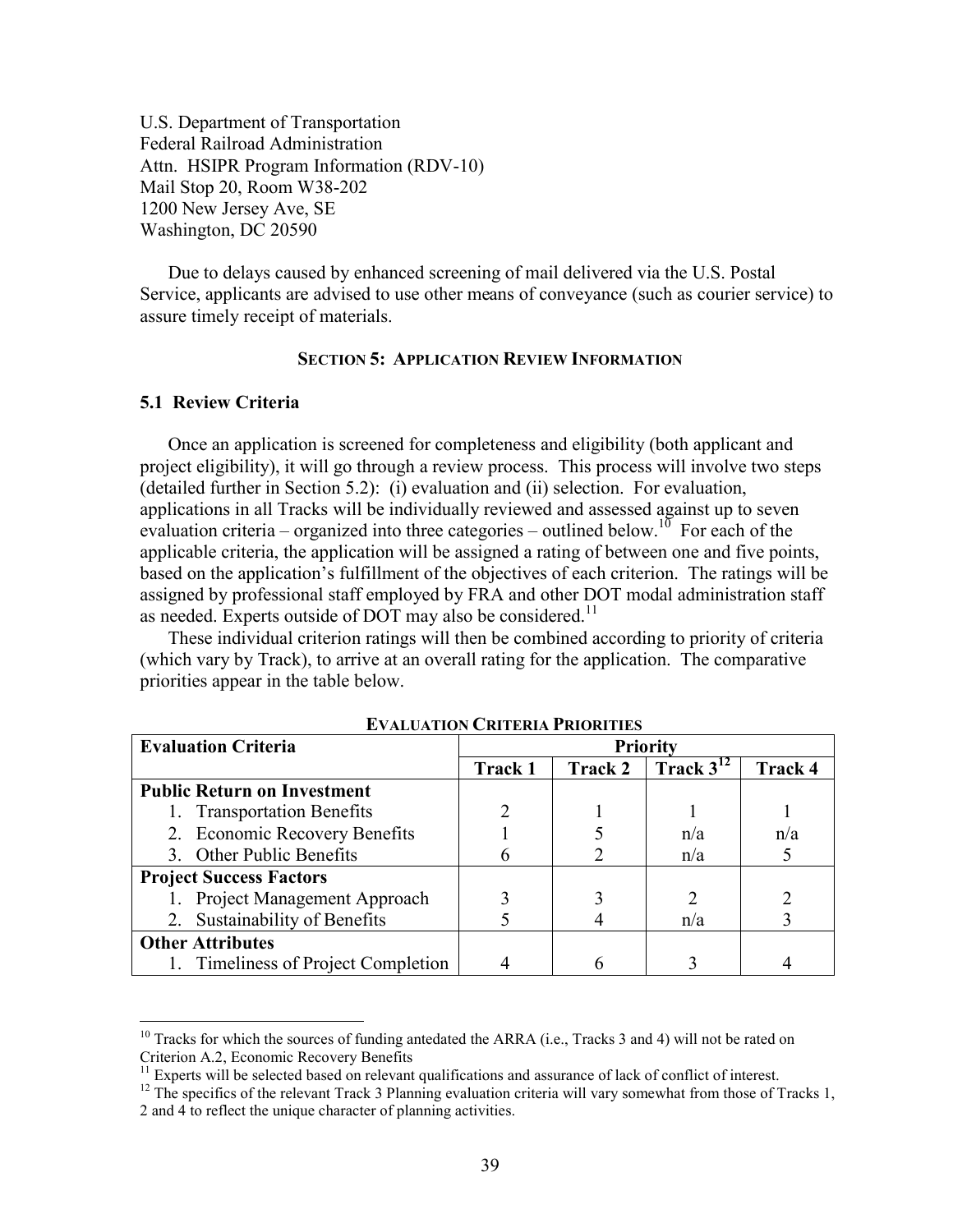#### 5.1.1 Public Return on Investment

Applications will be evaluated against the following three criteria to assess the proposed project's ability to produce a public return on investment, taking into account both forecasted benefits, the overall cost of the proposed project, and the amount of Federal funding requested. Evaluation against these criteria will consider the qualitative factors outlined below, as supported by key quantitative metrics. As described in Section 4, applicants for Tracks 1, 2, and 4 must provide information quantifying the anticipated benefits of the proposed project; for Tracks 1 and 4, using service output data (delay reduction, schedule improvement, or capacity increases), and for Track 2, using transportation output data (increases in passenger-miles traveled on Intercity Passenger Rail services, including shifts from other modes of transportation). For Track 3, public return on investment criteria are limited to transportation benefits.

Careful economic analysis that quantifies and demonstrates the monetary value of user benefits and, if available, public benefits will be particularly useful to FRA in evaluating the applications. The systematic process of comparing expected benefits and costs helps decision-makers organize information about, and evaluate trade-offs between, alternative transportation investments. FRA will consider benefits and costs using standard data provided by applicants and seek to evaluate applications in a manner consistent with Executive Order 12893, Principles for Federal Infrastructure Investments, 59 FR 4233, to base infrastructure investments on systematic analysis of expected benefits and costs, including both quantitative and qualitative measures.

#### 5.1.1.1 Transportation Benefits

Each application will be assessed based on its demonstration of the proposed project's potential to meet the purpose and need and to achieve transportation benefits in a costeffective manner, as set forth through the President's strategic transportation goals and the objectives of PRIIA. Factors to be considered in assigning a rating will include the contribution the proposed project would make to:

- Supporting the development of intercity high-speed rail service;
- Generating improvements to Intercity Passenger Rail service, as reflected by estimated increases in ridership (as measured in passenger-miles), increased on-time performance (as measured in reductions in delays), reduced trip time, additional service frequency to meet anticipated or existing demand, and other factors;
- Generating cross-modal benefits, including anticipated favorable impacts on air or highway traffic congestion, capacity, or safety, and cost avoidance or deferral of planned investments in aviation and highway systems;
- Creating an integrated Intercity Passenger Rail network, including integration with existing Intercity Passenger Rail services, allowance for and support of future network expansion, and promotion of technical interoperability and standardization (including standardizing operations, equipment and signaling);
- Encouragement of intermodal integration through provision of direct, efficient transfers among intercity transportation and local transit networks at train stations, including connections at airports, bus terminals, subway stations, ferry ports, and other modes of transportation;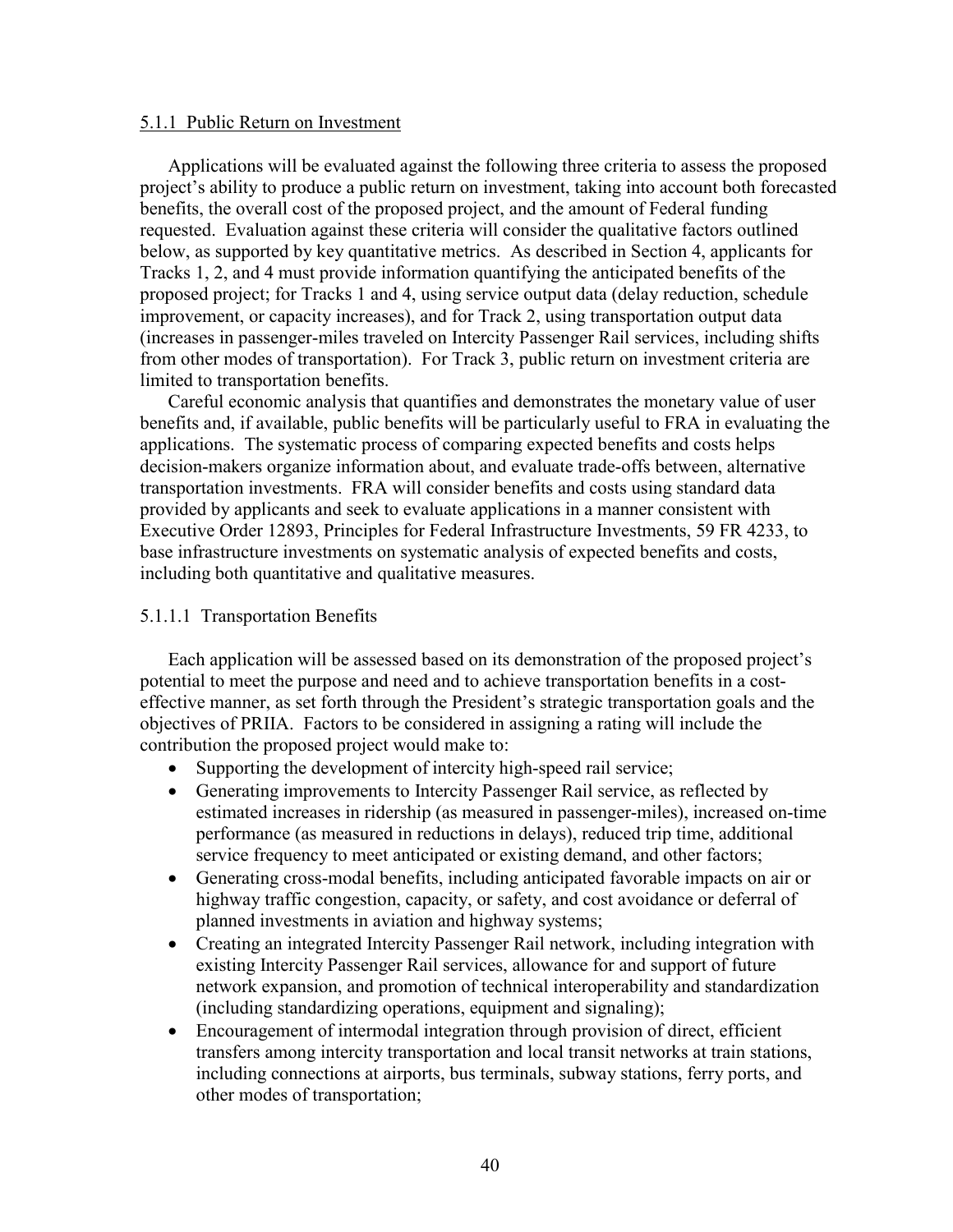- Enhancing intercity travel options;
- Ensuring a state of good repair of key Intercity Passenger Rail assets;
- Promoting standardized equipment (or rolling stock), signaling, communications and power;
- Improved freight or commuter rail operations, in relation to proportional cost-sharing (including donated property) by those other benefiting rail users;
- Equitable financial participation in the project's financing, including, but not limited to, consideration of donated property interests or services; financial contributions by freight and commuter rail carriers commensurate with the benefit expected to their operations; and financial commitments from host railroads, non-Federal governmental entities, nongovernmental entities, and others; and
- The overall safety of the transportation system, including the encouragement of the use of PTC technologies, and commitments by States or railroads of financial resources to improve the safety of highway/rail grade crossings over which intercity passenger rail service operates.

## 5.1.1.2 Economic Recovery Benefits

Each application will be assessed based on its demonstration of the proposed project's anticipated positive economic and employment impacts and potential to promote economic recovery in a cost-effective manner, consistent with the purposes and principles of ARRA. Factors to be considered in assigning a rating will include the contribution the proposed project would make to:

- Rapidly promoting new or expanding business opportunities including the short and long term creation and preservation of jobs, during construction and thereafter;
- Increasing efficiency by promoting technological advances;
- Providing long-term economic benefits; and
- Avoiding reductions in State-provided essential services.

## 5.1.1.3 Other Public Benefits

Each application will be assessed based on its demonstration of the proposed project's potential to achieve other public benefits in a cost-effective manner. Factors to be considered in assigning a rating will include the contribution the proposed project would make to:

- Environmental quality and energy efficiency and reduction in dependence on foreign oil, including use of renewable energy sources, energy savings from traffic diversions from other modes, employment of green building and manufacturing methods, reductions in key emissions types, and the purchase and use of environmentally sensitive, fuel-efficient, and cost-effective passenger rail equipment; and
- Promoting livable communities, including integration with existing high-density, livable development (e.g., central business districts with public transportation, pedestrian, and bicycle distribution networks, and incorporation of transit-oriented development).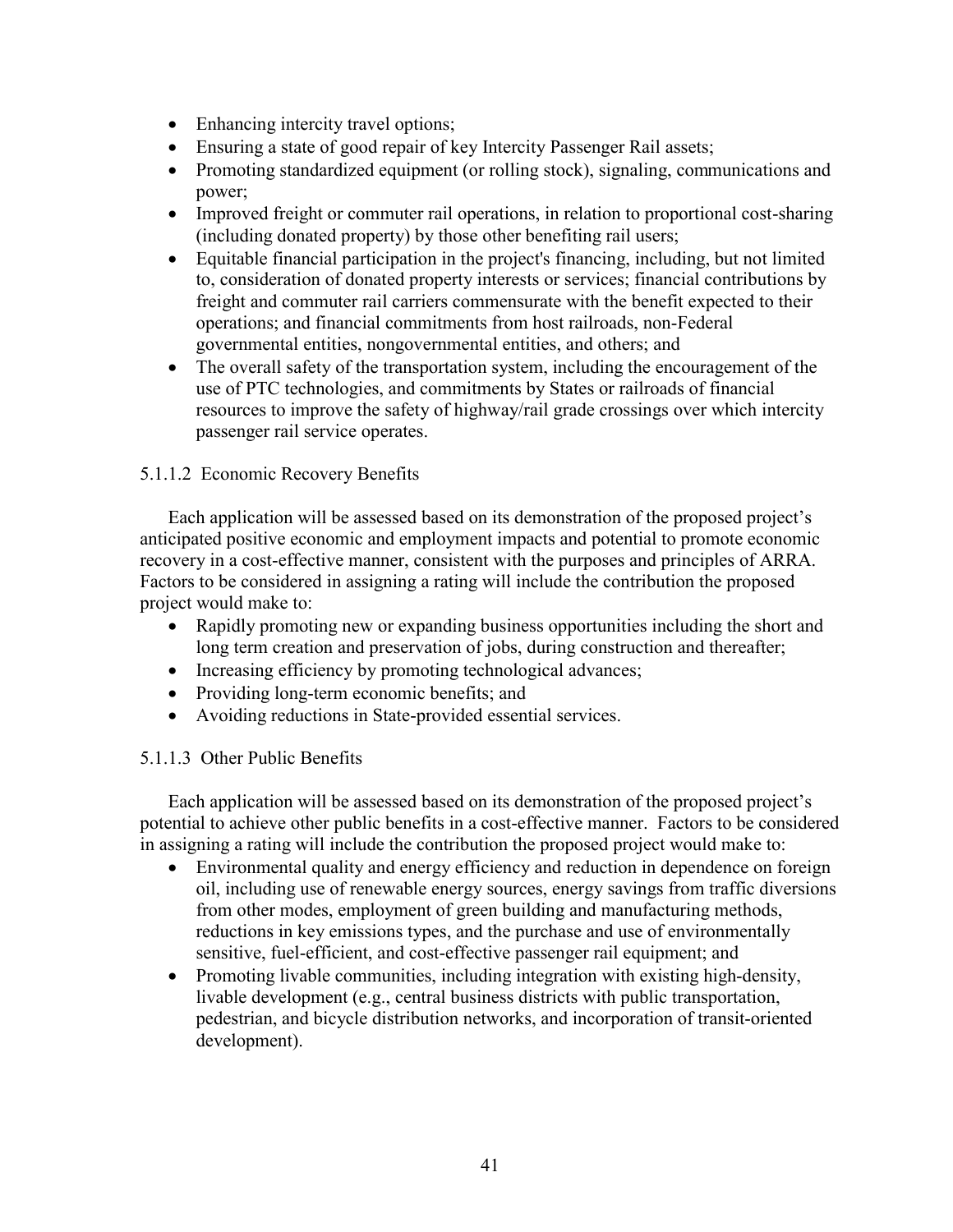## 5.1.1.4 Public Return on Investment for Track 3 – Planning

Planning projects will be evaluated based on the extent to which they meet the President's strategic transportation goals by leading to benefits to the public, including transportation accessibility and interconnectivity. Planning projects for Intercity Passenger Rail service will be evaluated for the extent that they: (1) lead to benefits for Intercity Passenger Rail including travel time reductions, increased frequencies, and enhanced service quality; (2) resolve safety issues; (3) resolve intercity passenger rail reliability issues; (4) are integrated and complementary to the relevant comprehensive planning process (23 U.S.C. 135); and (4) support livable communities. Proposed planning projects will also be evaluated for their effectiveness in: (1) directly leading to project and/or Service Development Program applications and (2) leading to NEPA for route selection; and leading to completion of a SDP.

## 5.1.2 Project Success Factors

Applications will be evaluated against the following two criteria to assess the proposed project's likelihood of successful implementation and realization of benefits. Evaluation against these criteria will consider the factors outlined below, which take into account the thoroughness and quality of the supporting documentation – the project management plan, financing plan, and SDP (or equivalent project planning and programming documents) – submitted with the application.

## 5.1.2.1 Project Management Approach

While prioritizing projects that will generate tangible transportation and economic benefits, each application will also be assessed to determine the risk associated with the project's delivery within budget, on time, and as designed. Factors to be considered in assigning a rating will include:

- The applicant's financial, legal, and technical capacity to implement the project including whether the application depends upon receipt of any waiver(s) of Federal railroad safety regulations that have not been obtained;
- The applicant's experience in administering similar grants and projects;
- The soundness and thoroughness of the cost methodologies and assumptions, and estimates for the proposed project;
- The adequacy of any completed engineering work to assess and manage/mitigate the proposed project's engineering and constructability risks;
- The reasonableness of the schedule for project implementation;
- The thoroughness and quality of the project management plan;
- The sufficiency of system safety and security planning;
- The timing and amount of the project's future noncommitted investments;
- The project's progress, at the time of application, towards compliance with environmental protection requirements; and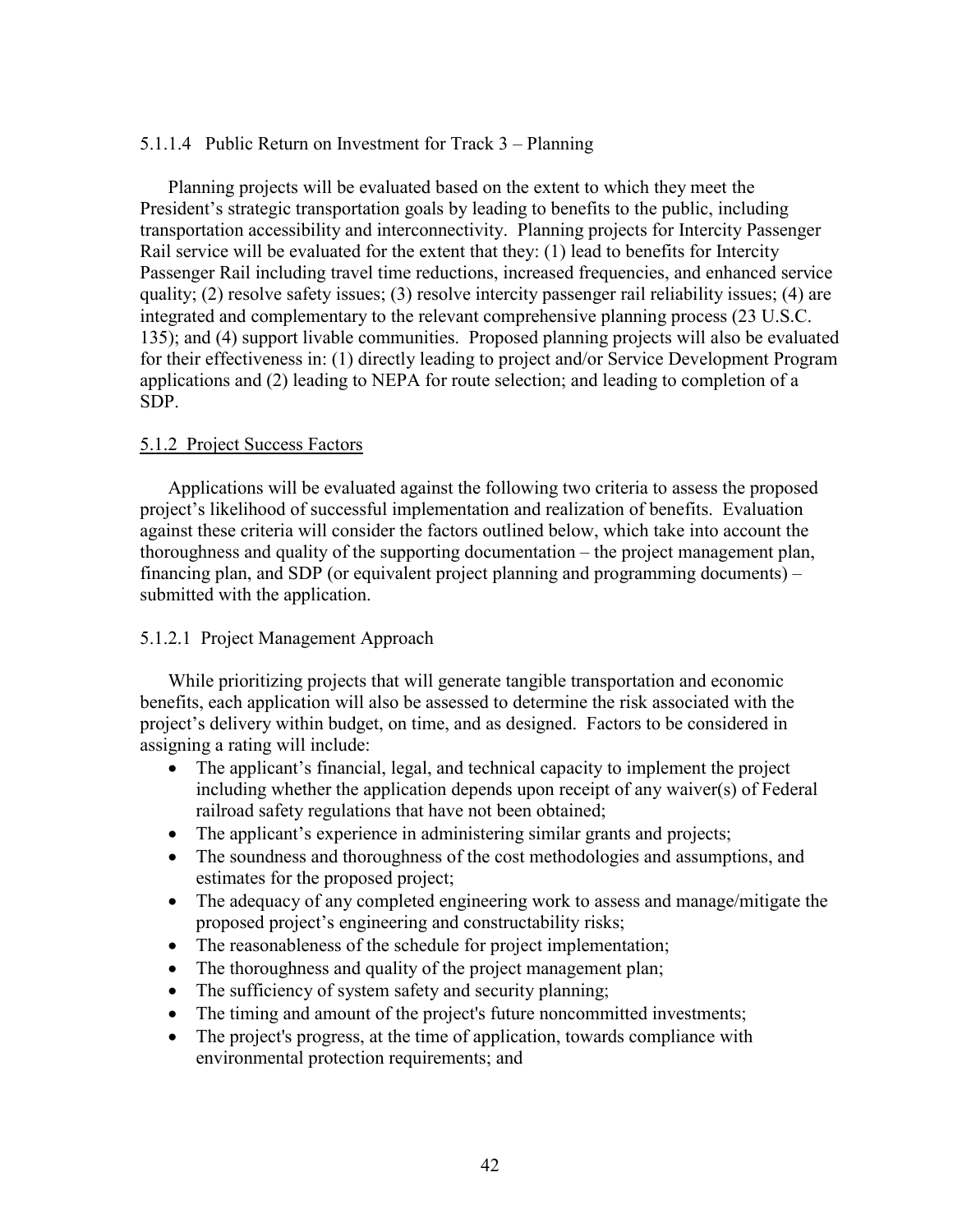- The comprehensiveness and sufficiency, at the time of application, of agreements with key partners (particularly infrastructure owning railroads) that will be involved in implementing the project; and
- The overall completeness and quality of the application, including the comprehensiveness of its supporting documentation.

## 5.1.2.2 Sustainability of Benefits

Each application will be assessed based on the risk associated with the proposed project's capacity to generate, as planned, its anticipated transportation and economic benefits. Factors to be considered in assigning a rating will include:

- The presence and quality of a Financial plan that analyzes the financial viability of the proposed rail service
- The quality and reasonableness of revenue and operating and maintenance cost forecasts for the benefiting Intercity Passenger Rail service(s);
- The availability of any required operating financial support preferably from dedicated funding sources for the benefiting Intercity Passenger Rail service(s);
- The quality and adequacy of project identification and planning;
- The reasonableness of estimates for user and non-user benefits for the project;
- The reasonableness of the operating service plan, including its provisions for protecting the future quality of other services sharing the facilities to be improved; and
- The comprehensiveness and sufficiency, at the time of application, of agreements with key partners (including the railroad operating the Intercity Passenger Rail service as well as infrastructure-owning railroads) that will be involved in the operation of the benefiting Intercity Passenger Rail service, including the commitment of any affected host-rail carrier to ensure the realization of the anticipated benefits, preferably through a commitment by the affected host-rail carrier(s) to an enforceable on-time performance of passenger trains of 80 percent or greater.

# 5.1.3 Other Attributes

Applications will also be evaluated against the following two additional criteria.

## 5.1.3.1 Timeliness of Project Completion

Each application will be assessed based on the timeliness of its implementation schedule, including:

- The readiness of the project to be commenced; and
- The timeliness of project completion and the realization of the project's anticipated benefits.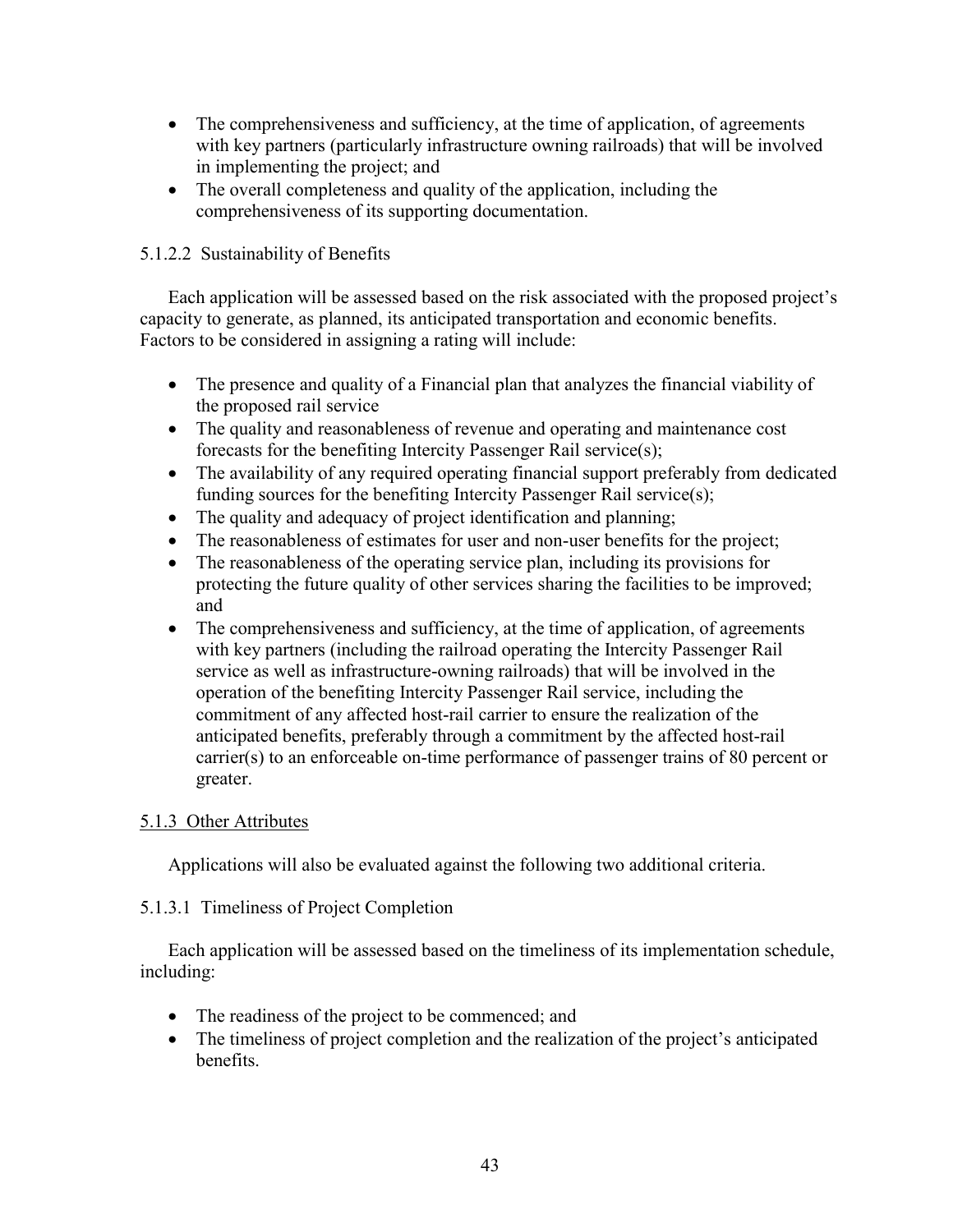## **5.2 Review and Selection Process**

### 5.2.1 Application Evaluation Process

Submitted applications will be screened for eligibility and completeness. Applications determined to be both complete and eligible will be referred to a technical evaluation panel consisting of subject-matter experts for assignment of ratings, as described in Section 5.1. Panel members will use a merit-based approach to review applications based on the above evaluation criteria. Ratings assigned by the evaluation panels will serve as the basis for a presentation of applications to the FRA Administrator, who will determine the final selection of applications for awards.

### 5.2.2 Additional Selection Criteria

In addition to the ratings against evaluation criteria assigned by the technical evaluation panels, the FRA Administrator may take into account several cross-cutting and comparative selection criteria to determine awards of funding. The Administrator will review the preliminary results to ensure that the scoring has been applied consistently, and that the collective results meet several key priorities essential to the success and sustainability of the program as detailed below.

| <b>Selection Criteria</b>  | <b>Example Factors</b>                           |  |
|----------------------------|--------------------------------------------------|--|
| (Balance and Diversity)    |                                                  |  |
| 1. Region/location         | Geography and economic conditions                |  |
| 2. Innovation              | • Technology and industrial/capacity development |  |
| 3. Partnerships            | • Multi-State agreements                         |  |
| 4. Tracks and round timing | • Project costs and schedules                    |  |

#### **SELECTION CRITERIA**

Following evaluation of each application by review panels, the Administrator will review the preliminary results to ensure that the scoring has been applied consistently, and that the collective results meet several key priorities essential to the success and sustainability of the program. To ensure a balanced national program, this review will include:

#### 5.2.2.1 Region/Location

- Ensuring appropriate level of regional balance across the country
- Ensuring appropriate level of balance among large and small population centers
- Ensuring integration and augmentation of the nationwide transportation network
- Addressing the ARRA requirement to provide assistance to economically-distressed regions most impacted by the recession.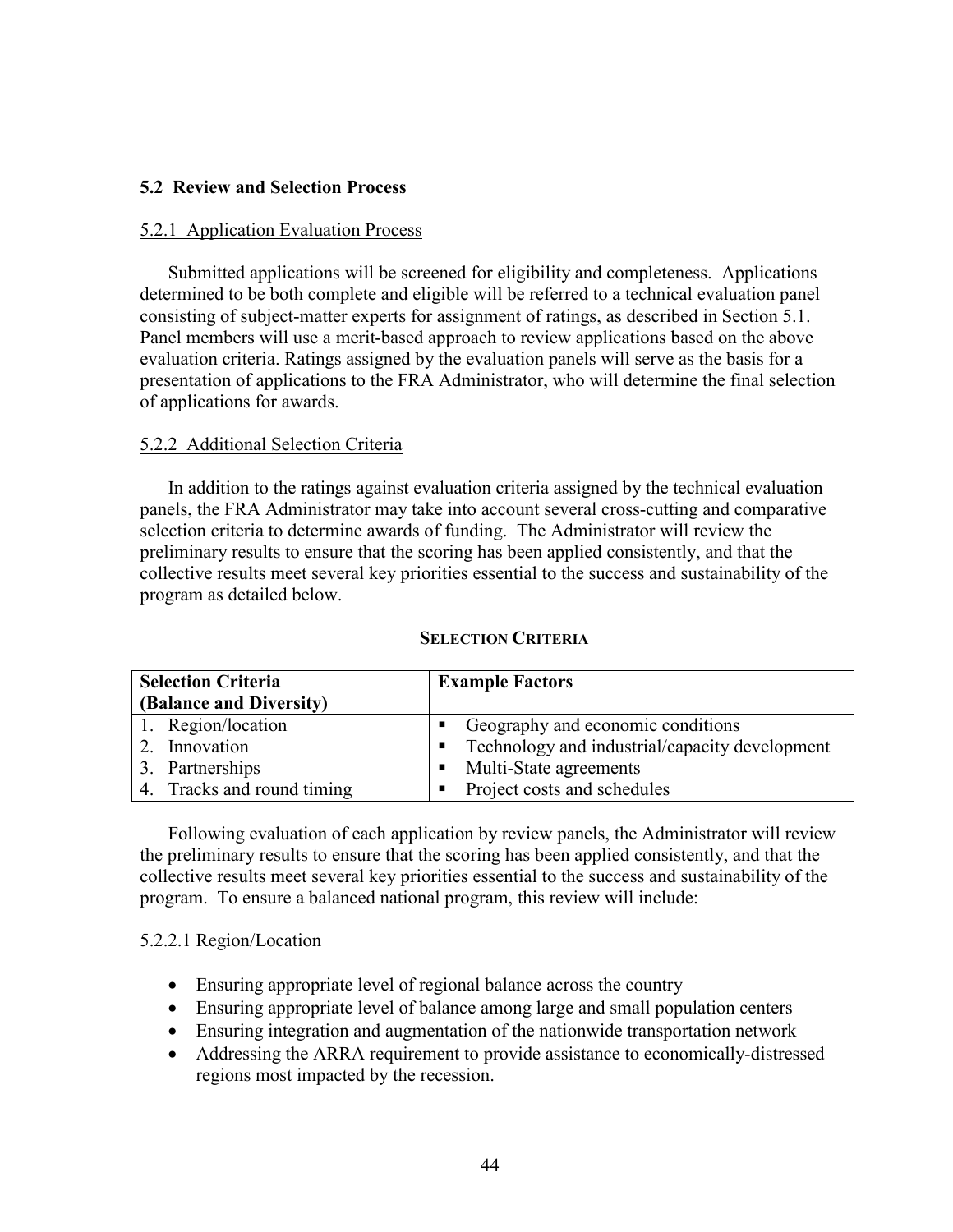## 5.2.2.2 Innovation

- Pursuing new technology and innovation where the public return on investment is favorable, while ensuring delivery of near-term transportation, public and recovery benefits
- Promoting domestic manufacturing, supply and industrial development, including U.S.-based equipment manufacturing and supply industries
- Developing professional railroad engineering, operating, planning and management capacity needed for sustainable Intercity Passenger Rail development

## 5.2.2.3 Partnerships

- Where corridors span multiple States, emphasizing those that have organized multi-State partnerships with joint planning and prioritization of investments.
- Employing creative approaches to ensure workforce diversity and use of disadvantaged and minority business enterprises.
- 5.2.2.4 Preservation of Funding for Track 2 Program and Future Award Rounds
	- While ready-to-go projects are critical for delivering early program benefits, the longer-term future of the program depends on strong Track 2 corridor program development. Sufficient funds will be set aside for Track 2 and, if possible, for future rounds of funding.

## **SECTION 6: AWARD ADMINISTRATION INFORMATION**

## **6.1 Award Notices**

Upon approval of an application, notification will be sent to the grant recipient through GS that the award is waiting acceptance.

FRA will publicly announce selected projects and funding levels. For projects that were not selected, FRA will notify the applicant of their decision and provide the following:

- Suggestions on application revisions for any subsequent resubmission rounds (if desired by applicant); and
- Guidance regarding subsequent rounds (e.g., new / revised guidance, application due dates)

## **6.2 Administrative and National Policy Requirements**

Grant recipients must follow all administrative and national policy requirements including: procurement standards, compliance with federal civil rights laws and regulations, disadvantaged business enterprises (DBE), FRA's and OMB's Assurances and Certifications, ADA, and NEPA. For a complete list of all administrative and national policy requirements, refer to Appendix 3.2.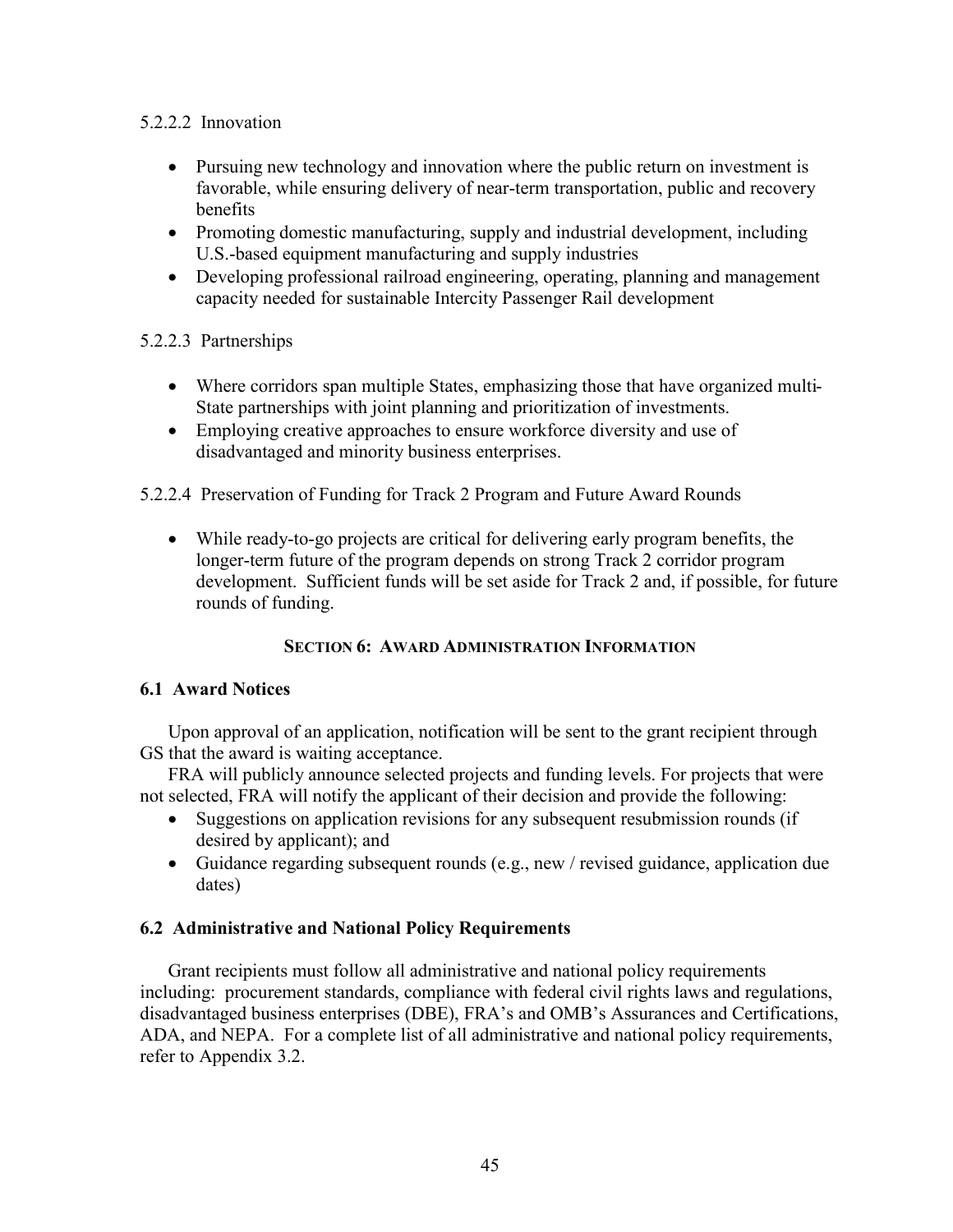## **6.3 ARRA Specific Grant Requirements**

Grant recipients receiving ARRA-funded grants must comply with all requirements detailed in ARRA including: the prohibition on using funds for certain activities, signage requirements, and certification requirements. For a complete list of all ARRA-specific grant requirements, refer to Appendix 3.3.

### **6.4 Program Specific Grant Requirements**

Grant recipients receiving PRIIA-authorized grants must comply with all requirements set forth in PRIIA, including adhering to: Buy America, Labor Protection, and Davis-Bacon Act. For a complete list of all PRIIA-specific grant requirements, refer to Appendix 3.4.

### **6.5 General Requirements**

Grant recipients must comply with reporting requirements and, where applicable, ARRAspecific reporting requirements. All post-award information pertaining to reporting, auditing, monitoring, and the close-out process is detailed in Appendix 3.5.

## **SECTION 7: QUESTIONS AND CLARIFICATIONS**

Questions about this guidance and the application process should be submitted to the HSIPR Program Manager via email at [HSIPR@dot.gov.](mailto:HSIPR@dot.gov.)

| Acronym                      | <b>Meaning</b>                                                                                                                                                                                                                                                                                                                                               |  |  |
|------------------------------|--------------------------------------------------------------------------------------------------------------------------------------------------------------------------------------------------------------------------------------------------------------------------------------------------------------------------------------------------------------|--|--|
| <b>ACF</b>                   | Administration for Children and Families                                                                                                                                                                                                                                                                                                                     |  |  |
| <b>ADA</b>                   | Americans with Disabilities Act                                                                                                                                                                                                                                                                                                                              |  |  |
| April 2009<br>Strategic Plan | U.S. Department of Transportation, Federal Railroad Administration, Vision for High-<br>Speed Rail in America, High-Speed Rail Strategic Plan [under] the American Recovery<br>and Reinvestment Act of 2009, April 16, 2009; available at:<br>http://www.fra.dot.gov/Downloads/Finalpercent20FRApercent20HSRpercent20Stratper<br>cent <sub>20</sub> Plan.pdf |  |  |
| <b>ARRA</b>                  | American Recovery and Reinvestment Act of 2009 (Public Law 111-5)                                                                                                                                                                                                                                                                                            |  |  |
| <b>CAST</b>                  | Custom Applications Support and Training Unit (GrantSolutions)                                                                                                                                                                                                                                                                                               |  |  |
| <b>CCR</b>                   | <b>Central Contractor Registration database</b>                                                                                                                                                                                                                                                                                                              |  |  |
| <b>CE</b>                    | Categorical Exclusion—a class of action for the NEPA process                                                                                                                                                                                                                                                                                                 |  |  |
| CFS report                   | Federal Railroad Administration, High-Speed Ground Transportation for America,<br>September 1997; available at: http://www.fra.dot.gov/us/content/515                                                                                                                                                                                                        |  |  |
| Department                   | The U.S. Department of Transportation                                                                                                                                                                                                                                                                                                                        |  |  |
| <b>DUNS</b>                  | Data Universal Number System                                                                                                                                                                                                                                                                                                                                 |  |  |
| EA                           | Environmental Assessment—a NEPA document                                                                                                                                                                                                                                                                                                                     |  |  |
| <b>EIS</b>                   | Environmental Impact Statement— the most extensive type of NEPA document                                                                                                                                                                                                                                                                                     |  |  |
| <b>FD</b>                    | Final Design                                                                                                                                                                                                                                                                                                                                                 |  |  |
| <b>FONSI</b>                 | Finding of No Significant Impact—a possible decision concluding the NEPA process                                                                                                                                                                                                                                                                             |  |  |

#### **LIST OF ACRONYMS**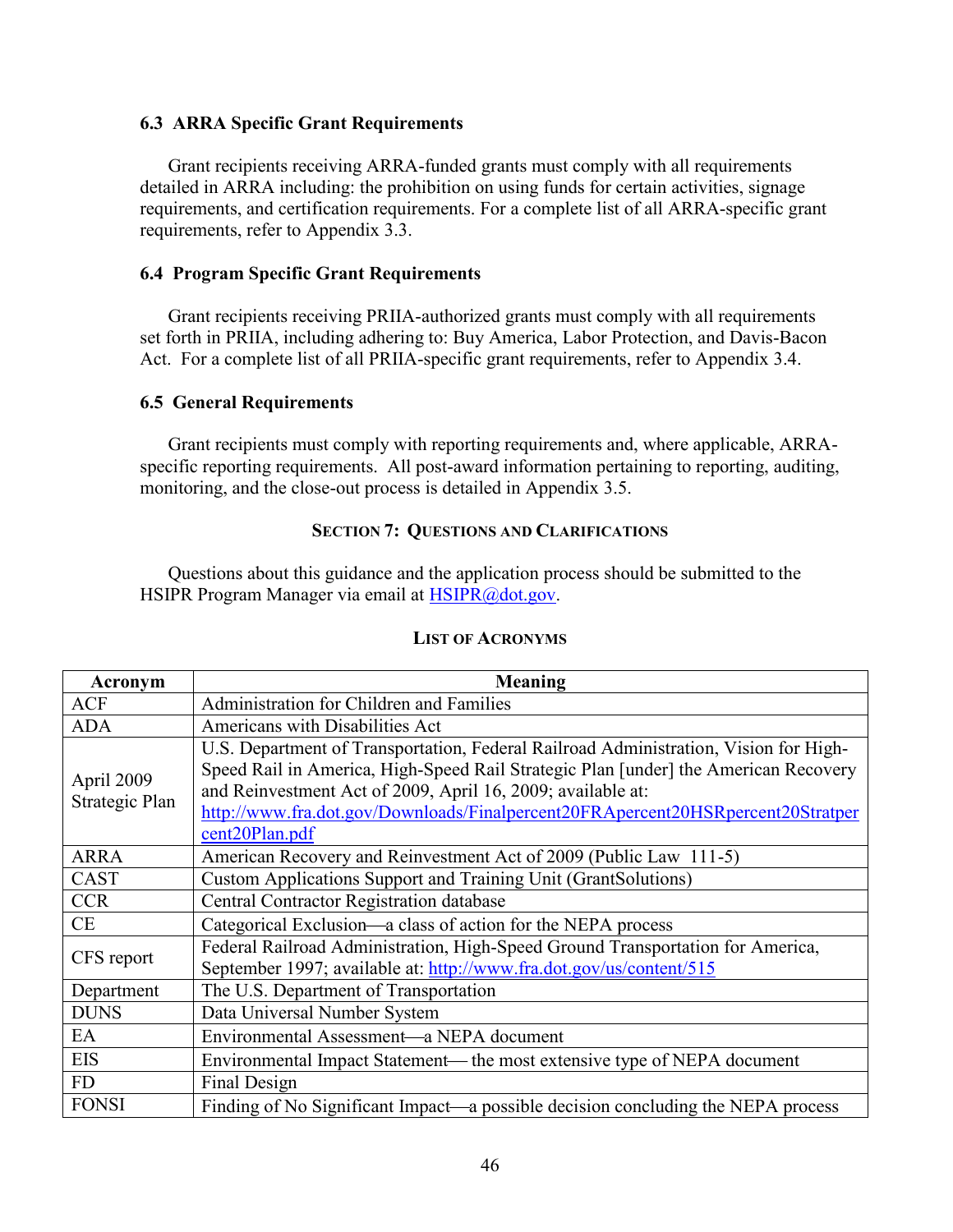| <b>FRA</b>         | Federal Railroad Administration-an Operating Administration of the U.S. Department<br>of Transportation |  |
|--------------------|---------------------------------------------------------------------------------------------------------|--|
| <b>FTA</b>         | <b>Federal Transit Administration</b>                                                                   |  |
| <b>FY</b>          | <b>Fiscal Year</b>                                                                                      |  |
| <b>FY 2008 DOT</b> | Transportation, Housing and Urban Development, and Related Agencies                                     |  |
| Appropriations     | Appropriations Act, 2008 — Title I of Division K of Public Law 110-161, December                        |  |
| Act                | 26, 2007                                                                                                |  |
| FY 2009 DOT        | Transportation, Housing and Urban Development, and Related Agencies                                     |  |
| Appropriations     |                                                                                                         |  |
| Act                | Appropriations Act, 2009 — Title I of Division I of Public Law 111-8, March 11, 2009                    |  |
| <b>GS</b>          | <b>GrantSolutions Grants Management System</b>                                                          |  |
| <b>ICC</b>         | <b>Interstate Commerce Commission</b>                                                                   |  |
| LOI                | Letter of Intent                                                                                        |  |
| mph                | miles per hour                                                                                          |  |
| <b>NEPA</b>        | National Environmental Policy Act                                                                       |  |
| <b>NTD</b>         | <b>National Transit Database</b>                                                                        |  |
| OTP                | On-time performance                                                                                     |  |
| PE                 | Preliminary engineering                                                                                 |  |
| <b>PRIIA</b>       | Passenger Rail Investment and Improvement Act of 2008 (Division B of Public Law<br>$110-432$            |  |
| <b>PTC</b>         | <b>Positive Train Control</b>                                                                           |  |
| <b>ROD</b>         | Record of Decision—a possible decision concluding of the NEPA process                                   |  |
| <b>RSIA</b>        | Rail Safety Improvement Act of 2008 (Division A of Pub. L. 110-432, October 16,                         |  |
|                    | 2008)                                                                                                   |  |
| State DOT          | <b>State Department of Transportation</b>                                                               |  |
| <b>State Grant</b> | Capital Assistance to States - Intercity Passenger Rail Service program—established in                  |  |
| Program            | FY 2008 DOT Appropriations Act and continued in the FY 2009 DOT Appropriations                          |  |
|                    | Act                                                                                                     |  |

## **APPENDIX 1: ADDITIONAL INFORMATION ON ELIGIBILITY**

## **Appendix 1.1 Applicant Types**

**State** – A State department of transportation (State DOT) which is the State-wide instrumentality or agency of a State, in the form of a department, commission, board, or official of any State, charged by its laws with the responsibility for transportation-related matters within the State, including high-speed rail/intercity passenger rail.

**Group of States** – A group of two or more States in which an agreement has been established to work in coordination to build and operate rail projects within specified boundaries and within the duration of agreement. The agreement should specify the commitments (financial and otherwise) of all parties to developing and maintaining rail operations for a specified corridor. This type of agreement requires the backing of several political and administrative entities within each State. Such agreement should include but not be limited to the following: identification of all parties involved, the duration of the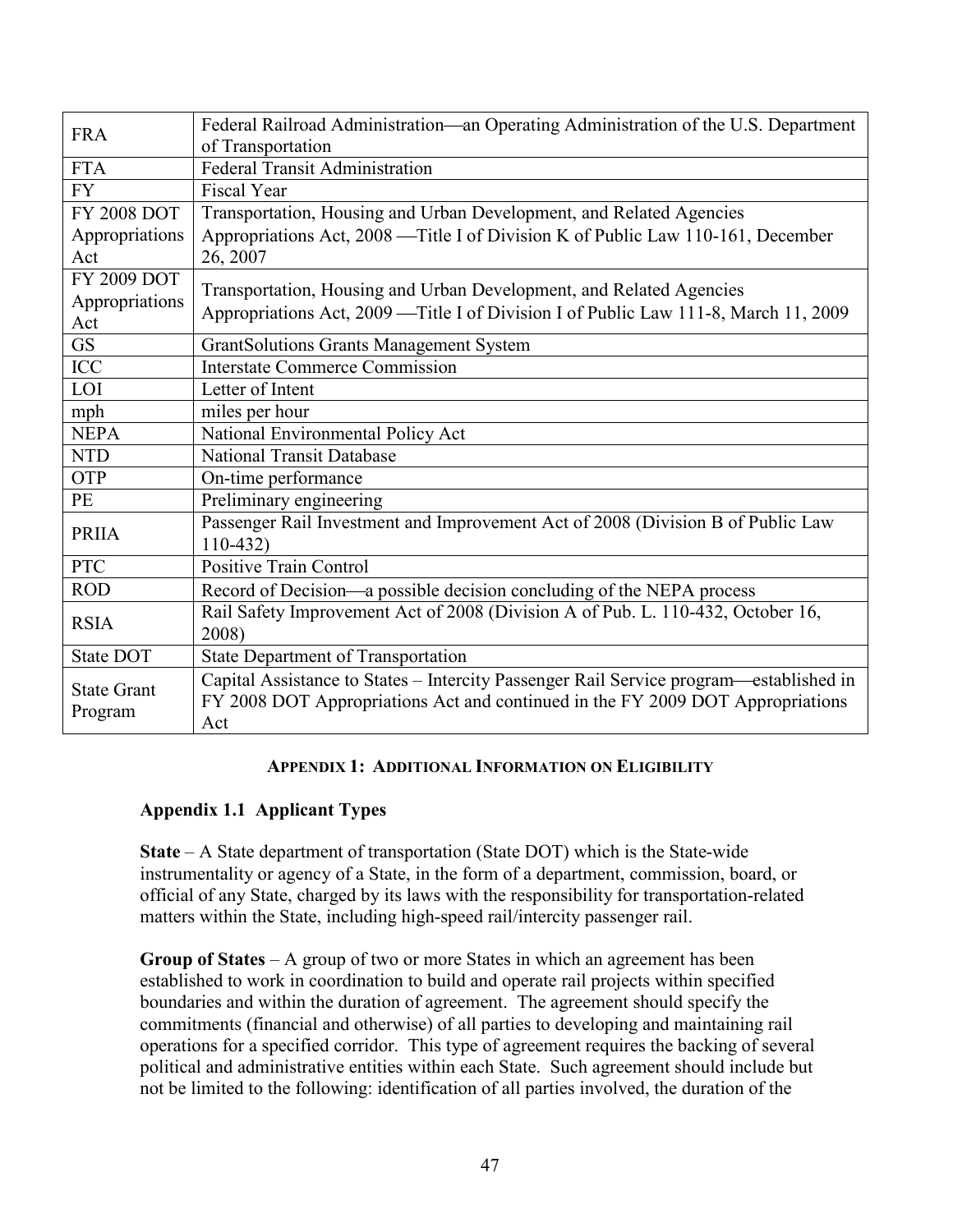agreement, governance arrangements, commitment of partners, risk and benefits sharing arrangements, liabilities, level of service per partner or client, services to be provided, dispute resolution, substandard performance, termination, signatories). A group of States wishing to submit an application must designate one State within the group to serve as the lead State for the application. This lead State would be responsible for submitting the application and administrating any grant that is awarded to the group of States.

**Interstate Compact** – An entity created through an agreement between two or more States. Frequently, these compacts create a new governmental agency that is responsible for administering or improving some shared resource, such as public transportation infrastructure. In some cases, a compact serves simply as a coordination mechanism between independent authorities in the member States. Article I, Section 10 of the United States Constitution provides that no State shall enter into an agreement or compact with another State without the consent of Congress. Interstate compacts for the purpose of Intercity Passenger Rail development have been established previously, based on the implied general consent of Congress expressed through Pub. L. 98-358, in which Congress explicitly granted consent to the creation of an interstate compact between the States of Ohio, Indiana, Michigan, Pennsylvania, Illinois, West Virginia, and Kentucky for the purpose of developing Intercity Passenger Rail.

**Public Agencies, established by one or more States (Having responsibility for providing Intercity Passenger Rail service)** – A publicly created and owned, not-for-profit agency, other than direct instrumentalities of States or agencies created under an interstate compact, having responsibility for providing or developing Intercity Passenger Rail service. Such agencies would include public authorities and joint powers authorities created and authorized under State law, and may have responsibilities over a limited geographic scope (such as a region within a State), or related to a specific service, project, or development effort (such as the construction of a specific infrastructure project).

**Amtrak, in cooperation with States** – The National Railroad Passenger Corporation undertaking a project subject to an agreement with one or more States (as defined above).

## **Appendix 1.2 Minimum Qualifications for Applicant Eligibility**

An applicant must, in addition to demonstrating that it is of an eligible type for the track and funding source under which it is applying, affirmatively demonstrate that it has or will have the legal, financial, and technical capacity to carry out the proposal. In addition, for non-planning applications under Track 1, Track 2, and Track 4, the applicant must demonstrate that it has or will have satisfactory continuing control over the use of equipment or facilities acquired, constructed, or improved by the project, and the capability and willingness to maintain such equipment or facilities.

In the following discussion of the means by which applicants can satisfy these minimum requirements, the term "project" refers generally to the substance of the applicant's proposal, regardless of the Track under which it is being advanced.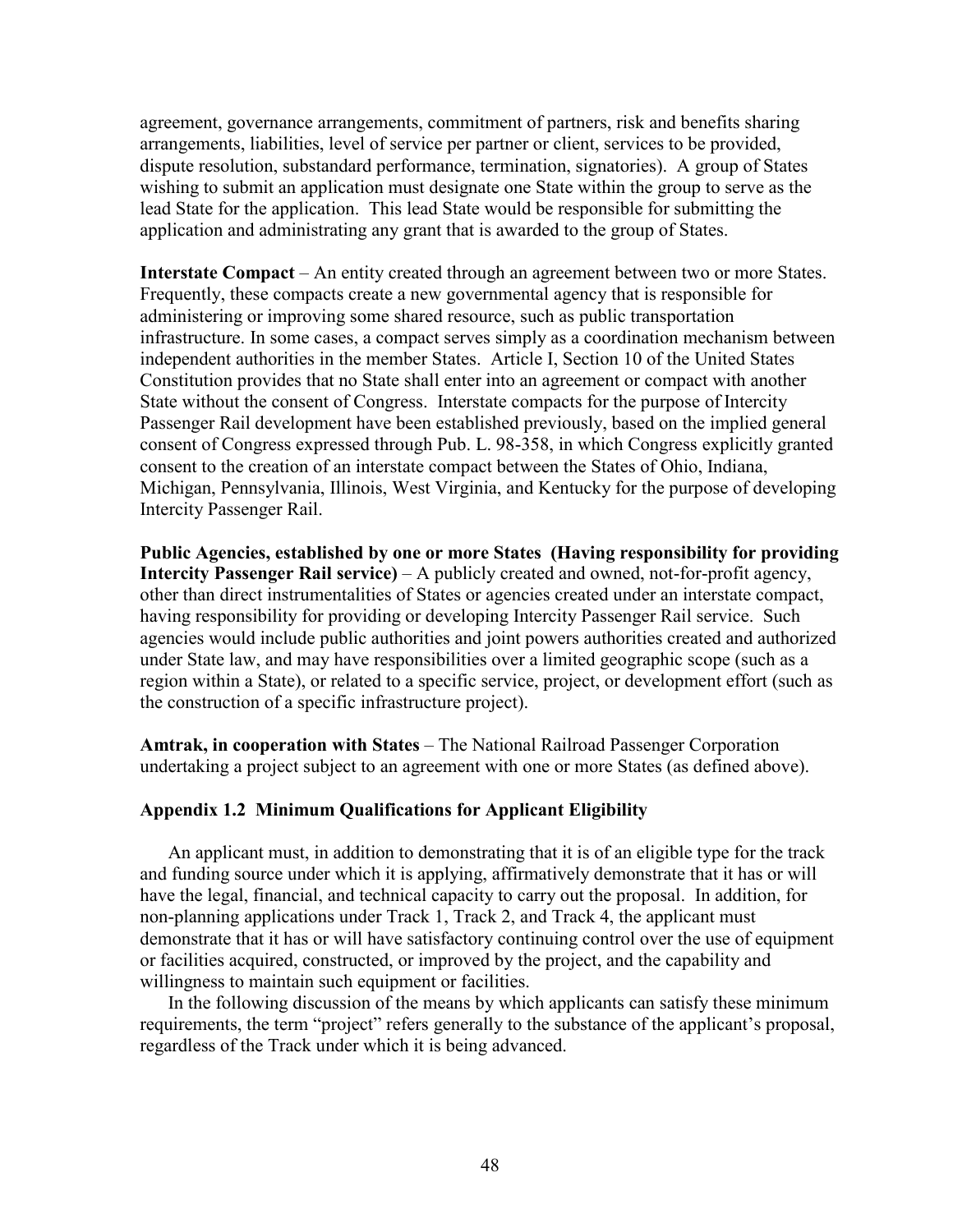For an applicant to demonstrate the legal, financial, and technical capacity to carry out its proposed project, it will be required to address the following qualifications:

- For an entity other than a State, its legal authority to undertake the proposed project and apply for Federal financial assistance;
- The applicant's ability to absorb potential cost overruns or financial shortfalls. For entities other than States, the demonstration of such ability should include a description of the entity's own financial resources, its ability to raise revenue through taxation, dedicated funding sources, or other means, and/or explicit financial backing by one or more State governments;
- The applicant's experience in effectively administering grants of similar scope and value (including timely completion of grant deliverables, compliance with grant conditions, and quality and cost controls); and
- The applicant's experience in managing railroad investment projects of a nature similar to that for which funding is being requested.

For an applicant to demonstrate that it has or will have satisfactory continuing control over the use of equipment or facilities acquired, constructed, or improved by the project, it will be required to show either:

- That the applicant has or will have direct ownership of the equipment or facilities acquired, constructed, or improved by the project; or
- That the applicant has secured or has made progress towards securing and will have contractual agreements in place with the entity or entities (e.g., a local government, or one or more private railroads) that have or will have direct ownership of such assets.

For an applicant to demonstrate that it has or will have the capability and willingness to maintain the equipment or facilities acquired, constructed, or improved by the project, it will be required to show:

- That it has made progress towards, and will have contractual agreements in place with, any entity or entities (e.g., a local government, or one or more private railroads) that have or will have direct ownership of the equipment or facilities acquired, constructed, or improved by the project, which address financial and operational responsibility for asset maintenance;
- That to the extent financial responsibility will fall to the applicant, the applicant has the ability to cover maintenance costs. For entities other than States, the demonstration of such ability should include a description of the entity's own financial resources, ability to raise revenue through taxation, and/or explicit financial backing by one or more State governments; and
- The applicant's experience in maintaining assets with similar financial and operational maintenance requirements as those for the assets for which funding is being requested.

Information and documentation demonstrating the fulfillment of the minimum qualifications described above will be required to be submitted as part of full application (see Section 4.3.3.2).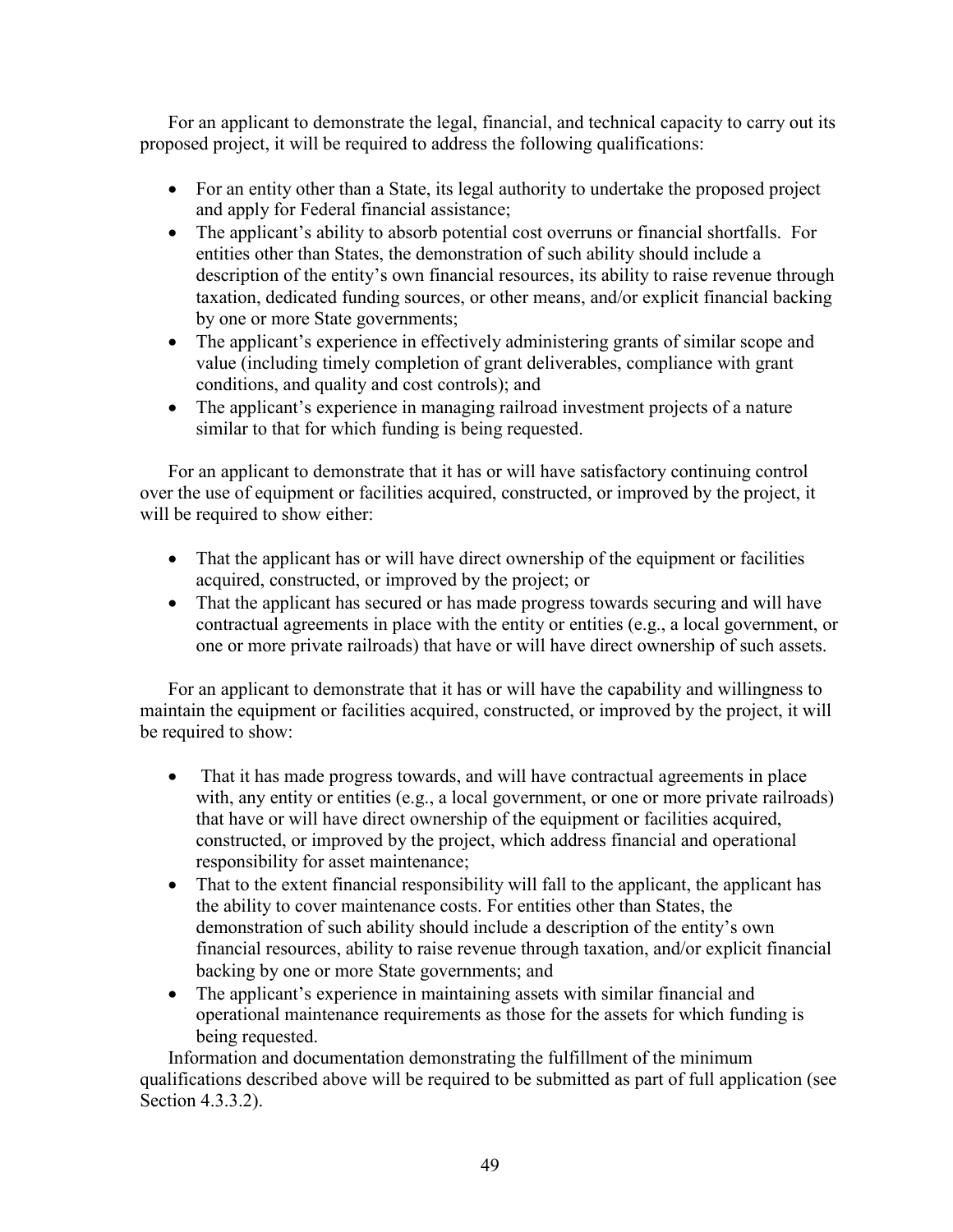#### **Appendix 1.3 Definition of Intercity Passenger Rail**

"Intercity rail passenger transportation" is defined at 49 U.S.C. 24102(4) as "rail passenger transportation except commuter rail passenger transportation." Likewise, "commuter rail passenger transportation" is defined at 49 U.S.C. 24102(3) as "short-haul rail passenger transportation in metropolitan and suburban areas usually having reduced fare, multiple ride, and commuter tickets and morning and evening peak period operations." In common use, the general definition of "rail passenger transportation" excludes types of local or regional rail transit such as light rail, streetcars, and heavy rail. Similarly, both Intercity Passenger Rail transportation and commuter rail passenger transportation exclude singlepurpose scenic or tourist railroad operations.

The since-terminated Interstate Commerce Commission (ICC) established six features to aid in classifying a service as "commuter" rather than "intercity" rail passenger transportation $13$ :

- The passenger service is primarily being used by patrons traveling on a regular basis either within a metropolitan area or between a metropolitan area and its suburbs;
- The service is usually characterized by operation performed at morning and peak periods of travel;
- The service usually honors commutation or multiple-ride tickets at a fare reduced below the ordinary coach fare and carries the majority of its patrons on such a reduced fare basis;
- The service makes several stops at short intervals either within a zone or along the entire route;
- The equipment used may consist of little more than ordinary coaches; and
- The service should not extend more than 100 miles at the most, except in rare instances; although service over shorter distances may not be commuter or short haul within the meaning of this exclusion.

FTA further refined the definition of commuter rail in the glossary for its National Transit Database  $(NTD)^{14}$  Reporting Manual. In particular, FTA refined the ICC's third "feature" by specifying that "predominantly commuter [rail passenger] service means that for any given trip segment (i.e., distance between any two stations), more than 50 percent of the average daily ridership travels on the train at least three times a week."

In judging the eligibility of an application under this solicitation, FRA will determine whether the rail passenger service that is primarily intended to benefit from the proposal constitutes "intercity passenger rail transportation" under the statutory definition and ICC and FTA interpretations. FRA may also take into account whether the primary intended benefiting service has been or is currently the direct and intended beneficiary of funding provided by another Federal agency (e.g., FTA) for the purpose of improving commuter rail passenger transportation and whether the service in question is or will be operated by or on

 $\overline{a}$ 

<sup>&</sup>lt;sup>13</sup> Penn Central Transportation Company Discontinuance or Change in Service of 22 Trains between Boston, Mass, and Providence R.I., February 10, 1971, I.C.C. 338, 318-333.

 $<sup>14</sup>$  In additional to serving as a reference database, the NTD captures data that serve as the basis for apportioning</sup> and allocating funding to eligible grantees under FTA's formula grant programs.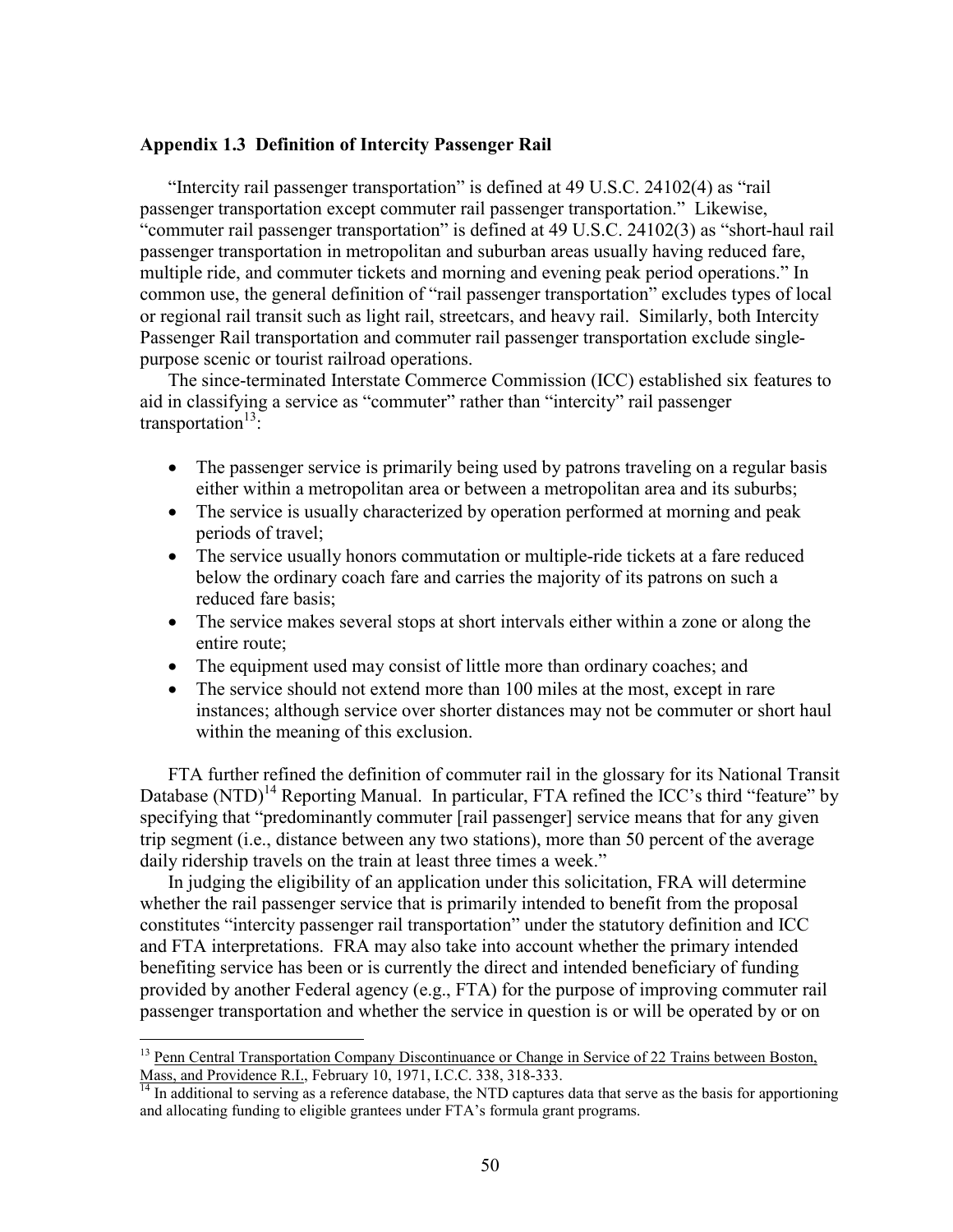behalf of a local, regional, or State entity whose primary rail transportation mission is the provision of commuter or transit service.

## **APPENDIX 2: ADDITIONAL INFORMATION ON PLANNING AND ENGINEERING**

### **Appendix 2.1 Service Development Plan (or equivalent)**

A Service Development Plan (SDP) is a plan for developing High-Speed Rail/ Intercity Passenger Rail service, either initiating new service or improving existing service (e.g., adding train frequencies and/or reducing trip times) – typically focused on distinct phases and/or geographic sections of service improvement. A SDP or equivalent covers three general topics: (i) rationale (including purpose and need), (ii) service/operating plan and prioritized capital plan, and (iii) implementation plan (including project management approach, stakeholder agreements and financial plan).

The completion of a SDP is a pre-requisite for eligibility for applications for Track 2- Programs. FRA acknowledges the inherent complexity of the planning efforts required to develop a SDP. The precise structure of a SDP can vary at the discretion of the applicant; FRA does not pre-determine SDP form and structure. Only certain illustrative topics need to be included in a SDP – thus the applicant has the flexibility to tailor the SDP to the needs of their program.

After receiving the preapplications for Track 2, subject to available resources, FRA will be available for a kick-off discussion with the prospective applicant that will include a review of the contents of the SDP. FRA will provide assistance to Track 2 applicants in clarifying whether the information necessary for the SDP is complete. FRA will also discuss submission requirements with prospective applicants.

A complete SDP is a planning approach that would need to address such topics as the following:

- **Illustrative topics dealing with program rationale** The SDP includes a description of the corridor's transportation challenges and opportunities based on current and forecasted travel demand and capacity conditions. Through the SDP, the applicant has the opportunity to show FRA and its constituents how the proposed HSIPR Service Development Program can cost-effectively address transportation and other needs considering system alternatives (highway, air, other, as applicable). Qualitative and quantitative assessments of the costs, benefits and impacts and risks of the alternatives will provide decision makers with sufficient information. The SDP might also explore synergies between the High-Speed Rail/Intercity Passenger Rail proposal and large-scale goals and development plans within its service region and communities.
- **Illustrative topics dealing with operations The SDP describes the train service to** be provided for each phase of new or improved Intercity Passenger Rail service including: the service frequency, timetable (including time-distance "stringline" diagrams), general station locations, intermodal connections, and train consists. The SDP would describe the underlying operational analyses, including railroad operation simulations and equipment and crew scheduling analyses, which in turn reflect such variables as travel demand and rolling stock configuration. The planning horizon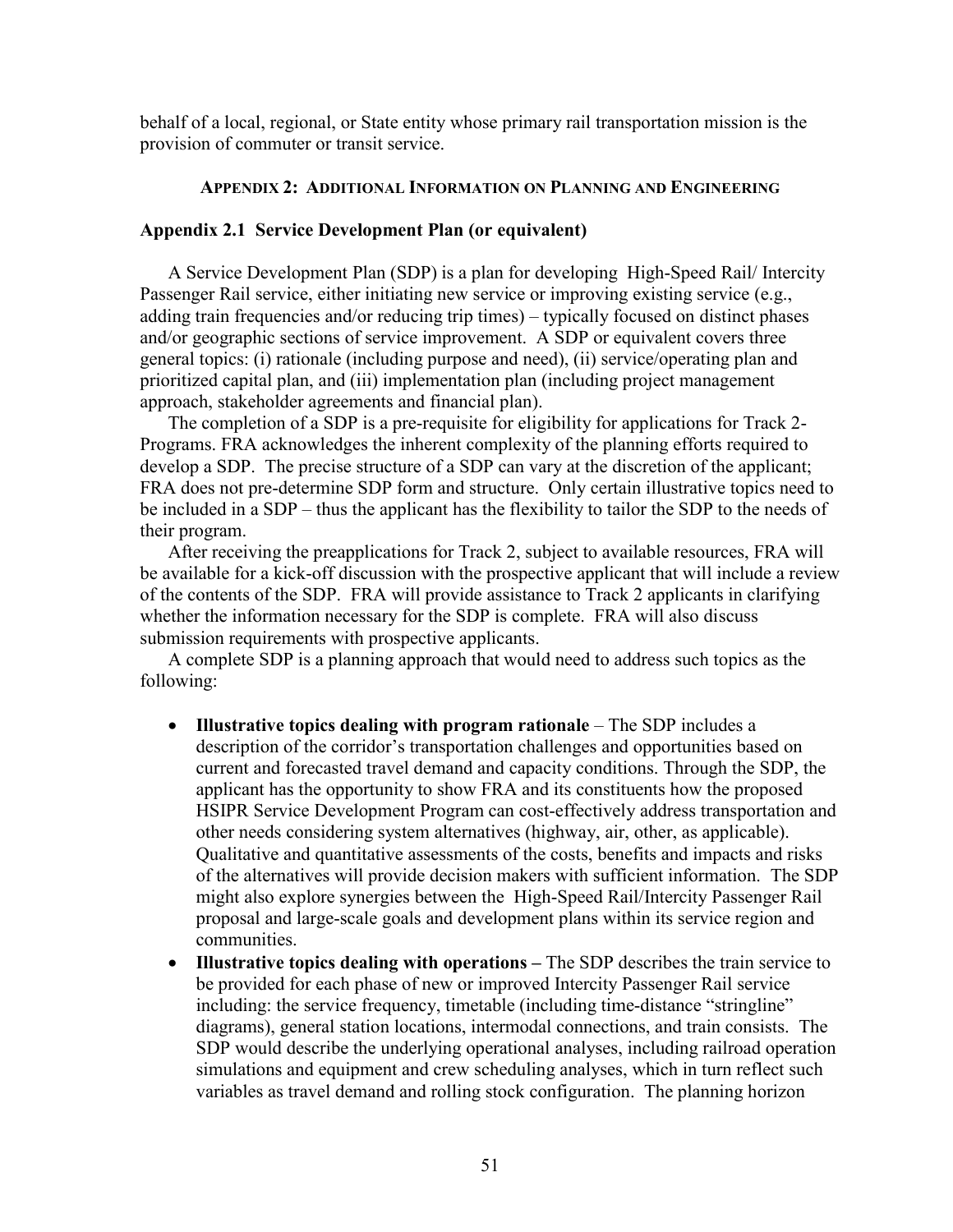should be consistent with the anticipated useful lives of the improvements to be **introduced** 

- **Illustrative topics dealing with capital needs** The SDP describes the rail equipment and infrastructure improvements for each discrete phase of service implementation. If applicable, the SDP would prioritize improvements for each phase. The SDP presents estimated capital costs for projects and project groups, with documentation of assumptions and methods. Initial capital expenditures estimates to bring the service to its full operating capability, accommodation of future traffic growth and ongoing expenditures for replacement of system components should be included.
- **Illustrative topics dealing with operating and financial results –** The SDP includes operating and financial projections for each phase of the planned intercity passenger rail service. The SDP will address the methods, assumptions and outputs for travel demand forecasts, the expected revenue from the service, and all operating expenses for the train service including maintenance of way, maintenance of equipment, transportation (train movement), passenger traffic and services (marketing, reservations/information, station, and on-board services), and general/administrative expenses. Cost-sharing arrangements with infrastructure owners and rail operators should also be included.
- **Illustrative topics dealing with public benefits –** The SDP includes a description of user and non-user benefits and, to the extent readily quantifiable, the estimated economic value of those benefits, with particular attention to topics prominent in ARRA, i.e., job creation and retention and potential energy savings.
- **Illustrative topics dealing with program implementation –** The SDP presents a Service Development Program schedule for carrying out each phase; a preliminary description of the intended techniques of project management that will assure quality, cost, and budget control; and the financing and organizational plans for carrying out the proposed strategy.

If the High-Speed Rail/Intercity Passenger Rail service contemplated under the SDP makes use of facilities that would be shared with freight, commuter rail, or other Intercity Passenger Rail services, the existing and future characteristics of those services—as developed cooperatively with freight, commuter, and Intercity Passenger Rail partners—would need to be integral to the High-Speed Rail/Intercity Passenger Rail SDP. In particular, the SDP needs to show how the proposed Service Development Program will protect the quality of those other services through a planning horizon year and under assumptions mutually agreed to with the other partners.

## **Appendix 2.2 Preliminary Engineering (PE)**

PE completion is a prerequisite for projects submitted under Track 1 – FD/Construction projects, Track 2 –Programs, and Track 4. PE entails sufficient engineering design to define a project, including identification of all environmental impacts, design of all critical project elements at a level sufficient to assure reliable cost estimates and schedules (in turn sufficient to complete project management and financial plans), and definition of procurement requirements and strategies.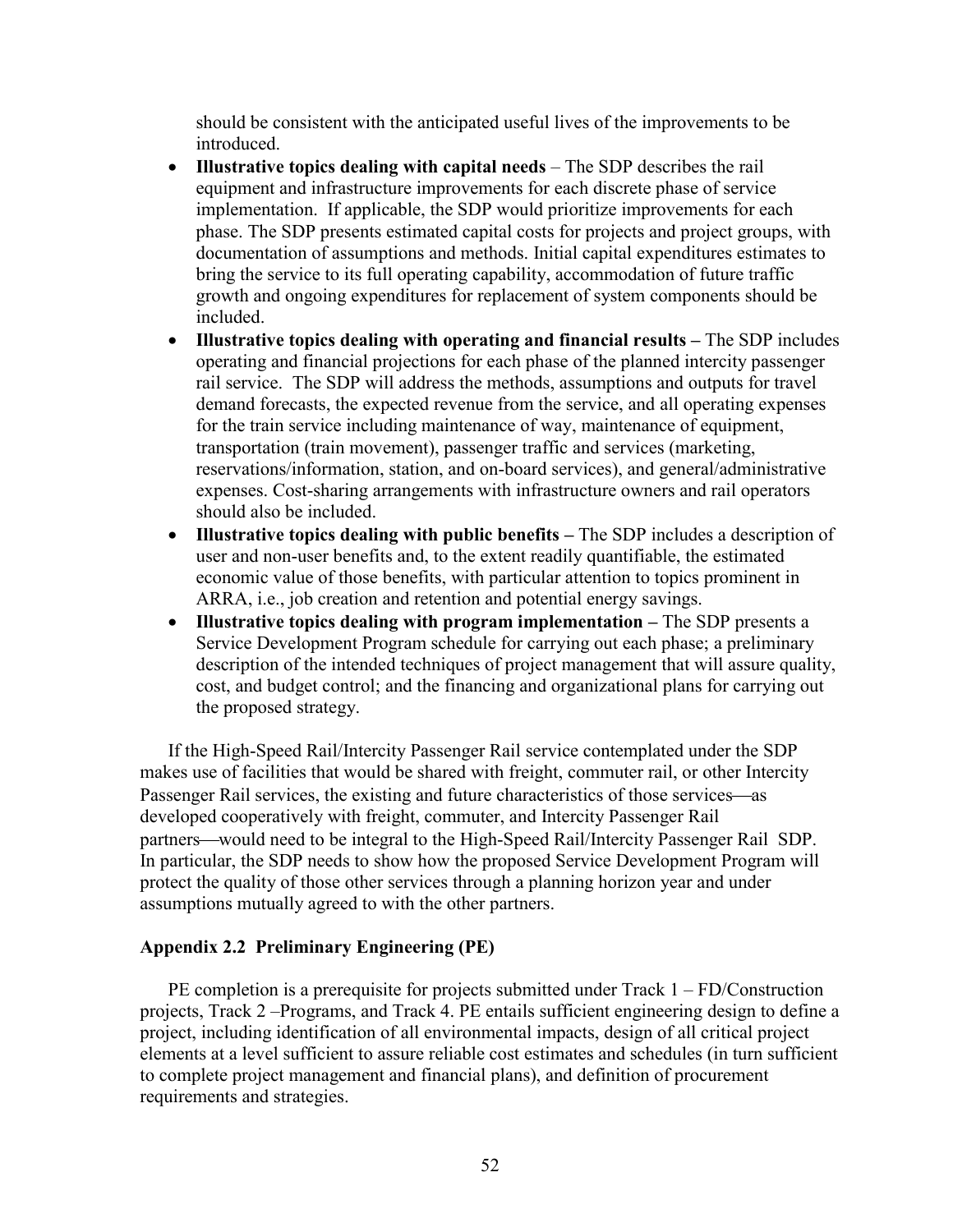The PE development process starts with the evaluation of project design alternatives (a range of rail improvements, specific alignments, and project designs) sufficient to support subsequent NEPA analysis. The NEPA environmental determination is a prerequisite for FRA to obligate construction funds. As with the SDP, FRA acknowledges the complexity of the work required for PE, and that it will vary depending on the project scope. Thus, FRA does not pre-determine the form and structure of the PE work. FRA has opted to specify the illustrative contents of PE – thus allowing the applicant discretion to pursue the most workable approach tailored to its needs and suitable for the proposed project.

PE results in detailed estimates of project costs, benefits, and impacts of the preferred alternative that merit a higher degree of confidence than those prepared in earlier stages of planning. FRA considers that PE for a major capital investment project is complete when:

- The signed environmental Record of Decision (ROD) or Finding of No Significant Impact (FONSI) signals that the NEPA process has been completed;
- The project scope, capital cost estimates, and financial plan are finalized;
- The project sponsor has adequately demonstrated its technical capability to advance the project into FD and construction;
- The project sponsor has adequately demonstrated its process and schedule for filing any safety regulatory waivers necessary to implement the project; and
- The project sponsor has provided an adequate system safety program plan and any necessary collision/derailment hazard analysis.

The products of PE will include: engineering designs; a detailed project description, including provisions for compliance with the ADA; a highly accurate project cost estimate (including a description of methodologies and assumptions employed in developing the estimate) that identifies major components and that includes contingencies that are reduced from previous estimates and are broken down by phase and functional area, a thorough project management plan suitable for this phase of project development; and a solid project financial plan that includes Federal and non-Federal funding committed to the project.

PE documentation will typically include: (1) scale maps or scale aerial photography of existing conditions at a scale of one inch = 100 to 500 feet depending on location (built-up vs. undeveloped areas); and (2) design plan drawings overlaid on the maps/photography. These design drawings will typically show: (i) Existing railroad right-of-way limits along with the railroad ownership; (ii) Proposed track changes including track removals and track installations showing track centers, turnout sizes, curve and spiral data, etc.; (iii) Vertical profiles and grades of existing and proposed construction; (iv) Public and private at-grade highway crossings; and (v) Passenger stations, building(s), platforms, parking, access to the primary highway system in the area, and public transit services and facilities.

The detailed project description developed in the PE typically includes an assessment of the physical condition and location of the existing project area (generally two to three miles beyond the project construction limits) and elements associated with the design(s). These elements may include: bridges (rail and highway); track including the number and location of previously existing railroad tracks on a roadbed; buildings (stations and maintenance facilities, etc.); signal systems and interlocked detectors, switches, derails, and snow melters; utility systems on, over, adjacent to or under the rail line and agreements concerning them; electrification systems, if any; description of highway crossing warning systems (if any) and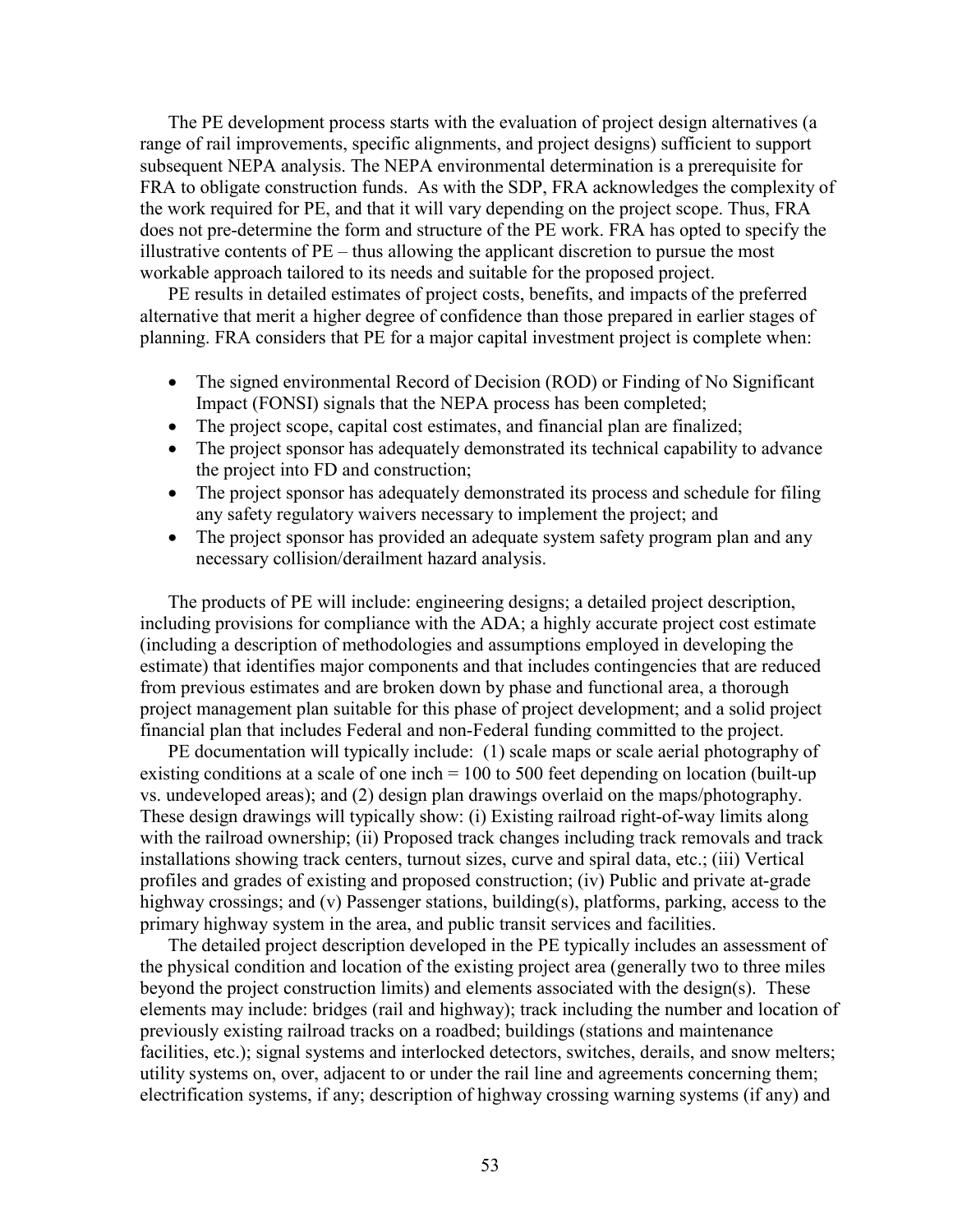daily traffic counts at public and private at-grade highway crossings; existing and proposed railroad operations and routes of freight, commuter and intercity trains with train daily numbers of trains by type; a safety and security management plan; and STRACNET routes and/or moves for commercial high and wide loads. For maintenance facilities, the PE outputs will describe and provide drawings that show the location, track and facility layout, specialized equipment (if any), office and employee welfare facilities, etc.

FRA will be available, subject to available resources, to assist applicants in clarifying whether the PE is complete and encourages applicants to contact FRA to discuss PE.

## **APPENDIX 3: ADDITIONAL INFORMATION ON AWARD ADMINISTRATION AND GRANT CONDITIONS**

### **Appendix 3.1 Award Notices**

Upon approval of an application, notification will be sent to the grant recipient through GrantSolutions that the award is waiting acceptance.

FRA will publicly announce selected projects and funding levels. For projects that were not selected, FRA will notify the applicant of its decision and provide the following:

- Suggestions on application revisions for any subsequent resubmission rounds (if desired by applicant); and
- Guidance regarding subsequent rounds (i.e., new / revised guidance, application due dates)

## **Appendix 3.2 Administrative and National Policy Requirements**

FRA will make funds available to the grant recipient through a grant or cooperative agreement. FRA will decide which vehicle to use based upon the level of anticipated FRA involvement in the project. FRA will use a grant agreement where limited Federal involvement is anticipated and a cooperative agreement in those situations involving greater Federal participation.

Below is a discussion of some of the more important specific requirements that are a feature of FRA's typical grant agreement and will likely be included in every grant agreement under this program (FRA's use of the term grant herein is intended to encompass both grant and cooperative agreements):

#### Appendix 3.2.1 Contracting Information

A grant recipient's procurement of goods and services must comply with the Procurement Standards requirements set forth at 49 CFR 18.36 or 49 CFR 19.40 through 19.48, whichever is applicable depending on the type of grantee (part 18 covers State and local governments and part 19 covers non-profit and for-profit entities), and with applicable supplementary U.S. DOT or FRA directives or regulations.

## Appendix 3.2.2 Compliance with Federal Civil Rights Laws and Regulations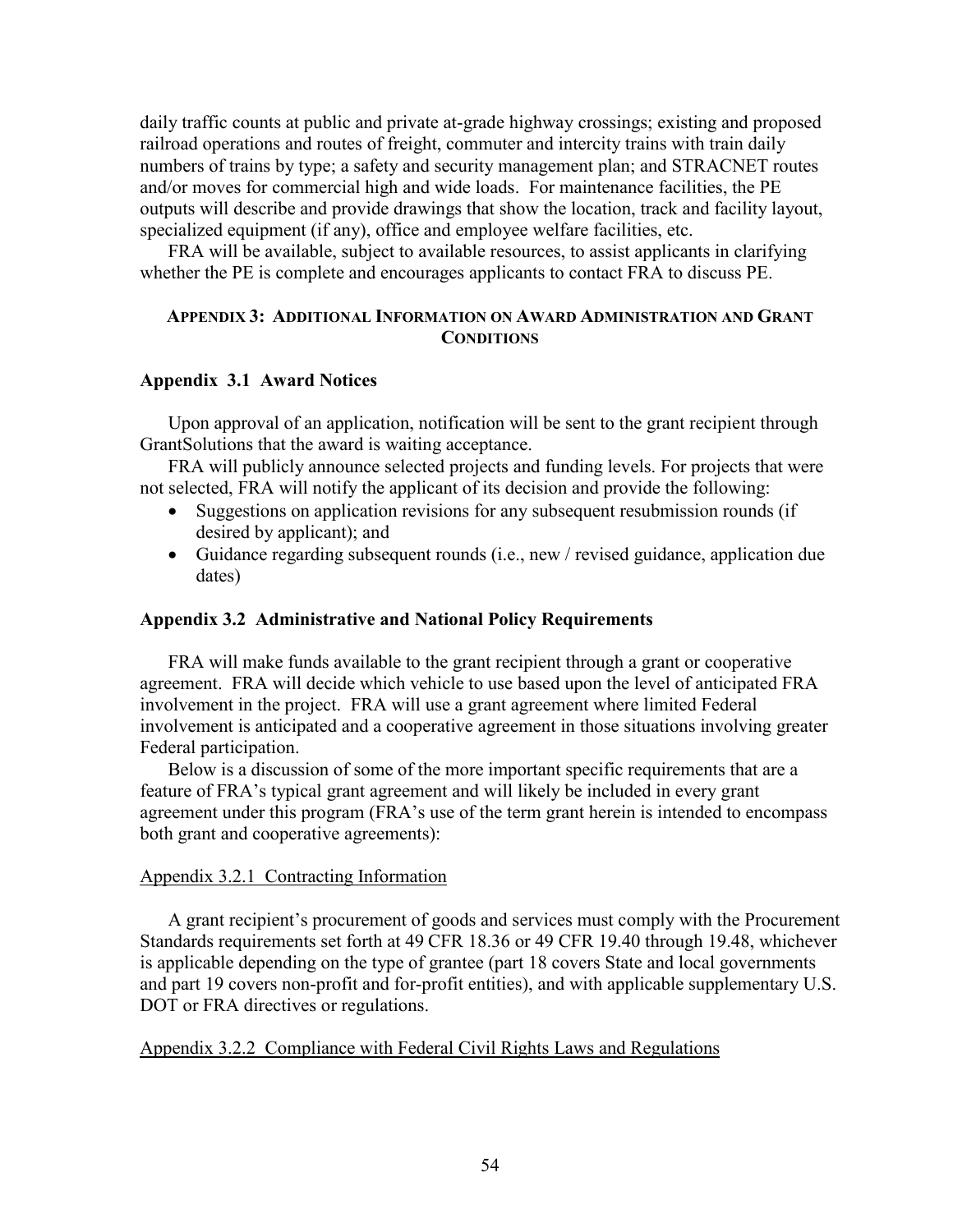The grant recipient must comply with all civil rights laws and regulations, in accordance with applicable Federal directives, except to the extent that the FRA determines otherwise in writing. These include, but are not limited to, the following: (a) Title VI of the Civil Rights Act of 1964 (P.L. 88-352) (as implemented by 49 CFR part 21), which prohibits discrimination on the basis of race, color or national origin; (b) Title IX of the Education Amendments of 1972, as amended (20 U.S.C. 1681-1683, and 1685-1686), which prohibits discrimination on the basis of sex, (c) Section 504 of the Rehabilitation Act of 1973, as amended (29 U.S.C. 794), which prohibits discrimination on the basis of handicaps; (d) the Age Discrimination Act of 1975, as amended (42 U.S.C. 1601-1607), which prohibits discrimination on the basis of age; (e) the Drug Abuse Office and Treatment Act of 1972 (P.L. 92-255), as amended, relating to nondiscrimination on the basis of drug abuse; (f) the Comprehensive Alcohol Abuse and Alcoholism Prevention, Treatment and Rehabilitation Act of 1970 (P.L. 91-616), as amended, relating to nondiscrimination on the basis of alcohol abuse or alcoholism; (g) §§ 523 and 527 of the Public Health Service Act of 1912 (42 U.S.C. 290 dd-3 and 290 ee-3), as amended, relating to confidentiality of alcohol and drug abuse patient records; (h) Title VIII of the Civil Rights Act of 1968 (42 U.S.C. 3601 et seq.), as amended, relating to nondiscrimination in the sale, rental, or financing of housing, (i) 49 U.S.C. 306, which prohibits discrimination on the basis of race, color, national origin, or sex in railroad financial assistance programs; (j) any other nondiscrimination provisions in the specific statute(s) under which application for Federal assistance was made; and (k) the requirements of any other nondiscrimination statute(s) which may apply to the grant recipient. Grant recipients must comply with all regulations, guidelines, and standards adopted under the above statutes. The grant recipient is also required to submit information, as required, to the FRA Office of Civil Rights concerning its compliance with these laws and implementing regulations, and its activities implementing a grant award.

#### Appendix 3.2.3 Disadvantaged Business Enterprises (DBE)

The FRA encourages its grant recipients to utilize small business concerns owned and controlled by socially and economically disadvantaged individuals (as that term is defined for other DOT operating administrations at 49 CFR part 26) in carrying out projects funded under ARRA, although FRA grant recipients are not required to do so. The DOT DBE regulation (49 CFR part 26) only applies to certain categories of Federal highway, Federal transit, and airport funds. The FRA is not covered under the DOT DBE regulations. The procurement standards applicable to grant recipients require grant recipients and subgrantees to take all necessary affirmative steps to assure that minority firms, women's business enterprises and labor surplus area firms are used when possible (see 49 CFR 18.36(e) and 19.44(b)). The grant recipient is also required to submit information as required to the FRA Office of Civil Rights concerning its activities with respect to DBEs in implementing a grant award.

### Appendix 3.2.4 Assurances and Certifications

Upon acceptance of the grant by the FRA all certifications and assurances provided by the grant recipient through the application process are incorporated in and become part of the grant agreement. Applicable Assurance and Certification forms include SF 424(A)/(B),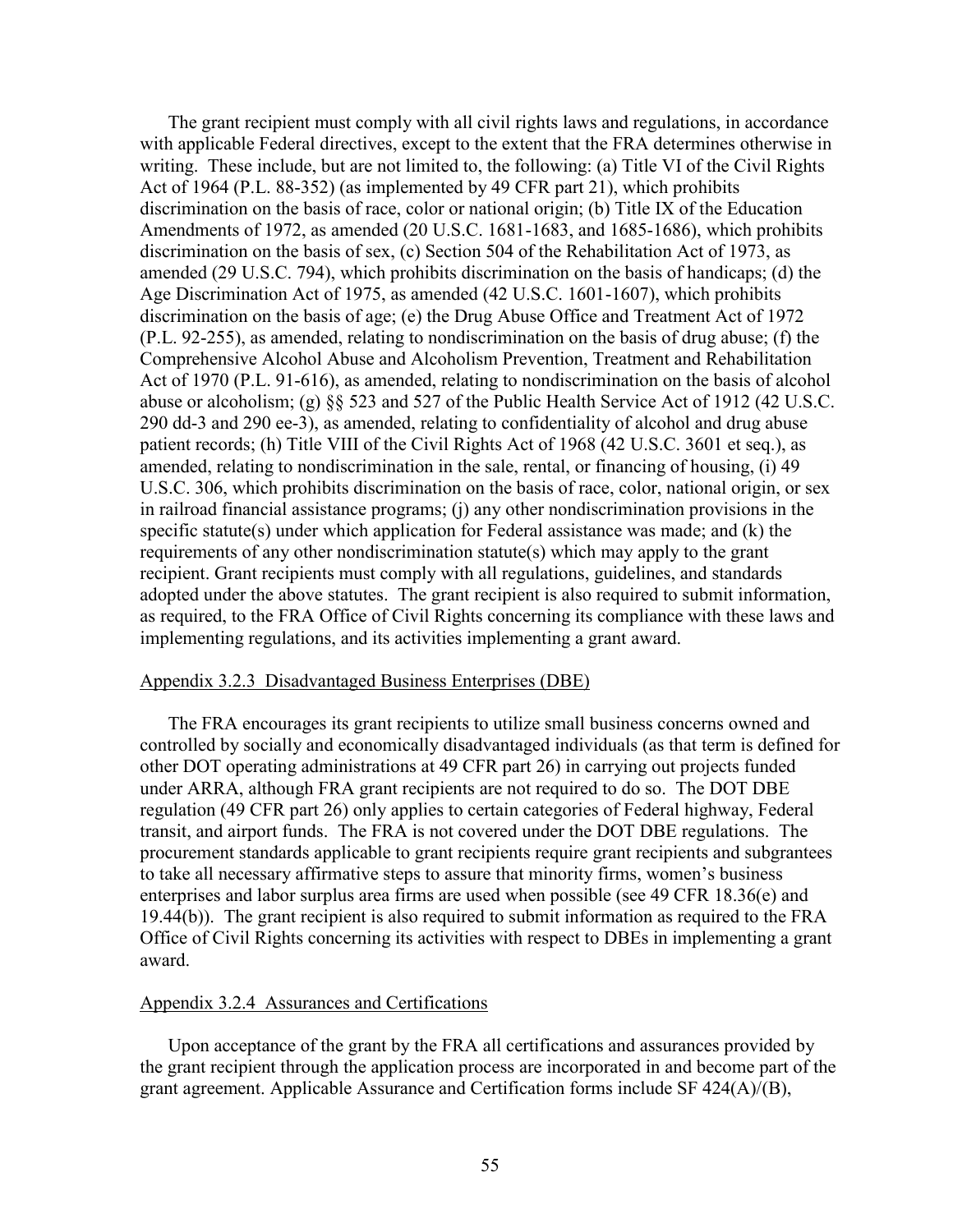SF424(C)/(D) and FRA's Assurances and Certification form. The OMB Standard Forms can be accessed at [www.forms.gov.](www.forms.gov) The FRA Assurances and Certifications Document is available at [http://www.fra.dot.gov/downloads/admin/assurancesandcertifications.pdf.](http://www.fra.dot.gov/downloads/admin/assurancesandcertifications.pdf)

#### Appendix 3.2.5 Debarment and Suspension; and Drug-Free Workplace

Grant recipients must obtain certifications on debarment and suspension for all third party contractors and subgrantees and comply with all DOT regulations, "Nonprocurement Suspension and Debarment" (2 CFR part 1200) and "Governmentwide Requirements for Drug-Free Workplace (Grants)," (49 CFR part 32).

## Appendix 3.2.6 Safety Oversight

Grant recipients must comply with any Federal regulations, laws, policy and other guidance that FRA or DOT may issue pertaining to safety oversight in general, and in the performance of any grant award, in particular. FRA has in place a comprehensive system of railroad safety oversight (see 49 CFR part 209 et seq.) that is applicable to railroad operations generally.

## Appendix 3.2.7 Americans with Disabilities Act (ADA)

Grant recipients must agree to use funds provided under the grant agreement in a manner consistent with the requirements of Title II of the Americans with Disabilities Act (ADA) of 1990, as amended; Section 504 of the Rehabilitation Act of 1973, as amended (29 U.S.C. 794); and both statutes' implementing regulations at 49 CFR parts 27, 37, and 38. DOT (through its delegate FRA) has responsibility to offer technical assistance for the provisions of the ADA about which it issues regulations. 42 U.S.C. 12206(c)(1) reads: "Each Federal agency that has responsibility under paragraph (2) for implementing this chapter may render technical assistance to individuals and institutions that have rights or duties under the respective subchapters of this chapter for which such agency has responsibility." Grant recipients are strongly encouraged to seek FRA's technical assistance with regard to the accessible features of passenger rail systems, to include accessibility at stations and on railcars. FRA believes such technical assistance is essential where interpretation of DOT's regulatory requirements is necessary and/or before the creation of any new rail system.

## Appendix 3.2.8 Environmental Protection

All facilities that will be used to perform work under an award shall not be so used unless the facilities are designed and equipped to limit water and air pollution in accordance with all applicable local, State and Federal standards.

Grant recipients will conduct work under an award, and will require that work that is conducted as a result of an award be in compliance with the following provisions, as modified from time to time: Section 114 of the Clean Air Act, 42 U.S.C. 7414, and Section 308 of the Federal Water Pollution Control Act, 33 U.S.C. 1318, and all regulations issued there under. Through the grant agreement, grant recipients will certify that no facilities that will be used to perform work under an award are listed on the List of Violating Facilities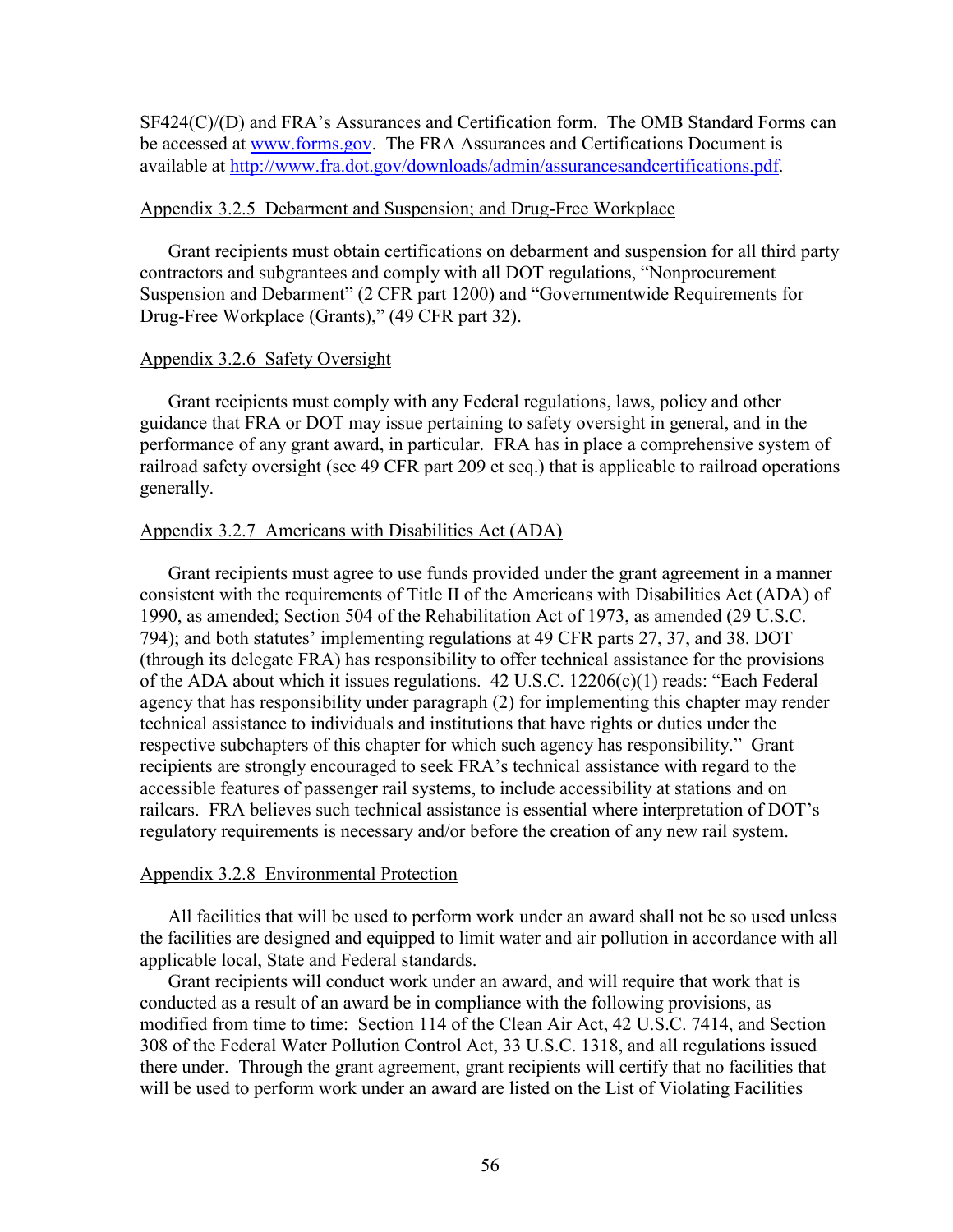maintained by the Environmental Protection Agency (EPA). Grant recipients will be required to notify the Administrator as soon as it or any contractor or subcontractor receives any communication from the EPA indicating that any facility which will be used to perform work pursuant to an award is under consideration to be listed on the EPA's List of Violating Facilities; provided, however, that the grant recipient's duty of notification shall extend only to those communications of which it is aware, or should reasonably have been aware. Grant recipients will need to include or cause to be included in each contract or subcontract entered into, which contract or subcontract exceeds Fifty Thousand Dollars (\$50,000.00) in connection with work performed pursuant to an award, the criteria and requirements of this section and an affirmative covenant requiring such contractor or subcontractor to immediately inform the grant recipient upon the receipt of a communication from the EPA concerning the matters set forth herein.

### Appendix 3.2.9 National Environmental Policy Act (NEPA)

Specific NEPA-related guidance is included in Section 1.6 of this guidance. The following is a description of FRA's general or standard grant provision on NEPA compliance.

Generally, grant recipients may not expend any of the funds provided in an award on construction or other activities that represent an irretrievable commitment of resources to a particular course of action affecting the environment until after all environmental and historic preservation analyses required by the National Environmental Policy Act (42 U.S.C. 4332)(NEPA), the National Historic Preservation Act (16 U.S.C. 470(f))(NHPA), and related laws and regulations have been completed and the FRA has provided the grant recipient with a written notice authorizing them to proceed.

In instances where NEPA approval has not been secured at the time of grant award, grant recipients are required to assist the FRA in its compliance with the provisions of NEPA, the Council on Environmental Quality's regulations implementing NEPA (40 CFR part 1500 et seq.), FRA's "Procedures for Considering Environmental Impacts" (45 Fed. Reg. 40854, June 16, 1980), as revised May 26, 1999, 64 Fed. Reg. 28545), Section 106 of the NHPA, and related environmental and historic preservation statutes and regulations. As a condition of receiving financial assistance under an award, grant recipients may be required to conduct certain environmental analyses and to prepare and submit to the FRA draft documents required under NEPA, NHPA, and related statutes and regulations (including draft environmental assessments and proposed draft and final environmental impact Statements).

No publicly-owned land from a park, recreational area, or wildlife or waterfowl refuge of national, State, or local significance as determined by the Federal, State, or local officials having jurisdiction thereof, or any land from an historic site of national, State or local significance as so determined by such officials shall be used by grant recipients without the prior written concurrence of FRA. Grant recipients shall assist the FRA in complying with these requirements of 49 U.S.C. 303(c).

#### Appendix 3.2.10 Environmental Justice

The grant recipient will be required to agree to facilitate compliance with the policies of Executive Order No. 12898, "Federal Actions to Address Environmental Justice in Minority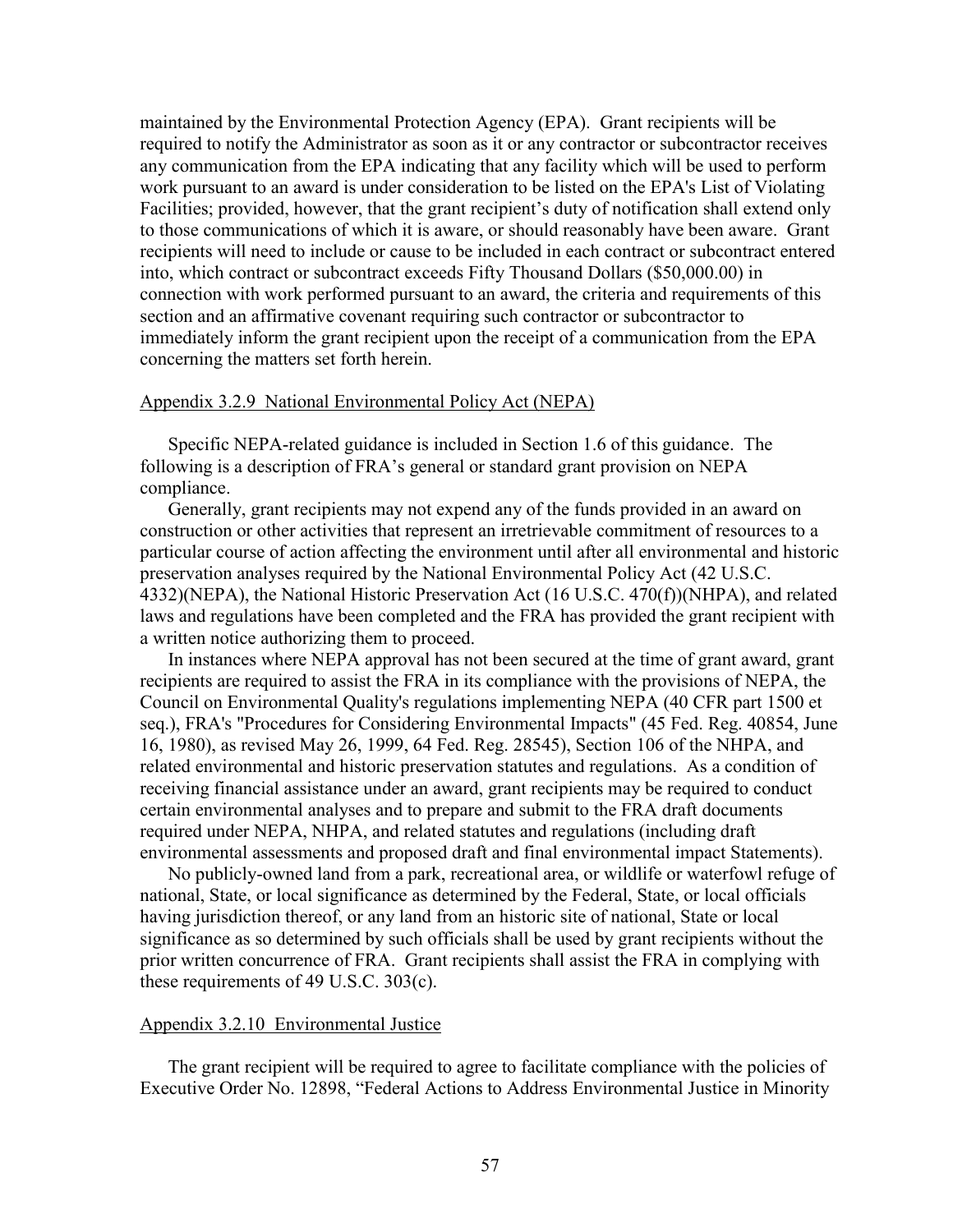Populations and Low-Income Populations," 42 U.S.C. 4321 note, except to the extent that FRA determines otherwise in writing.

## Appendix 3.2.11 Operating and Access Agreements

As discussed in the guidance, grant recipients will be required to reach a written agreement, approved by FRA, with each of the railroads or other entity on whose property the project will be located. Among other things, such railroad/owner agreements shall specify terms and conditions regarding the following issues: responsibility for project design and implementation, project property ownership, maintenance responsibilities, and disposition responsibilities, and the owning entity's commitment to helping to achieve, to the extent it is capable, the anticipated project benefits. If an agreement between the grant recipient and the owner which substantially addresses the above-referenced issues is already in place as of the date of execution of the grant agreement, the grant recipient will be required to submit it to FRA for FRA's review and determination of adequacy. However, if either no agreement is in place as of the date of execution of this Agreement, or if an existing agreement has been determined by FRA to be inadequate, the grant recipient shall, prior to the grant recipient's execution of an agreement with the owner, submit the final draft of such an agreement to FRA for FRA's review and approval. A finding by FRA that the required approved railroad/owner agreement(s) are in place is a prerequisite for reimbursement of construction-related project expenses.

## Appendix 3.2.12 Real Property and Equipment Management, Discontinuance of Service, and Disposition Requirements

The grant recipient will be required to ensure the maintenance of project property to the level of utility (including applicable FRA track safety standards) which existed when the project improvements were placed in service for a period of a minimum of 20 years from the date such project property was placed in service. In the event that all Intercity Passenger Rail service making use of the project property is discontinued during the 20-year period, the grant recipient will be required to continue to ensure the maintenance of the project property, as set forth above, for a period of one year to allow for the possible reintroduction of Intercity Passenger Rail service. In the event the grant recipient should fail to ensure the maintenance of project property, as set forth above, for a period of time in excess of six months, the grant recipient will be required to refund to FRA a pro-rata share of the Federal contribution, based upon the percentage of the 20-year period remaining at the time of such original default.

The grant recipient will also be required to acknowledge that the purpose of the project is to benefit Intercity Passenger Rail service. In the event that all Intercity Passenger Rail service making use of the project property is discontinued (for any reason) at any time during a period of 20 years from the date such project property was placed in service, as set forth above, and if such Intercity Passenger Rail service is not reintroduced during a one-year period following the date of such discontinuance, the grant recipient will be required to refund to FRA, no later than 18 months following the date of such discontinuance, a pro-rata share of the Federal contribution, based upon the percentage of the 20-year period remaining at the time of such discontinuance.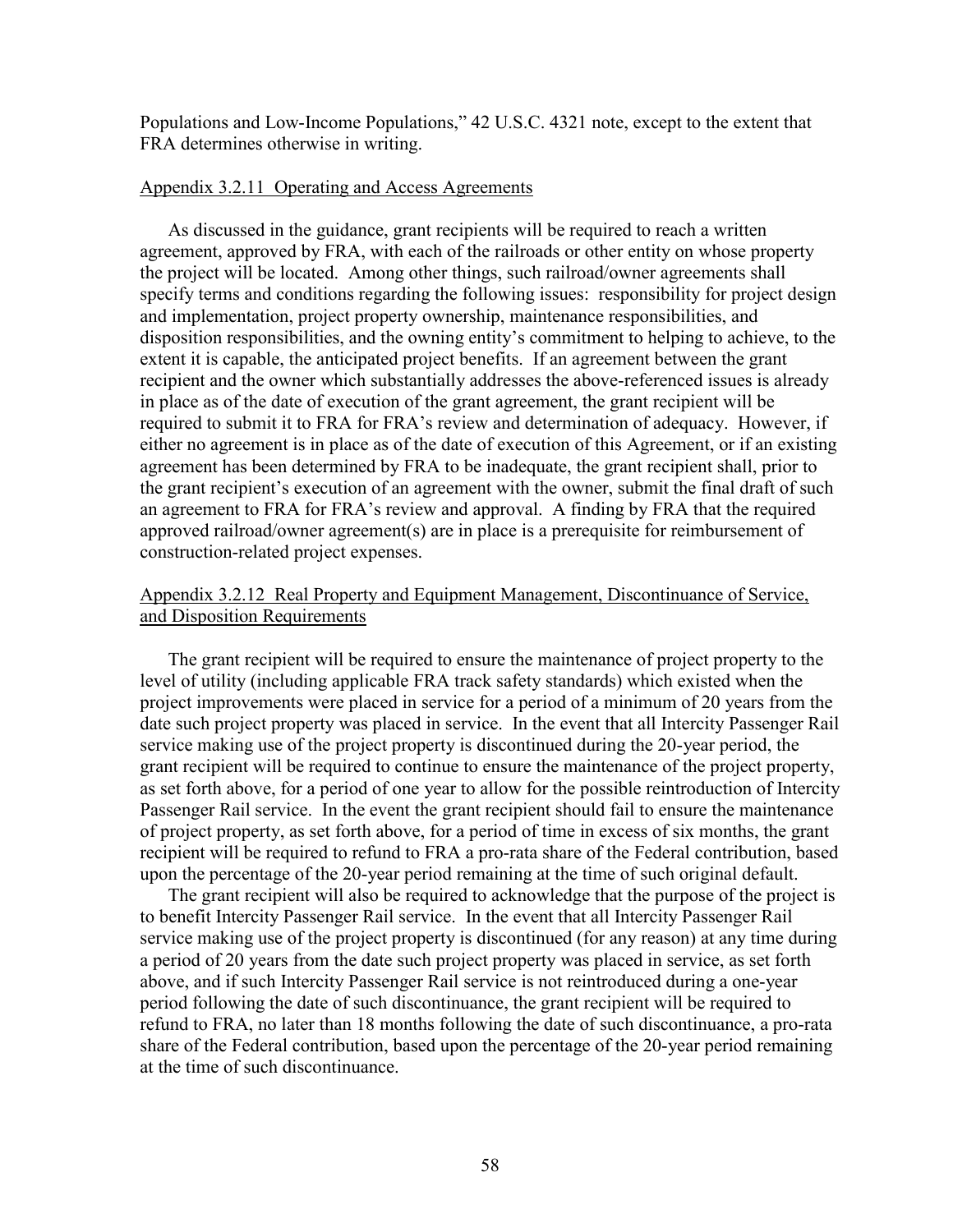## **Appendix 3.3 ARRA-Specific Grant Requirements (Apply to ARRA-funded grants only)**

ARRA contains several specific requirements associated with funding provided in that statute. These include:

### Appendix 3.3.1 Prohibited Activities

None of the funds appropriated or otherwise made available in the grant agreement may be used by any State or local government, or any private entity, for any casino or other gambling establishment, aquarium, zoo, golf course, or swimming pool.

### Appendix 3.3.2 Recovery Act Funding Announcement

The grant recipient will be required to post a sign at all fixed project locations at the most publicly accessible location and a plaque in all purchased or rehabilitated rail cars announcing that the project or equipment was funded by the U.S. Department of Transportation, Federal Railroad Administration with funds provided through the American Recovery and Reinvestment Act. The configuration of the signs or plaques will be consistent with guidance issued by the Office of Management and Budget and/or the Department of Transportation and approved by the FRA.

## Appendix 3.3.3 Certifications

As a condition of award, to the extent applicable, grant recipients must comply with the Certification requirements of ARRA. These include Section 1201 (Maintenance of Effort); Section 1511 (Transparency and Oversight); and Section 1607 (Additional Funding Distribution and Assurance of Appropriate Use of Funds). These Certifications are described in following sections.

## Section 1201(a): Maintenance of Effort

By March 19, 2009, State Governors were required to certify to the Secretary of Transportation that the State would maintain its effort with regard to State funding for the types of projects funded by the appropriation, for each amount distributed to a State or a State agency under this program. As part of this Certification, the Governor was required to submit to the Secretary a statement identifying the amount of funds the State planned to expend from State sources as of February 17, 2009, during the period between February 17, 2009 and September 30, 2010, for the types of projects funded by the appropriation. The maintenance of effort requirement in section 1201(a) applies to any grant recipient that is a State government (or agency thereof) that planned, as of February 17, 2009, to expend State funds on the project receiving a High-Speed Rail/Intercity Passenger Rail grant under this guidance during the period between February 17, 2009, and September 30, 2010.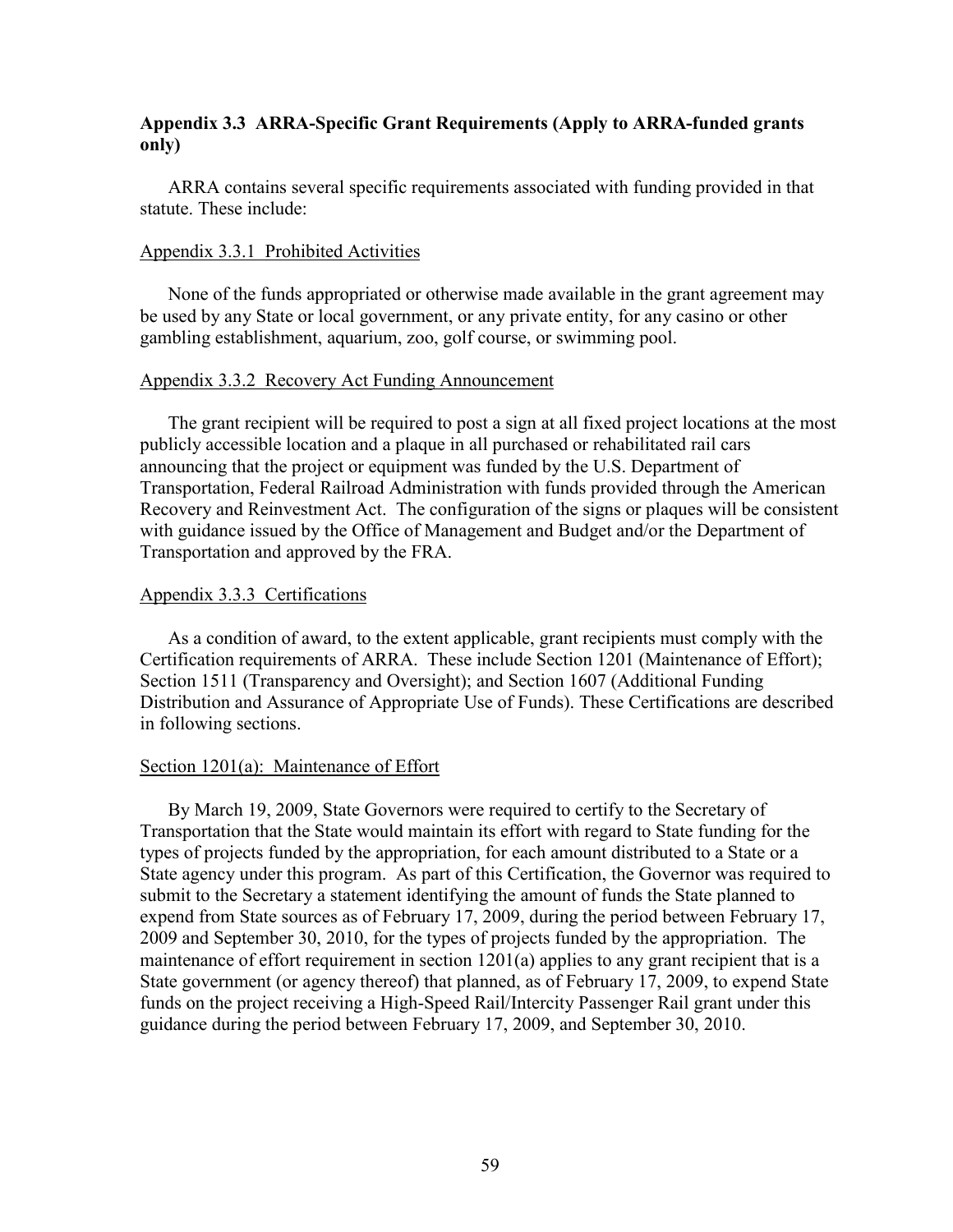#### Section 1511: Transparency and Oversight

For grant funds made available to State or local governments for infrastructure investments, the Governor, mayor, or other chief executive, as appropriate, must certify that the infrastructure investment (1) received the full review and vetting required by law; and (2) that the chief executive accepts responsibility that it is an appropriate use of taxpayer dollars. This certification must be executed and posted on a website and linked to <www.recovery.gov> prior to the recipient of a High-Speed Rail/ Intercity Passenger Rail grant receiving grant funds. If the project is not included in the STIP, a separate certification for the potential High-Speed Rail/Intercity Passenger Rail project must be executed, attaching the relevant information or linking to a public website where the information may be obtained. This certification must include a description of the investment, the estimated total cost, and the amount of covered funds to be used, and must be posted online and linked to the website [www.recovery.gov.](www.recovery.gov) The certification must also state that the projects have been properly reviewed and vetted and are an appropriate use of taxpayer dollars.

#### Section 1607: Additional Funding Distribution and Assurance of Appropriate Use of Funds

Section 1607 required that Governors of States receiving funding under the Recovery Act certify by April 3, 2009, that, for grant funds provided to any State or State agency, the State would request and use the funds provided in the Recovery Act and that such funds would be used to create jobs and promote economic growth. Alternatively, the State legislature could have acted to accept such funds by the adoption of a concurrent resolution. States or State agencies ultimately receiving High-Speed Rail/Intercity Passenger Rail grant funds must ensure that this certification has been completed.

## Submission of Certifications under Sections 1201, 1511, and 1607

All Certifications, once executed, shall be submitted to the Secretary of Transportation, c/o Joel Szabat, Deputy Assistant Secretary for Transportation Policy, at [TigerTeam.Leads@dot.gov.](mailto:TigerTeam.Leads@dot.gov.) Certifications may be submitted via email as electronic, scanned copies, with original signed versions to follow via U.S. mail. As required by ARRA, certifications under Section 1511 shall be immediately posted on a website and linked to the website [www.recovery.gov.](www.recovery.gov)

#### Appendix 3.3.4 Whistleblower Protections

The grant recipient will be required to provide the whistleblower protections required by Section 1553 of ARRA.

## Appendix 3.3.5 False Claims Act

The grant recipient and sub-recipients will be required to promptly refer to the DOT's Inspector General credible evidence that a principal, employee, agency, contractor, subcontractor, or other person has submitted a false claim under the False Claims Act or has committed a criminal or civil violation of laws pertaining to fraud, conflict of interest, bribery, gratuity, or similar misconduct involving ARRA funds.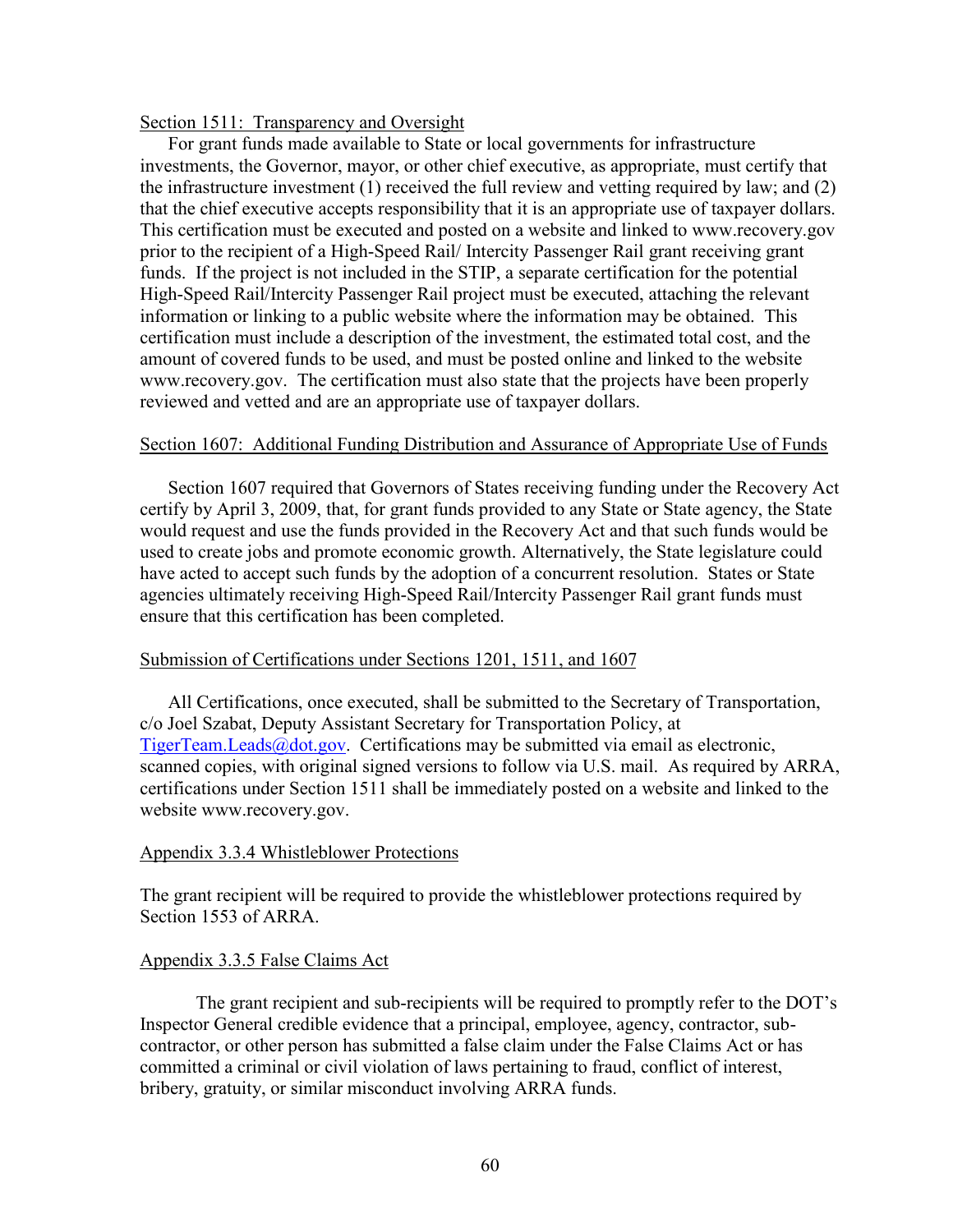## Appendix 3.3.6 Contracting Provisions

To the maximum extent possible, contracts funded under ARRA shall be awarded as fixedprice contracts through the use of competitive procedures. Grant recipients will be required to provide a summary of any contract awarded with ARRA funds that is not fixed-price and not awarded using competitive procedures for posting on the Recovery Accountability and Transparency Board's website.

#### Appendix 3.4 Program Specific Grant Requirements

These apply to PRIIA-authorized grants, including ARRA grants only, and do not necessarily pertain to grants under Track 3 and Track 4 ARRA funding is provided through several existing FRA programs principally based on programs authorized in PRIIA, and PRIIA includes a number of additional program-specific grant requirements, including:

#### Appendix 3.4.1 Buy America

Grant recipients must comply with the Buy America provisions set forth in 49 U.S.C. 24405(a) which specifically provide that the Secretary of Transportation may obligate ARRA funds for a High-Speed Rail/Intercity Passenger Rail or congestion project only if the steel, iron, and manufactured goods used in the project are produced in the United States. The Secretary (or the Secretary's delegate, the FRA Administrator) may waive this requirement if the Secretary finds that applying this requirement would be inconsistent with the public interest; the steel, iron, and goods produced in the United States are not produced in a sufficient and reasonably available amount or are not of a satisfactory quality; rolling stock or power train equipment cannot be bought and delivered in the United States within a reasonable time; or including domestic material will increase the cost of the overall project by more than 25 percent. For purposes of implementing these requirements, in calculating the components' costs, labor costs involved in final assembly shall not be included in the calculation. If the Secretary determines that it is necessary to waive the application of the Buy America requirements, the Secretary is required before the date on which such finding takes effect to publish in the Federal Register a detailed written justification as to why the waiver is needed; and provide notice of such finding and an opportunity for public comment on such finding, for a reasonable period of time, not to exceed 15 days. The Secretary may not make a waiver for goods produced in a foreign country if the Secretary, in consultation with the United States Trade Representative, decides that the government of that foreign country has an agreement with the United States Government under which the Secretary has waived the requirement of this subsection, and the government of that foreign country has violated the agreement by discriminating against goods to which this subsection applies that are produced in the United States and to which the agreement applies. The Buy America requirements described in this section shall only apply to projects for which the costs exceed \$100,000.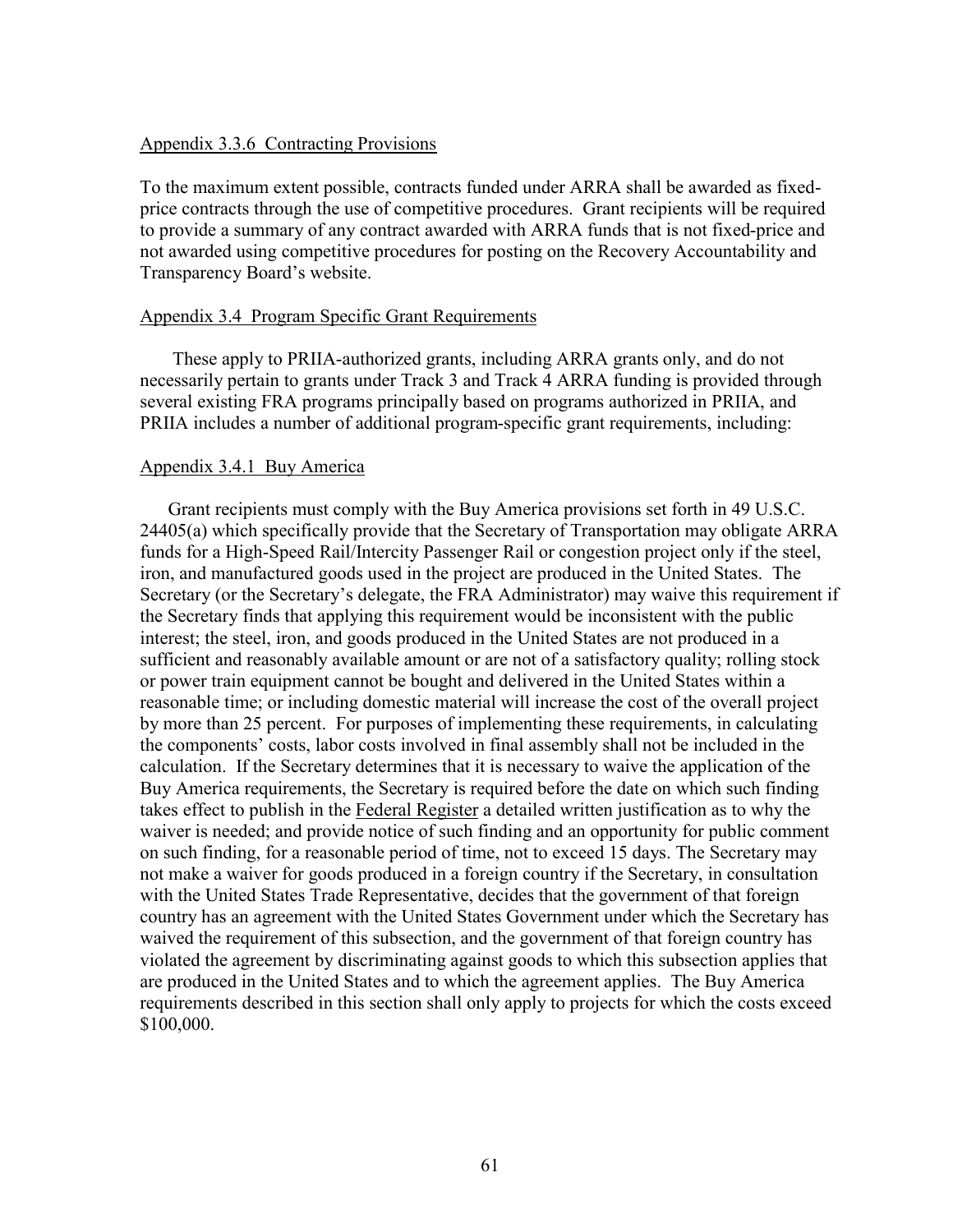#### Appendix 3.4.2 Operators Deemed Rail Carriers

A person that conducts rail operations over rail infrastructure constructed or improved with funding provided in whole or in part in a grant made under this program shall be considered a rail carrier as defined in Section 49 U.S.C. 10102(5) for purposes of title 49 of the United States Code and any other statute that adopts the definition found in 49 U.S.C. 10102(5) including the Railroad Retirement Act of 1974 (45 U.S.C. 231 et seq.); the Railway Labor Act (43 U.S.C. 151 et seq.); and the Railroad Unemployment Insurance Act (45 U.S.C. 351 et seq.)(see 49 U.S.C. 24405(b))

#### Appendix 3.4.3 Railroad Agreements

As a condition of receiving a grant under this program for a project that uses rights-ofway owned by a railroad, the grant recipient shall have in place a written agreement between the grant recipient and the railroad regarding such use and ownership, including any compensation for such use; assurances regarding the adequacy of infrastructure capacity to accommodate both existing and future freight and passenger operations; an assurance by the railroad that collective bargaining agreements with the railroad's employees (including terms regulating the contracting of work) will remain in full force and effect according to their terms for work performed by the railroad on the railroad transportation corridor; and an assurance that the grant recipient complies with liability requirements consistent with 49 U.S.C. 28103. Grant recipients that use rights-of-way owned by a railroad must comply with FRA guidance regarding how to establish a written agreement between the applicant and the railroad regarding use and ownership as discussed in Appendix 3.2.11. (See 49 U.S.C.  $24405(c)$ ).

#### Appendix 3.4.4 Labor Protection

As a condition of receiving a grant under this program for a project that uses rights-ofway owned by a railroad, the grant recipient must agree to comply with the standards of 49 U.S.C. 24312, as such section was in effect on September 1, 2003, with respect to the project in the same manner that Amtrak is required to comply with those standards for construction work financed under an agreement made under 49 U.S.C. 24308(a) and the protective arrangements established under Section 504 of the Railroad Revitalization and Regulatory Reform Act of 1976 (45 U.S.C. 836) with respect to employees affected by actions taken in connection with the project to be financed in whole or in part by grants under this program. (see 49 U.S.C. 24405(c)).

#### Appendix 3.4.5 Davis-Bacon Act

Projects funded through ARRA are required to comply with the Davis-Bacon Act (40 U.S.C. 3141 et seq.). The Davis-Bacon Act is a measure that fixes a floor under wages on Federal government projects and provides, in pertinent part, that the minimum wages to be paid for classes of workers under a contract for the construction, alteration, and/or repair of a Federal public building or public work, must be based upon wage rates determined by the Secretary of Labor to be prevailing for corresponding classes of workers employed on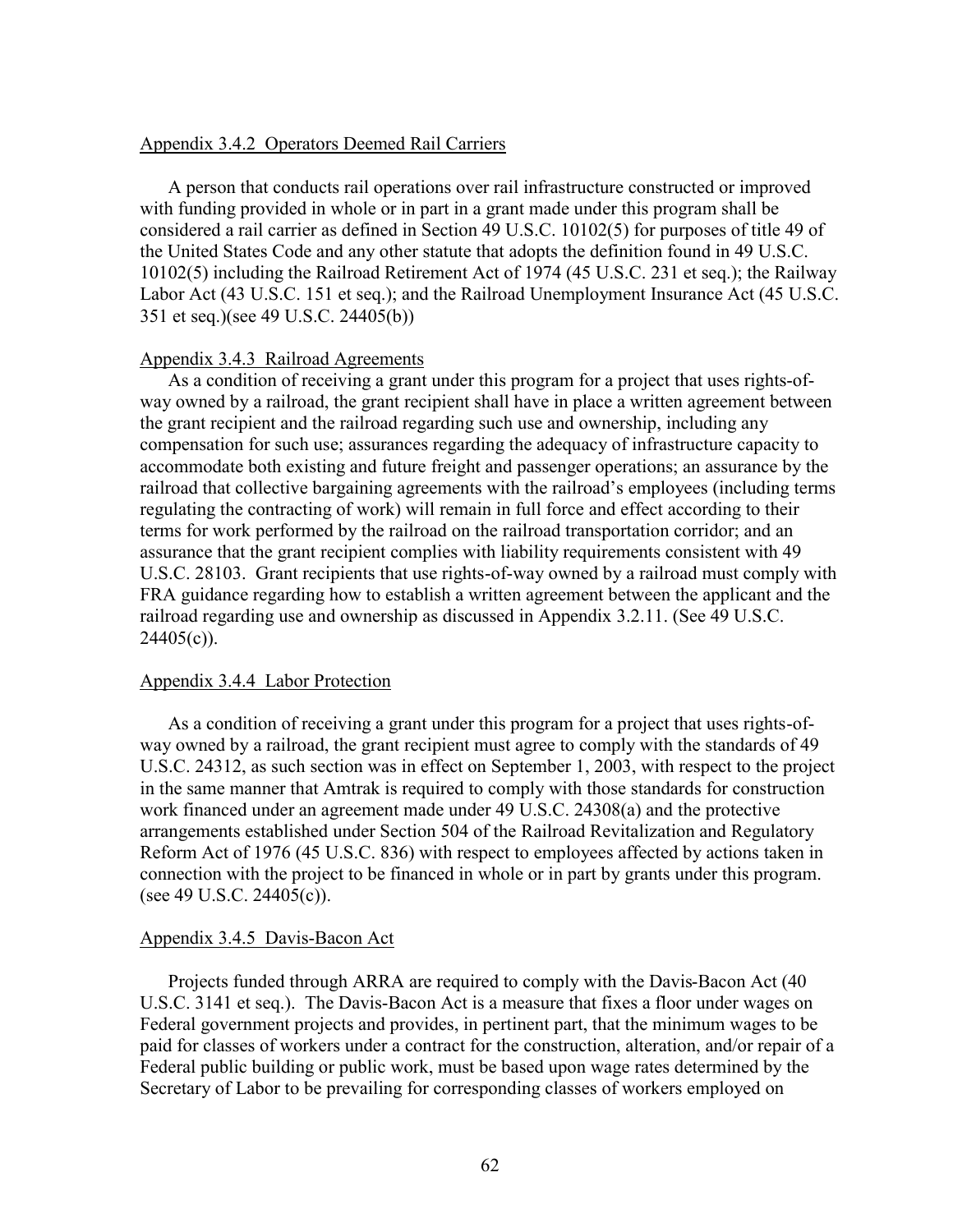projects of a character similar to the contract work in the civil subdivision of the State in which the work is to be performed.

Two provisos related to the Davis Bacon Act are included in ARRA related to HSIPR service. The first requires that funded projects must comply with the requirements of subchapter IV of chapter 31 of title 40, United States Code. The second provides that 49 U.S.C. 24405 shall also apply to the funded projects. The first proviso mandates compliance with the Davis-Bacon Act generally since it is included in subchapter IV of Chapter 31 of title 40. The second proviso also mandates compliance the Davis-Bacon Act through subsection  $24405(c)$  which provides that the Secretary shall require as a condition of making any grant that uses rights-of-way owned by a railroad that the applicant agree to comply with the standards of Section 24312 of title 49 with respect to the project in the same manner that Amtrak is required to comply with those standards for construction work financed under an agreement made under 49 U.S.C. 24308(a). Section 24312 provides that Amtrak shall ensure that laborers and mechanics employed by contractors and subcontractors in construction work financed under an agreement made under Section 24308 will be paid wages not less than those prevailing on similar construction in the locality, as determined by the Secretary of Labor under Sections 3141-3144, 3146 and 3147 of title 40 and that wages in a collective bargaining agreement negotiated under the Railway Labor Act are deemed to comply with Sections 3141-3144, 3146, and 3147 of title 40. Section 24308 authorizes Amtrak to enter into agreements with rail carriers or regional transportation authorities to use facilities of and have services provided by the carrier or authority under terms on which the parties agree.

FRA has concluded that the two Davis-Bacon requirements can be reconciled in a manner that allows the HSIPR Program to be implemented in a way that is both reasonable and consistent with current practices. For projects that use or propose to use rights-of-way owned by a railroad, the specific provisions of 24405(c) would apply and applicants would be required to comply with the standards of 49 U.S.C. 24312 (prevailing wages) in the same manner that Amtrak is required to comply with those standards for construction projects it might undertake. It follows that wages in a collective bargaining agreement negotiated under the Railway Labor Act would be deemed to comply with Davis-Bacon Act requirements for these projects. For projects that do not propose to use rights-of-way owned by a railroad, normal Davis-Bacon Act requirements would apply and there would be no specific exemption for wages arrived at through a collective bargaining agreement negotiated under the Railway Labor Act. Wage rates on these projects would have to meet the Secretary of Labor's prevailing wage standards as described above.

#### Appendix 3.4.6 Project Labor Agreements

Executive Order 13502, Use of Project Labor Agreements for Federal Construction Projects, issued by President Obama on February 6, 2009, authorizes Federal agencies in awarding any contract in connection with a large-scale Federal government construction projects to, on a project-by-project basis, require the use of a project labor agreement by a contractor where use of such an agreement will (i) advance the Federal Government's interest in achieving economy and efficiency in Federal procurement, producing labormanagement stability, and ensuring compliance with laws and regulations governing safety and health, equal employment opportunity, labor and employment standards, and other matters, and (ii) be consistent with law. At this time, the Executive Order does not apply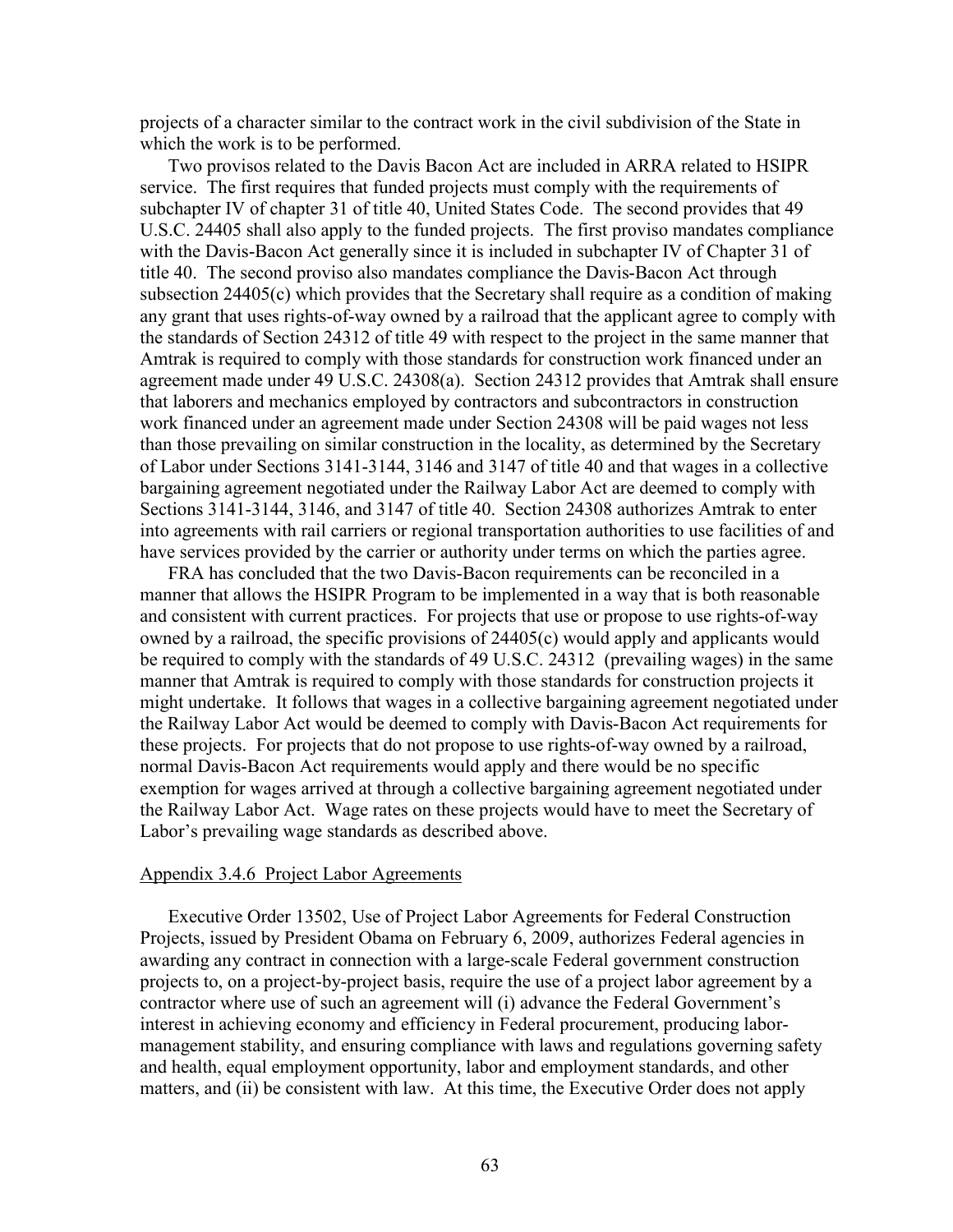directly to recipients of financial assistance to either require or preclude the use of a project labor agreement. Rather, the Order directs the Director of OMB, in consultation with the Secretary of Labor and with other officials as appropriate, to provide the President within 180 days of the date of the Order (August 5, 2009) with recommendations about whether broader use of project labor agreements, with respect to both construction projects undertaken under Federal contracts and construction projects receiving Federal financial assistance, would help to promote the economical, efficient, and timely completion of such projects. FRA will issue additional guidance to applicants following submission of the required report and any further action by the President or OMB.

## Appendix 3.4.7 Replacement of Existing Intercity Passenger Rail Service

Grant recipients providing Intercity Passenger Rail transportation that begins operations after October 16, 2008 on a project funded in whole or in part by grants made under this program, that replaces Intercity Passenger Rail service that was provided by Amtrak, unless such service was provided solely by Amtrak to another entity as of such date, are required to enter into a series of agreements with the authorized bargaining agent or agents for adversely affected employees of the predecessor provider. (see 49 U.S.C. 24405(d)).

## **Appendix 3.5 General Requirements**

### Appendix 3.5.1 Standard Reporting Requirements

- **Progress Reports** Progress reports must accompany each request for payment, and at a minimum are to be submitted quarterly. These reports shall relate the state of completion of items in the scope of work to expenditures of the relevant budget elements. The grant recipient shall furnish the quarterly progress report to the FRA on or before the 30th calendar day of the month following the end of the quarter being reported. Each quarterly report shall set forth concise statements concerning activities relevant to the project, and shall include, but not be limited to, the following: (a) an account of significant progress (findings, events, trends, etc.) made during the reporting period; (b) a description of any technical and/or cost problem(s) encountered or anticipated that will affect completion of the grant within the time and fiscal constraints as set forth in this agreement, together with recommended solutions or corrective action plans (with dates) to such problems, or identification of specific action that is required by the FRA, or a statement that no problems were encountered; and (c) an outline of work and activities planned for the next reporting period.
- **Quarterly Financial Status Report. (SF 269)** Grant recipients must report obligations and expenditures on a quarterly basis using the SF-269, which is due within 30 days of the end of each calendar quarter (e.g., for quarter ending March 31, the SF-269 is due no later than April 30). A report must be submitted for every quarter of the period of performance, including partial calendar quarters, as well as for periods where no grant activity occurs. The final SF-269 is due 90 days after the end date of the period of performance. Financial Status Reports (SF-269) must be filed online through GrantSolutions.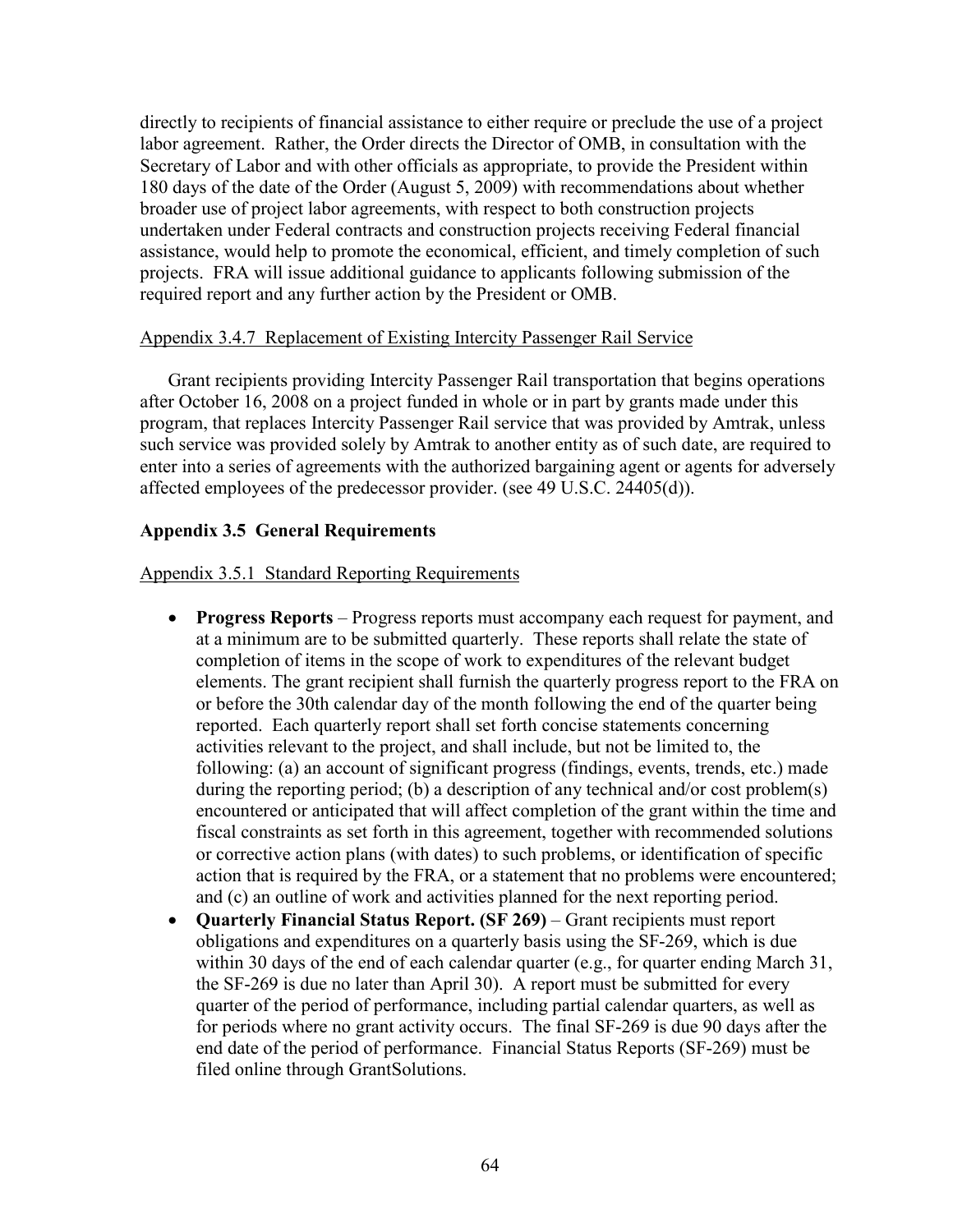- **Quarterly Federal Cash Transactions Report** Grant recipients will be required to submit a SF 272, Federal Cash Transaction Report (and when necessary the continuation sheet SF 272a), for grants paid by Treasury Check Advances, or Electronic Transfer of Funds. FRA will use this report to monitor cash advanced to the Grantee and to obtain disbursement or outlay information. Forecasts of Federal cash outlays are required in the "Remarks" section of the report. Grantees will furnish the quarterly Federal cash transaction report to the FRA on or before the 30th calendar day of the month following the end of the quarter being reported.
- **Interim and/or Final Report(s)** Upon project completion, grant recipients will be required to furnish to the FRA a Summary Project Report detailing the results and benefits of the grant recipient's improvement efforts due by the expiration date of the grant.

## Appendix 3.5.2 ARRA-Specific Reporting Requirements

- **ARRA Section 1201 Report - Periodic Reports –** Each grant recipient will be required to submit periodic reports to the FRA as described in this paragraph not later than February 17, 2010, February 17, 2011, and February 17, 2012. The Periodic Reports shall include information describing: (1) the amount of Federal funds appropriated, allocated, obligated, and outlayed under the grant agreement; (2) the number of projects that have been put out to bid under the grant agreement and the amount of Federal funds associated with such projects; (3) the number of projects for which contracts have been awarded under the grant agreement and the amount of Federal funds associated with such contracts; (4) the number of projects for which work has begun under such contracts and the amount of Federal funds associated with such contracts; (5) the number of projects for which work has been completed under such contracts and the amount of Federal funds associated with such contracts; (6) the number of direct, on-project jobs created or sustained by the Federal funds provided for projects under the grant agreement and, to the extent possible, the estimated indirect jobs created or sustained in the associated supplying industries, including the number of jobs created and the total increase in employment since February 17, 2009; and (7) information tracking the actual aggregate expenditures by the grant recipient from its own sources for projects eligible for funding under this agreement during the period beginning on February 17, 2009 through September 30, 2010, as compared to the level of such expenditures that were planned to occur during such period as of February 17, 2009. DOT or FRA may issue additional guidance on the preparation and submission of Periodic Reports.
- **Section 1512(c) - Jobs Accountability Reports –** Not later than 10 days after the end of each quarter, each grant recipient will be required to submit a Jobs Accountability Report to the FRA that contains: (1) the total amount of ARRA funds received pursuant to this agreement; (2) the amount of ARRA funds received that were expended or obligated to projects or activities; and (3) a detailed list of all projects or activities for which ARRA funds were expended or obligated, including—(A) the name of the project or activity; (B) a description of the project or activity; (C) an evaluation of the completion status of the project or activity; (D) an estimate of the number of jobs created and the number of jobs retained by the project or activity; and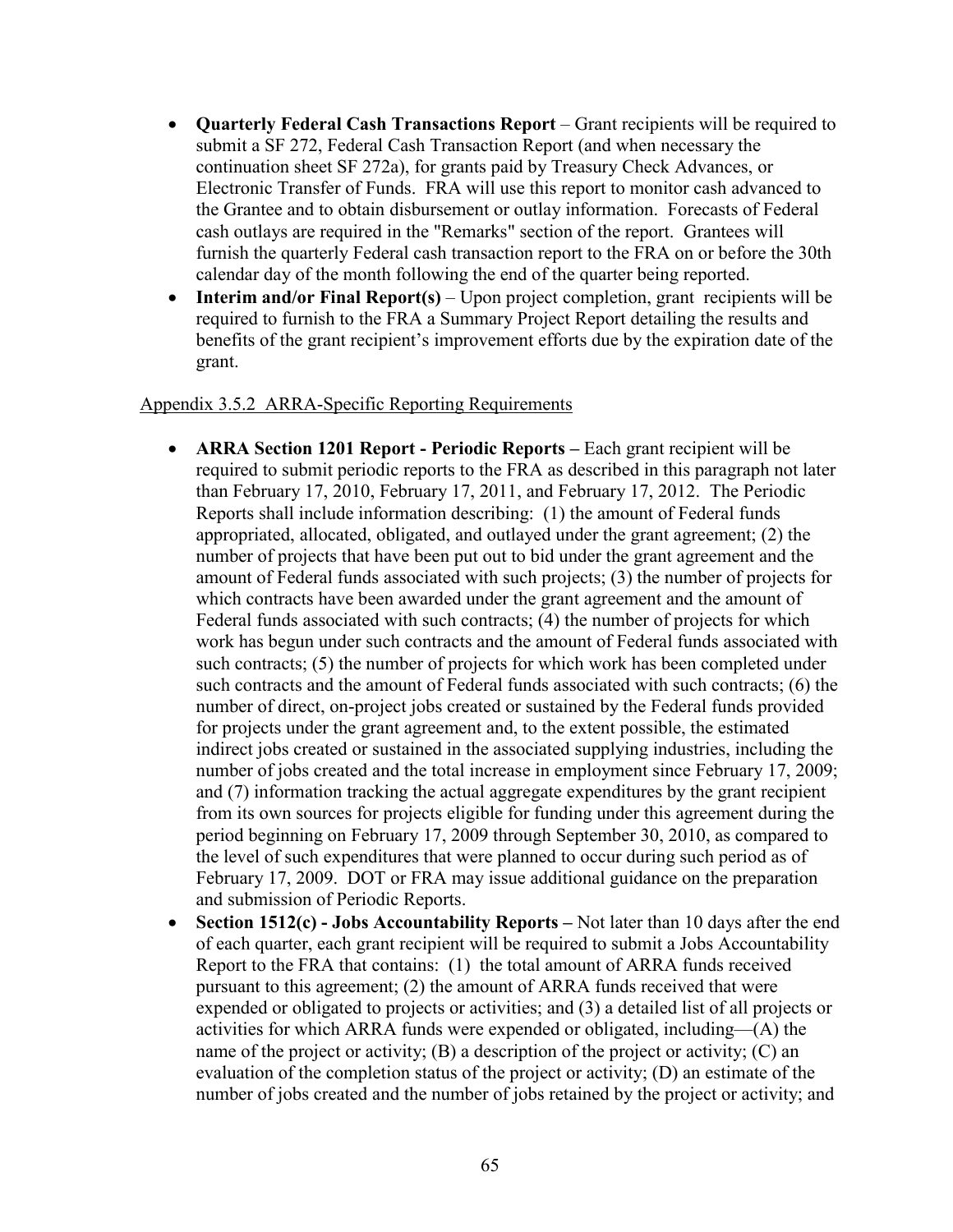(E) detailed information on any subcontracts or subgrants awarded by the grant recipient to include the data elements required to comply with the Federal Funding Accountability and Transparency Act of 2006 (P.L. 109-282), allowing aggregate reporting on awards below \$25,000 or to individuals, as prescribed by the Director of OMB. OMB may issue additional guidance on the preparation and submission of Jobs Accountability Reports. The grant recipient must also register with the CCR database or complete other registration requirements as determined by the Director of OMB.

- **Section 1609: Environmental Reporting** Section 1609(c) of ARRA requires that Federal agencies report via the President (specifically, to the White House Council on Environmental Quality) every 90 days following enactment of ARRA on the status of projects funded under ARRA with respect to compliance with NEPA. Grant recipients may be requested to submit information to assist FRA in completing this report.
- **Additional Information** To satisfy the purposes of the ARRA, grant recipients may be required to provide additional information in response to requests from OMB, the Congressional Budget Office, the Government Accountability Office, or the Department's Inspector General. FRA will inform grant recipients if and when such additional reports or information are required.

## Appendix 3.5.3 Audit Requirements

Grant recipients that expend \$500,000 or more of Federal funds during their fiscal year are required to submit an organization-wide financial and compliance audit report. The audit must be performed in accordance with U.S. General Accountability Office, Government Auditing Standards, located at [http://www.gao.gov/govaud/ybk01.htm,](http://www.gao.gov/govaud/ybk01.htm) and OMB Circular A-133, Audits of States, Local Governments, and Non-Profit Organizations, located at <http://www.whitehouse.gov/omb/circulars/a133/a133.html>. Audit reports are currently to be submitted to the Federal Audit Clearinghouse no later than nine months after the end of the recipient's fiscal year. In addition, FRA and the Comptroller General of the United States shall have access to any books, documents, and records of grant recipients for audit and examination purposes. The grant recipient will also give FRA or the Comptroller, through any authorized representative, access to, and the right to examine all records, books, papers or documents related to the grant. Grant recipients shall require that sub-grantees comply with the audit requirements set forth in OMB Circular A-133. Grant recipients are responsible for ensuring that sub-recipient audit reports are received and for resolving any audit findings.

#### Appendix 3.5.4 Monitoring Requirements

Grant recipients will be monitored periodically by FRA, both programmatically and financially, to ensure that the project goals, objectives, performance requirements, timelines, milestone completion, budgets, and other related program criteria are being met. Monitoring will be accomplished through a combination of office-based reviews and onsite monitoring visits. Monitoring will involve the review and analysis of the financial, programmatic, performance and administrative issues relative to each program and will identify areas where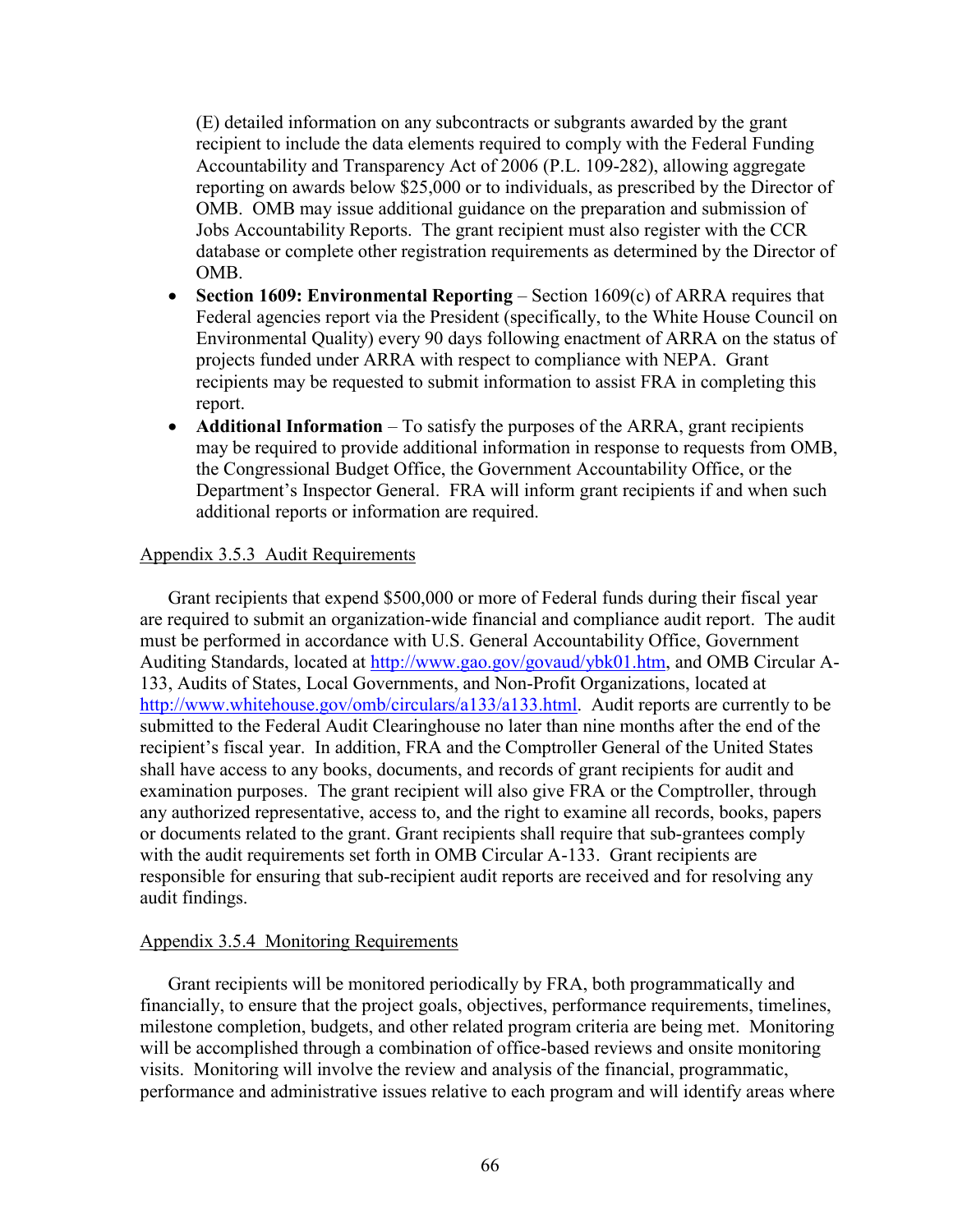technical assistance and other support may be needed. The recipient is responsible for monitoring award activities, to include sub-awards, to provide reasonable assurance that the Federal award is administered in compliance with requirements. Responsibilities include the accounting of recipients and expenditures, cash management, maintaining of adequate financial records, and refunding expenditures disallowed by audits.

#### Appendix 3.5.5 Closeout Process

Project closeout occurs when all required project work and all administrative procedures described in 49 CFR part 18, or 49 CFR part 19, as applicable, have been completed, and when FRA notifies the grant recipient and forwards the final Federal assistance payment, or when FRA acknowledges the grant recipient's remittance of the proper refund. Project closeout shall not invalidate any continuing obligations imposed on the Grantee by an award or by the FRA's final notification or acknowledgment. Within 90 days of the Project completion date or termination by FRA, Grantees agree to submit a final Financial Status Report (Standard Form 269), a certification or summary of project expenses, and third party audit reports, as applicable.

#### **Appendix 3.6 Freedom of Information Act (FOIA)**

As a Federal agency, the FRA is subject to the Freedom of Information Act (FOIA) (5 U.S.C. 552), which generally provides that any person has a right, enforceable in court, to obtain access to Federal agency records, except to the extent that such records (or portions of them) are protected from public disclosure by one of nine exemptions or by one of three special law enforcement record exclusions. Grant applications and related materials submitted by applicants pursuant to this guidance would become agency records and thus subject to the FOIA and to public release through individual FOIA requests. ARRA also mandates broad public dissemination of information related to the expenditure of funds through reporting requirements and website postings that are addressed in other sections of this guidance. President Obama's March 20, 2009 Memorandum for the Heads of Executive Departments and Agencies on Ensuring Responsible Spending of Recovery Act Funds mandates the strongest possible efforts to ensure public transparency and accountability of ARRA expenditures. Consistent with these mandates, it is FRA's intention to employ a transparent process in distributing and overseeing the expenditure of ARRA funds. FRA also recognizes that certain information submitted in support of an application for funding in accordance with this guidance could be exempt from public release under FOIA as a result of the application of one of the FOIA exemptions, most particularly Exemption 4, which protects trade secrets and commercial or financial information obtained from a person that is privileged or confidential (5 U.S.C. 552(b)(4)). In the context of this grant program, commercial or financial information obtained from a person could be confidential if disclosure is likely to cause substantial harm to the competitive position of the person from whom the information was obtained (see National Parks & Conservation Ass'n v. Morton, 498 F.2d 765, 770 (D.C. Cir. 1974)). Entities seeking exempt treatment must provide a detailed statement supporting and justifying their request and should follow FRA's existing procedures for requesting confidential treatment in the railroad safety context found at 49 CFR 209.11. As noted in the Department's FOIA implementing regulation (49 CFR part 7),